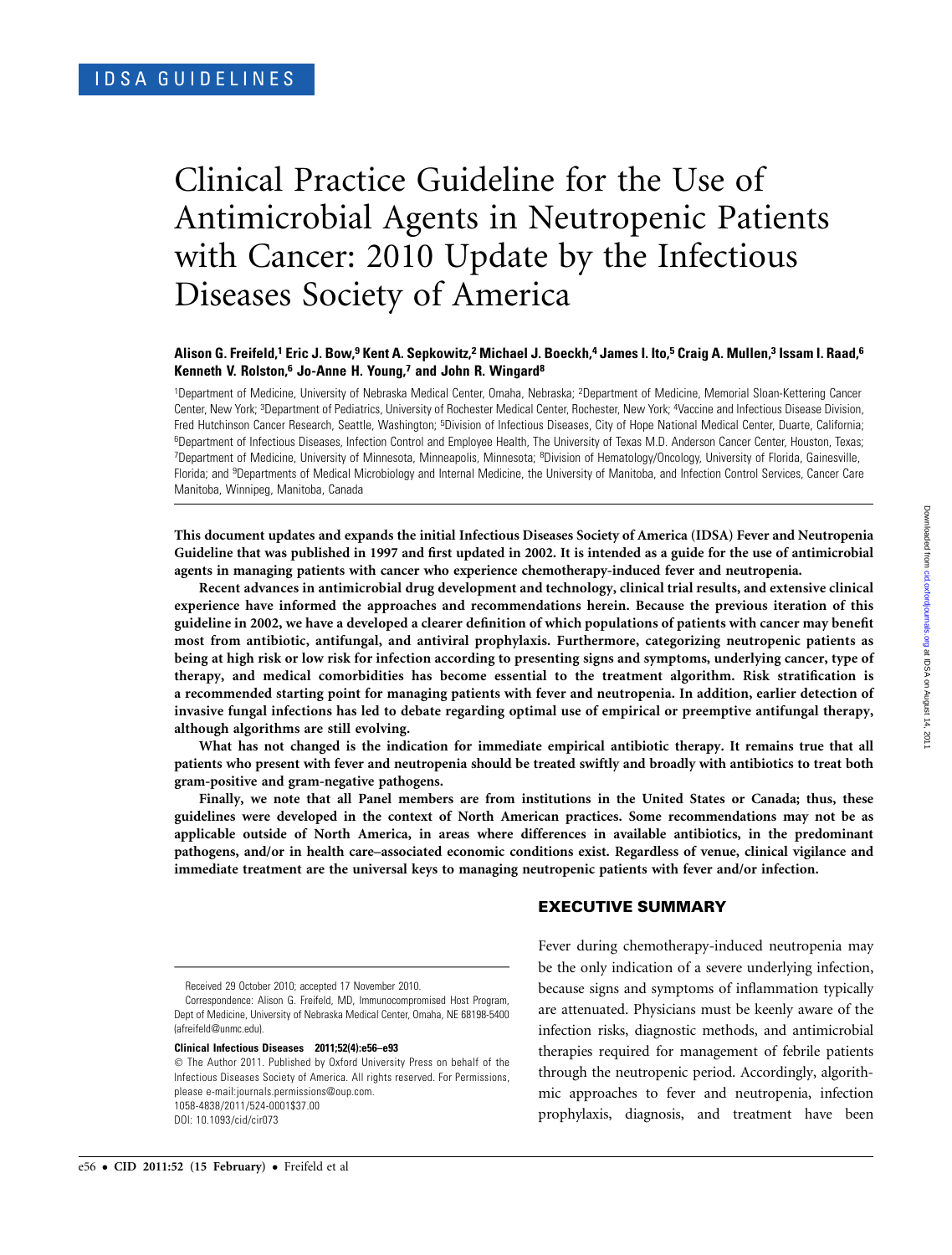The Infectious Diseases Society of America Fever and Neutropenia Guideline aims to provide a rational summation of these evolving algorithms. Summarized below are the recommendations made in the 2010 guideline update. A detailed description of the methods, background, and evidence summaries that support each of the recommendations can be found in the full text of the guideline.

# GUIDELINE RECOMMENDATIONS FOR THE EVALUATION AND TREATMENT OF PATIENTS WITH FEVER AND NEUTROPENIA

# I. What Is the Role of Risk Assessment and What Distinguishes High-risk and Low-risk Patients with Fever and Neutropenia? Recommendations

1. Assessment of risk for complications of severe infection should be undertaken at presentation of fever (A-II). Risk assessment may determine the type of empirical antibiotic therapy (oral vs intravenous [IV]), venue of treatment (inpatient vs outpatient), and duration of antibiotic therapy (A-II).

2. Most experts consider high-risk patients to be those with anticipated prolonged  $(>7$  days duration) and profound neutropenia (absolute neutrophil count [ANC] <100 cells/ mm<sup>3</sup> following cytotoxic chemotherapy) and/or significant medical co-morbid conditions, including hypotension, pneumonia, new-onset abdominal pain, or neurologic changes. Such patients should be initially admitted to the hospital for empirical therapy (A-II).

3. Low-risk patients, including those with anticipated brief  $(\leq 7$  days duration) neutropenic periods or no or few comorbidities, are candidates for oral empirical therapy (A-II).

4. Formal risk classification may be performed using the Multinational Association for Supportive Care in Cancer (MASCC) scoring system (B-I).

i. High-risk patients have a MASCC score  $\leq$  21 (B-I). All patients at high risk by MASCC or by clinical criteria should be initially admitted to the hospital for empirical antibiotic therapy if they are not already inpatients (B-I).

ii. Low-risk patients have a MASCC score  $\geq 21$  (B-I). Carefully selected low-risk patients may be candidates for oral and/or outpatient empirical antibiotic therapy (B-I).

# II. What Specific Tests and Cultures Should be Performed during the Initial Assessment?

# Recommendations

5. Laboratory tests should include a complete blood cell (CBC) count with differential leukocyte count and platelet count; measurement of serum levels of creatinine and blood urea nitrogen; and measurement of electrolytes, hepatic transaminase enzymes, and total bilirubin (A-III).

6. At least 2 sets of blood cultures are recommended, with a set collected simultaneously from each lumen of an existing central venous catheter (CVC), if present, and from a peripheral vein site; 2 blood culture sets from separate venipunctures should be sent if no central catheter is present (A-III). Blood culture volumes should be limited to  $\leq$ 1% of total blood volume (usually  $\sim$ 70 mL/kg) in patients weighing  $<$ 40 kg (C-III).

7. Culture specimens from other sites of suspected infection should be obtained as clinically indicated (A-III).

8. A chest radiograph is indicated for patients with respiratory signs or symptoms (A-III).

# III. In Febrile Patients With Neutropenia, What Empiric Antibiotic Therapy Is Appropriate and in What Venue? Recommendations

General Considerations

9. High-risk patients require hospitalization for IV empirical antibiotic therapy; monotherapy with an antipseudomonal b-lactam agent, such as cefepime, a carbapenem (meropenem or imipenem-cilastatin), or piperacillin-tazobactam, is recommended (A-I). Other antimicrobials (aminoglycosides, fluoroquinolones, and/or vancomycin) may be added to the initial regimen for management of complications (eg, hypotension and pneumonia) or if antimicrobial resistance is suspected or proven (B-III).

10. Vancomycin (or other agents active against aerobic grampositive cocci) is not recommended as a standard part of the initial antibiotic regimen for fever and neutropenia (A-I). These agents should be considered for specific clinical indications, including suspected catheter-related infection, skin or soft-tissue infection, pneumonia, or hemodynamic instability.

11. Modifications to initial empirical therapy may be considered for patients at risk for infection with the following antibiotic-resistant organisms, particularly if the patient's condition is unstable or if the patient has positive blood culture results suspicious for resistant bacteria (B-III). These include methicillin-resistant Staphylococcus aureus (MRSA), vancomycin-resistant enterococcus (VRE), extended-spectrum b-lactamase (ESBL)–producing gram-negative bacteria, and carbapenemase-producing organisms, including Klebsiella pneumoniae carbapenemase (KPC). Risk factors include previous infection or colonization with the organism and treatment in a hospital with high rates of endemicity.

i. MRSA: Consider early addition of vancomycin, linezolid, or daptomycin (B-III).

ii. VRE: Consider early addition of linezolid or daptomycin  $(B-III).$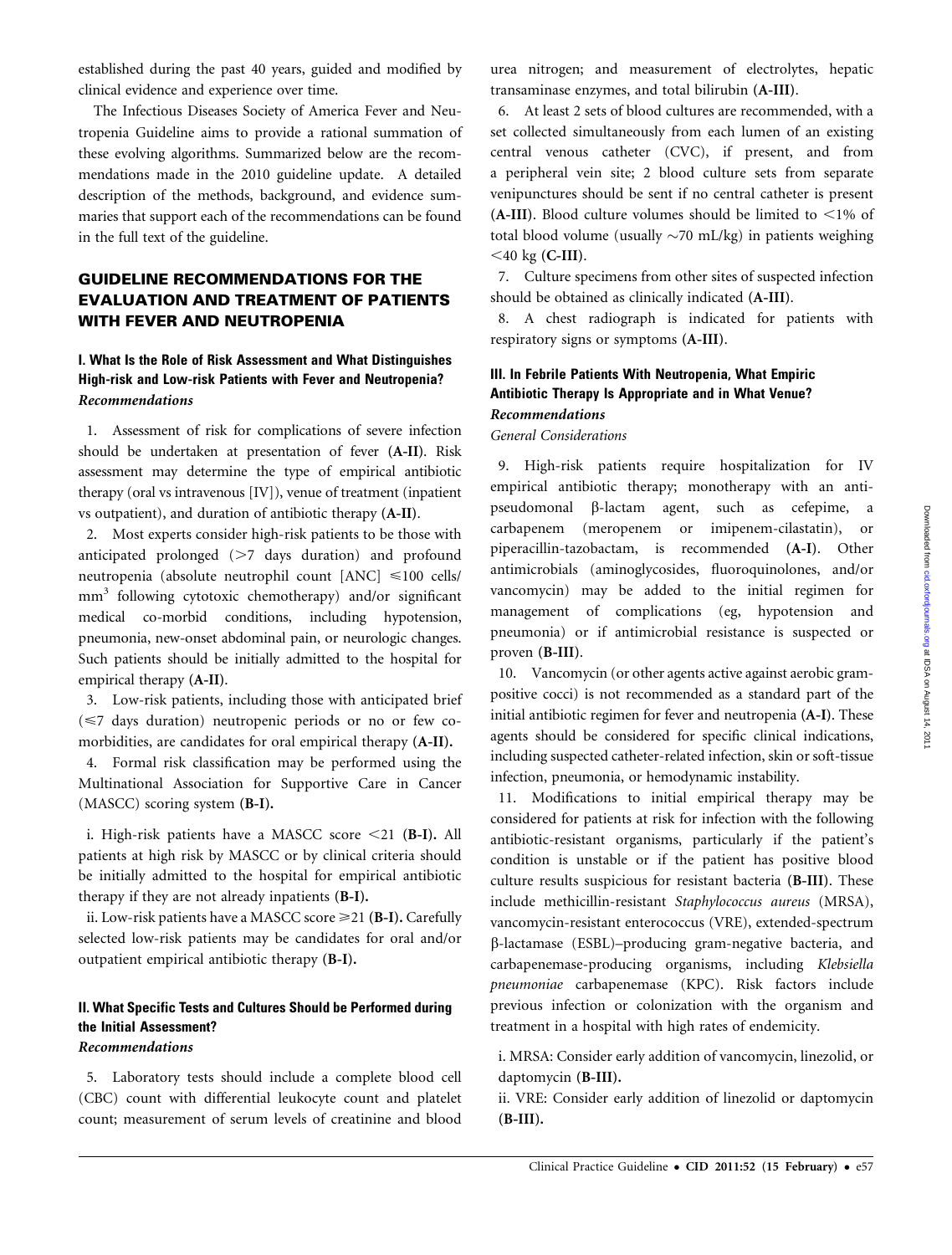iii. ESBLs: Consider early use of a carbapenem (B-III).

iv. KPCs: Consider early use of polymyxin-colistin or tigecycline (C-III).

12. Most penicillin-allergic patients tolerate cephalosporins, but those with a history of an immediate-type hypersensitivity reaction (eg, hives and bronchospasm) should be treated with a combination that avoids  $\beta$ -lactams and carbapenems, such as ciprofloxacin plus clindamycin or aztreonam plus vancomycin (A-II).

13. Afebrile neutropenic patients who have new signs or symptoms suggestive of infection should be evaluated and treated as high-risk patients (B-III).

14. Low-risk patients should receive initial oral or IV empirical antibiotic doses in a clinic or hospital setting; they may be transitioned to outpatient oral or IV treatment if they meet specific clinical criteria (A-I).

i. Ciprofloxacin plus amoxicillin-clavulanate in combination is recommended for oral empirical treatment (A-I). Other oral regimens, including levofloxacin or ciprofloxacin monotherapy or ciprofloxacin plus clindamycin, are less well studied but are commonly used (B-III).

ii. Patients receiving fluoroquinolone prophylaxis should not receive oral empirical therapy with a fluoroquinolone (A-III).

iii. Hospital re-admission or continued stay in the hospital is required for persistent fever or signs and symptoms of worsening infection (A-III).

# IV. When and How Should Antimicrobials be Modified During the Course of Fever and Neutropenia? Recommendations

15. Modifications to the initial antibiotic regimen should be guided by clinical and microbiologic data (A-II).

16. Unexplained persistent fever in a patient whose condition is otherwise stable rarely requires an empirical change to the initial antibiotic regimen. If an infection is identified, antibiotics should be adjusted accordingly (A-I).

17. Documented clinical and/or microbiological infections should be treated with antibiotics appropriate for the site and for the susceptibilities of any isolated organisms (A-I).

18. If vancomycin or other coverage for gram-positive organisms was started initially, it may be stopped after 2 days if there is no evidence for a gram-positive infection (A-II).

19. Patients who remain hemodynamically unstable after initial doses with standard agents for neutropenic fever should have their antimicrobial regimen broadened to include coverage for resistant gram-negative, gram-positive, and anaerobic bacteria and fungi (A-III).

20. Low-risk patients who have initiated IV or oral antibiotics in the hospital may have their treatment approach simplified if they are clinically stable (A-I).

i. An IV-to-oral switch in antibiotic regimen may be made if patients are clinically stable and gastrointestinal absorption is felt to be adequate (A-I).

ii. Selected hospitalized patients who meet criteria for being at low risk may be transitioned to the outpatient setting to receive either IV or oral antibiotics, as long as adequate daily follow-up is ensured (B-III). If fever persists or recurs within 48 h in outpatients, hospital re-admission is recommended, with management as for high-risk patients (A-III).

21. Empirical antifungal coverage should be considered in high-risk patients who have persistent fever after 4–7 days of a broad-spectrum antibacterial regimen and no identified fever source (A-II).

# V. How Long Should Empirical Antibiotic Therapy be Given? Recommendations

22. In patients with clinically or microbiologically documented infections, the duration of therapy is dictated by the particular organism and site; appropriate antibiotics should continue for at least the duration of neutropenia (until ANC is  $\geq$  500 cells/mm<sup>3</sup>) or longer if clinically necessary (B-III).

23. In patients with unexplained fever, it is recommended that the initial regimen be continued until there are clear signs of marrow recovery; the traditional endpoint is an increasing ANC that exceeds 500 cells/mm<sup>3</sup> (B-II).

24. Alternatively, if an appropriate treatment course has been completed and all signs and symptoms of a documented infection have resolved, patients who remain neutropenic may resume oral fluoroquinolone prophylaxis until marrow recovery (C-III).

# VI. When Should Antibiotic Prophylaxis be Given, and With What Agents?

#### Recommendations

25. Fluoroquinolone prophylaxis should be considered for high-risk patients with expected durations of prolonged and profound neutropenia (ANC  $\leq 100$  cells/mm<sup>3</sup> for  $>7$  days) (B-I). Levofloxacin and ciprofloxacin have been evaluated most comprehensively and are considered to be roughly equivalent, although levofloxacin is preferred in situations with increased risk for oral mucositis-related invasive viridans group streptococcal infection. A systematic strategy for monitoring the development of fluoroquinolone resistance among gramnegative bacilli is recommended (A-II).

26. Addition of a gram-positive active agent to fluoroquinolone prophylaxis is generally not recommended (A-I).

27. Antibacterial prophylaxis is not routinely recommended for low-risk patients who are anticipated to remain neutropenic for  $<$ 7 days (A-III).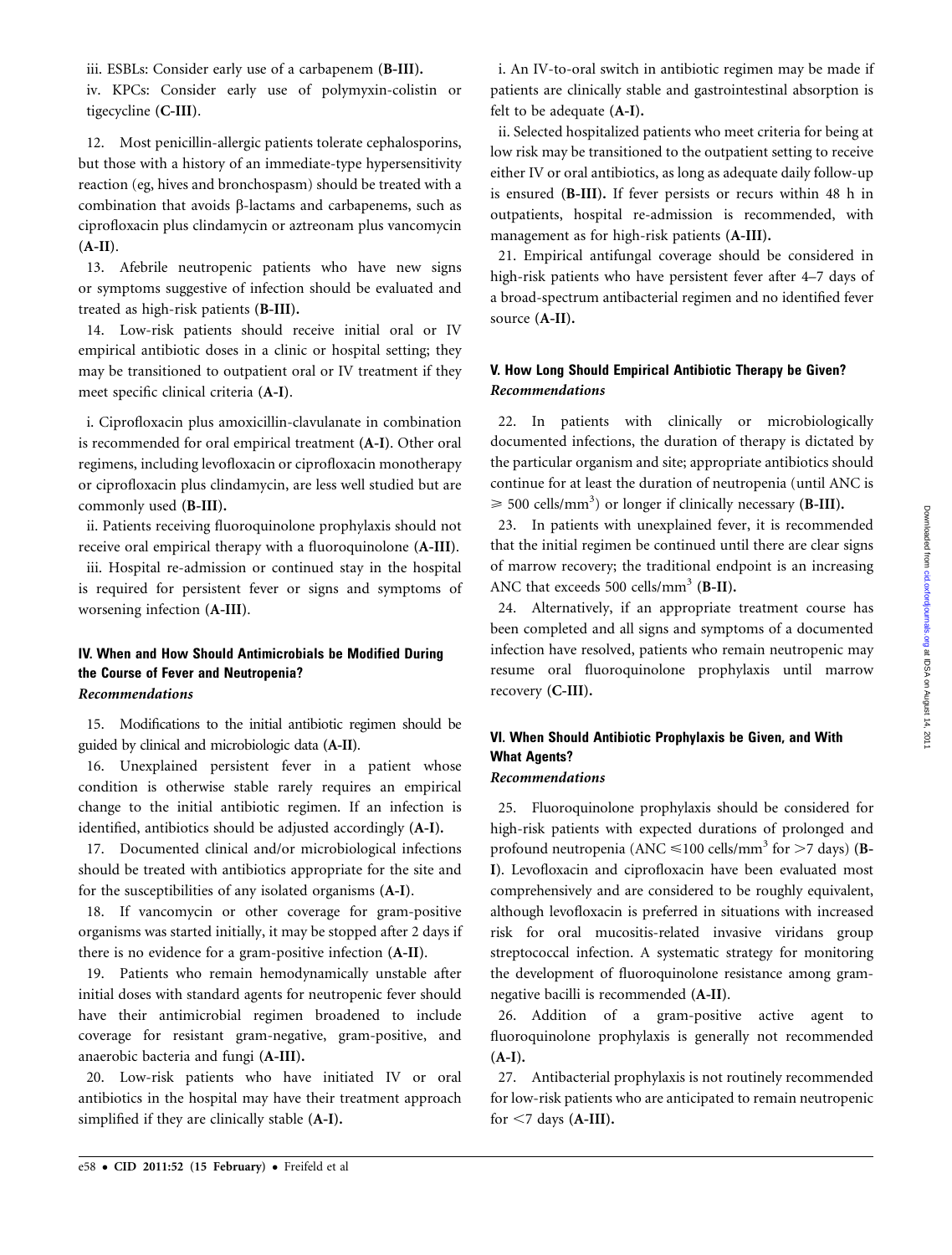# VII. What Is the Role of Empirical or Pre-emptive Antifungal Therapy and Which Antifungal Should be Used?

# Recommendations

# High risk

28. Empirical antifungal therapy and investigation for invasive fungal infections should be considered for patients with persistent or recurrent fever after 4–7 days of antibiotics and whose overall duration of neutropenia is expected to be  $>7$ days (A-I). Data are insufficient to recommend a specific empirical antifungal agent for a patient already receiving antimold prophylaxis, but switching to a different class of antimold antifungal that is given intravenously should be considered (B-III).

29. Preemptive antifungal management is acceptable as an alternative to empirical antifungal therapy in a subset of highrisk neutropenic patients. Those who remain febrile after 4–7 days of broad-spectrum antibiotics but are clinically stable, have no clinical or chest and sinus computed tomography (CT) signs of fungal infection, have negative serologic assay results for evidence of invasive fungal infection, and have no recovery of fungi (such as Candida or Aspergillus species) from any body site may have antifungal agents withheld (B-II). Antifungal therapy should be instituted if any of these indicators of possible invasive fungal infection are identified.

# Low Risk

30. In low-risk patients, the risk of invasive fungal infection is low, and therefore routine use of empirical antifungal therapy is not recommended (A-III).

# VIII. When Should Antifungal Prophylaxis be Given and With What Agents?

# Recommendations

High risk

31. Prophylaxis against Candida infection is recommended in patient groups in whom the risk of invasive candidal infection is substantial, such as allogeneic hematopoietic stem cell transplant (HSCT) recipients or those undergoing intensive remission-induction or salvage-induction chemotherapy for acute leukemia (A-I). Fluconazole, itraconazole, voriconazole, posaconazole, micafungin, and caspofungin are all acceptable alternatives.

32. Prophylaxis against invasive Aspergillus infections with posaconazole should be considered for selected patients  $\geq 13$ years of age who are undergoing intensive chemotherapy for acute myeloid leukemia (AML) or myelodysplastic syndrome (MDS) in whom the risk of invasive aspergillosis without prophylaxis is substantial (B-I).

33. Prophylaxis against Aspergillus infection in preengraftment allogeneic or autologous transplant recipients has not been shown to be efficacious. However, a mold-active agent is recommended in patients with prior invasive aspergillosis (A-III), anticipated prolonged neutropenic periods of at least 2 weeks (C-III), or a prolonged period of neutropenia immediately prior to HSCT (C-III).

# Low Risk

34. Antifungal prophylaxis is not recommended for patients in whom the anticipated duration of neutropenia is  $\leq$  days  $(A-III).$ 

# IX. What Is the Role of Antiviral Prophylaxis and What Virus Infections Require Antiviral Treatment? Recommendations

35. Herpes simplex virus (HSV)–seropositive patients undergoing allogeneic HSCT or leukemia induction therapy should receive acyclovir antiviral prophylaxis (A-I).

36. Antiviral treatment for HSV or varicella-zoster virus (VZV) infection is only indicated if there is clinical or laboratory evidence of active viral disease (C-III).

37. Respiratory virus testing (including testing for influenza, parainfluenza, adenovirus, respiratory syncytial virus [RSV], and human metapneumovirus) and chest radiography are indicated for patients with upper respiratory symptoms (eg, coryza) and/or cough (B-III).

38. Yearly influenza vaccination with inactivated vaccine is recommended for all patients being treated for cancer (A-II). Optimal timing of vaccination is not established, but serologic responses may be best between chemotherapy cycles  $($ >7 days after the last treatment) or  $>2$  weeks before chemotherapy starts (B-III).

39. Influenza virus infection should be treated with neuraminidase inhibitors if the infecting strain is susceptible (A-II). In the setting of an influenza exposure or outbreak, neutropenic patients presenting with influenza-like illness should receive treatment empirically (C-III).

40. Routine treatment of RSV infection in neutropenic patients with upper respiratory disease should not be given (B-III).

# X. What Is the Role of Hematopoietic Growth Factors (G-CSF or GM-CSF) in Managing Fever and Neutropenia? Recommendations

41. Prophylactic use of myeloid colony-stimulating factors (CSFs; also referred to as hematopoietic growth factors) should be considered for patients in whom the anticipated risk of fever and neutropenia is  $\geq 20\%$  (A-II).

42. CSFs are not generally recommended for treatment of established fever and neutropenia (B-II).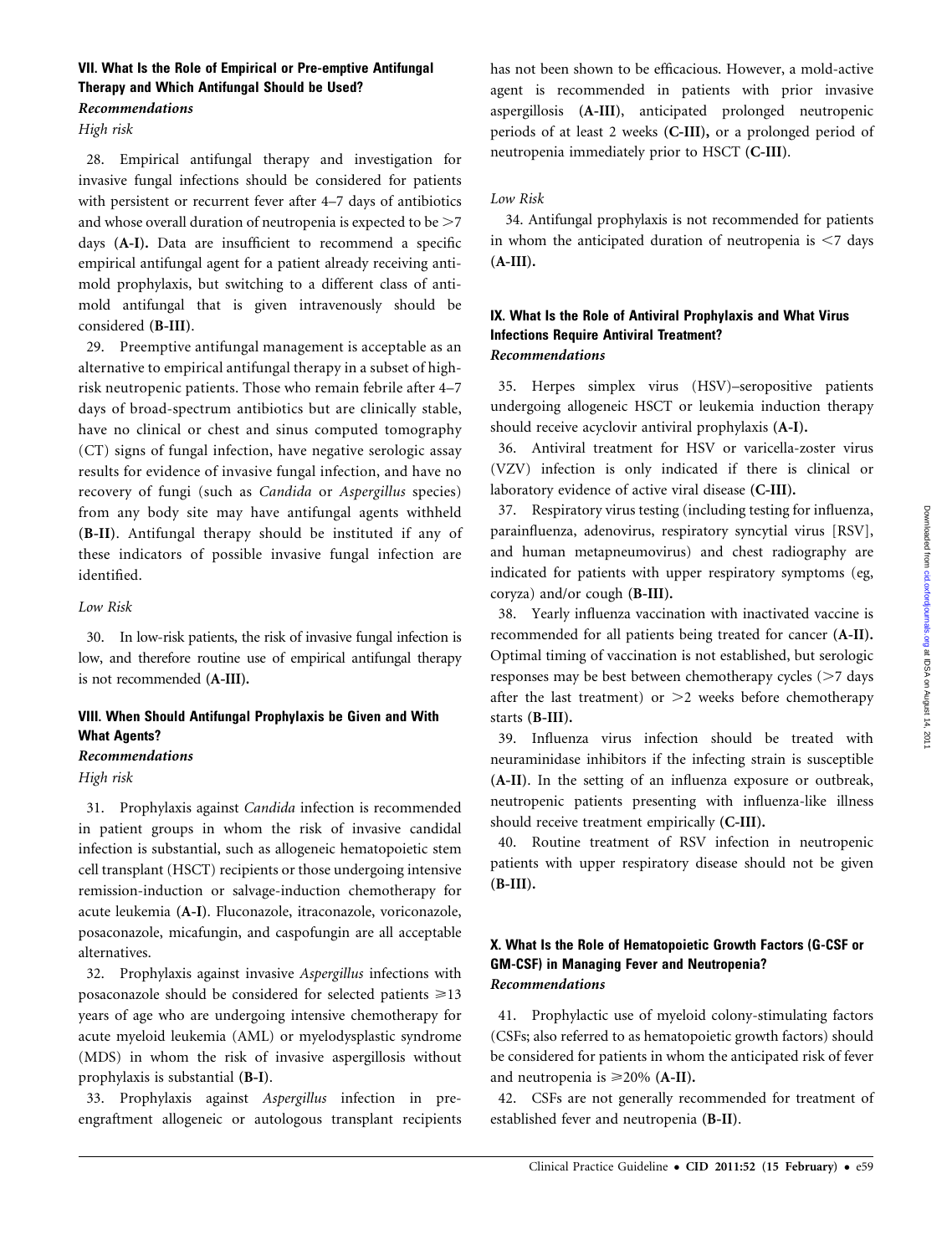#### XI. How are Catheter-Related Infections Diagnosed and Managed in Neutropenic Patients? Recommendation

43. Differential time to positivity  $(DTP) > 120$  min of qualitative blood cultures performed on specimens simultaneously drawn from the CVC and a vein suggests a central line–associated blood stream infection (CLABSI) (A-II).

44. For CLABSI caused by S. aureus, P. aeruginosa, fungi, or mycobacteria, catheter removal is recommended in addition to systemic antimicrobial therapy for at least 14 days (A-II). Catheter removal is also recommended for tunnel infection or port pocket site infection, septic thrombosis, endocarditis, sepsis with hemodynamic instability, or bloodstream infection that persists despite  $\geq$  72 h of therapy with appropriate antibiotics (A-II).

45. For documented CLABSI caused by coagulase-negative staphylococci, the catheter may be retained using systemic therapy with or without antibiotic lock therapy (B-III).

46. Prolonged treatment (4–6 weeks) is recommended for complicated CLABSI, defined as the presence of deep tissue infection, endocarditis, septic thrombosis (A-II) or persistent bacteremia or fungemia occurring  $>72$  h after catheter removal in a patient who has received appropriate antimicrobials (A-II for S. aureus, C-III for other pathogens).

47. Hand hygiene, maximal sterile barrier precautions, and cutaneous antisepsis with chlorhexidine during CVC insertion are recommended for all CVC insertions (A-I).

# XII. What Environmental Precautions Should be Taken When Managing Febrile Neutropenic Patients? Recommendations

48. Hand hygiene is the most effective means of preventing transmission of infection in the hospital (A-II).

49. Standard barrier precautions should be followed for all patients, and infection-specific isolation should be used for patients with certain signs or symptoms (A-III).

50. HSCT recipients should be placed in private (ie, singlepatient) rooms (B-III). Allogeneic HSCT recipients should be placed in rooms with  $>12$  air exchanges/h and high-efficiency particulate air (HEPA) filtration (A-III).

51. Plants and dried or fresh flowers should not be allowed in the rooms of hospitalized neutropenic patients (B-III).

52. Hospital work exclusion policies should be designed to encourage health care workers (HCWs) to report their illnesses or exposures (A-II).

# INTRODUCTION

This guideline provides a general approach to the management of patients with cancer who have neutropenia and present with fever, and it gives special attention to antimicrobial management. It updates the IDSA document that was last revised in 2002 [1].

## Fever: Etiology and Epidemiology

Fever occurs frequently during chemotherapy-induced neutropenia:  $10\% - 50\%$  of patients with solid tumors and  $>80\%$  of those with hematologic malignancies will develop fever during  $\geq 1$  chemotherapy cycle associated with neutropenia [2]. Most patients will have no infectious etiology documented. Clinically documented infections occur in 20%–30% of febrile episodes; common sites of tissue-based infection include the intestinal tract, lung, and skin. Bacteremia occurs in 10%–25% of all patients, with most episodes occurring in the setting of prolonged or profound neutropenia (ANC, <100 neutrophils/mm<sup>3</sup>) [3-5].

Substantial fluctuation in the epidemiologic spectrum of bloodstream isolates obtained from febrile neutropenic patients has occurred over the past 40 years. Early in the development of cytotoxic chemotherapy, during the 1960s and 1970s, gramnegative pathogens predominated. Then, during the 1980s and 1990s, gram-positive organisms became more common (Table 1) [6–7] because of increased use of indwelling plastic venous catheters, which can allow for colonization by and entry of gram-positive skin flora [1, 6]. Currently, coagulase-negative staphylococci are the most common blood isolates in most centers; Enterobacteriaciae (eg, Enterobacter species, Escherichia coli and Klebsiella species) and nonfermenting gram-negative rods (eg, Pseudomonas aeruginosa and Stenotrophomonas species) are isolated less often.

Drug-resistant gram-negative bacteria species are causing an increasing number of infections in febrile neutropenic patients [5, 8–9]. In some centers, this has led to an epidemiologic trend toward a predominance of gram-negative pathogens in the neutropenic population [5, 8–10].

ESBL genes, acquired primarily among Klebsiella species and E.  $\text{coli strains}$ , confer a broad range of  $\beta$ -lactam antibiotic resistance [11–12]. These ESBL pathogens are often only susceptible to

Table 1. Common Bacterial Pathogens in Neutropenic Patients

| Common gram-positive pathogens                                 |  |  |
|----------------------------------------------------------------|--|--|
| Coaqulase-negative staphylococci                               |  |  |
| Staphylococcus aureus, including methicillin-resistant strains |  |  |
| Enterococcus species, including vancomycin-resistant strains   |  |  |
| Viridans group streptococci                                    |  |  |
| Streptococcus pneumoniae                                       |  |  |
| Streptococcus pyogenes                                         |  |  |
| Common gram-negative pathogens                                 |  |  |
| Escherichia coli                                               |  |  |
| Klebsiella species                                             |  |  |
| Enterobacter species                                           |  |  |
| Pseudomonas aeruginosa                                         |  |  |
| Citrobacter species                                            |  |  |
| Acinetobacter species                                          |  |  |
| Stenotrophomonas maltophilia                                   |  |  |
|                                                                |  |  |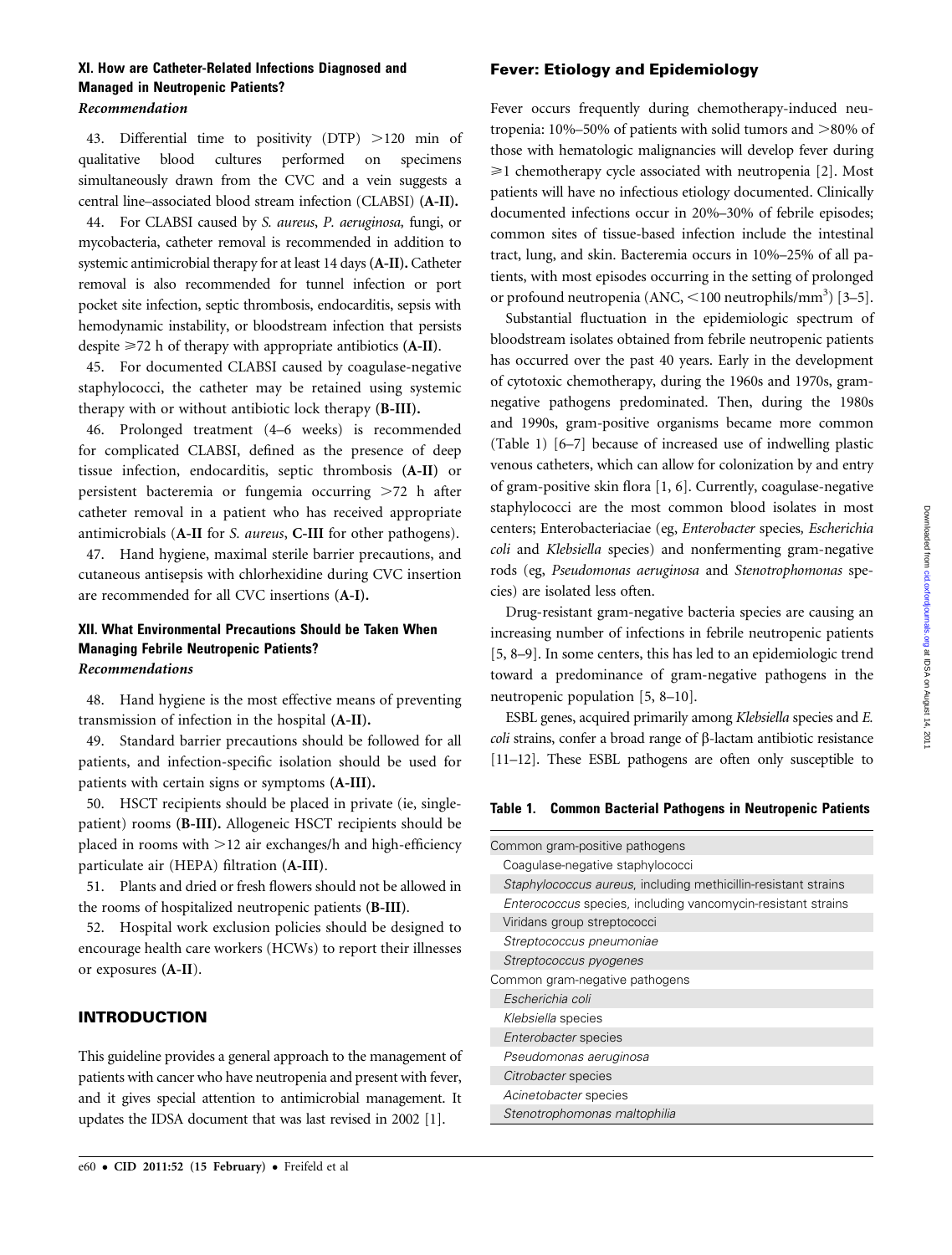carbapenems, such as imipenem or meropenem. Carbapenemaseproducing isolates of Klebsiella species and P. aeruginosa have been reported to cause infections that are resistant to carbapenems [13]. Recognition of these resistant species requires careful interpretation of organism-specific antibiograms [5–7].

In addition, resistant gram-positive pathogens, such as MRSA and VRE, have become more common and are the most prevalent resistant isolates in some centers, accounting for 20% and slightly  $>50\%$  of episodes, respectively [14–15]. Penicillinresistant strains of S. pneumoniae and of viridans group streptococci are less common but may cause severe infections [16]. The bacterial pathogens that cause most bloodstream infections in the setting of neutropenia are listed in Table 1.

Fungi are rarely identified as the cause of first fever early in the course of neutropenia; rather, they are encountered after the first week of prolonged neutropenia and empirical antibiotic therapy. Yeasts, primarily Candida species, may cause superficial infections of mucosal surfaces (eg, thrush); chemotherapyinduced mucositis, in turn, may disrupt this barrier [5], allowing Candida to enter the bloodstream. Deep-tissue candidiasis, such as hepatic or hepatosplenic disease, esophagitis, or endocarditis, is much less common. Molds, such as Aspergillus, are most likely to cause life-threatening infection of the sinuses and lungs, typically after  $\geq 2$  weeks of neutropenia.

The majority of patients who develop fever during neutropenia have no identifiable site of infection and no positive culture results. Nonetheless, the Panel recommends that every patient with fever and neutropenia receive empirical antibiotic therapy urgently (ie, within 2 h) after presentation, because infection may progress rapidly in these patients. In the febrile neutropenic patient, substantially better outcomes can be expected with prompt initiation of the critical management pathways discussed in this document [17].

#### **Definitions**

The definitions of fever and neutropenia in this guideline are general criteria that should be used to identify patients in whom empirical antibiotic therapy must be initiated. However, these definitions are not hard-and-fast rules. Clinical variations among patients mandate that clinical judgment play a critical role in identifying which patients require antibiotics during the risk period of neutropenia, even if those patients do not meet these specific definitions.

# $\bullet$  Fever

Fever is defined as a single oral temperature measurement of  $\geq 38.3^{\circ}$ C (101°F) or a temperature of  $\geq 38.0^{\circ}$ C (100.4°F) sustained over a 1-h period.

Use of axillary temperatures is discouraged, because they may not accurately reflect core body temperature. Rectal temperature measurements (and rectal examinations) are avoided during neutropenia to prevent colonizing gut organisms from entering the surrounding mucosa and soft tissues.

 $\blacklozenge$  Neutropenia

Neutropenia is defined as an ANC of  $\leq$ 500 cells/mm<sup>3</sup> or an ANC that is expected to decrease to  $\leq$ 500 cells/mm<sup>3</sup> during the next 48 h.

The term ''profound'' is sometimes used to describe neutropenia in which the ANC is  $<$  100 cells/mm<sup>3</sup>; a manual reading of the blood smear is required to confirm this degree of neutropenia. The term ''functional neutropenia'' refers to patients whose hematologic malignancy results in qualitative defects (impaired phagocytosis and killing of pathogens) of circulating neutrophils. These patients should also be considered to be at increased risk for infection, despite a ''normal'' neutrophil count.

The primary aim of the practice guideline is to assist practitioners in making decisions about appropriate care for neutropenic patients who present with signs and symptoms of potentially serious infections [18]. The recommendations are derived from well-tested patterns of clinical practice that have emerged from cancer therapy clinical trials; modifications of these recommendations are based upon careful review of data from recent scientific publications and peer-reviewed information whenever possible. When evidence-based recommendations cannot be made because of insufficient data, the Panel has provided guidance that is based on the consensus of its members, all of whom have extensive experience in the treatment of neutropenic patients. For example, it is recommended by Panel members that neutropenic patients who are not febrile but who have new signs or symptoms that suggest infection have empirical antibiotics initiated.

During fever and neutropenia, no specific drug or combination of drugs and no specific period of treatment can be unequivocally recommended for all patients. Rather, the recommendations outlined in these guidelines are generally applicable in most clinical situations but, in some instances, will require modifications according to circumstances and local epidemiologic data. For management of most patients, the Panel recommends involvement of an infectious diseases specialist knowledgeable about infections of the immunocompromised host. It is also essential that an antimicrobial stewardship program be in place at facilities where patients with cancer are routinely treated, to ensure appropriated and judicious antimicrobial use.

A major change in the current guideline is a more structured consideration of the level of risk for serious infectious complications that a given patient with fever and neutropenia might face. This recognition of the differences in patients' levels of risk (low risk and high risk) during the febrile neutropenic period directs all recommendations regarding evaluation, therapy, venue of therapy, and prophylaxis.

Prevention of infection in neutropenic patients is also an important focus of this guideline. The bacterial, viral, and fungal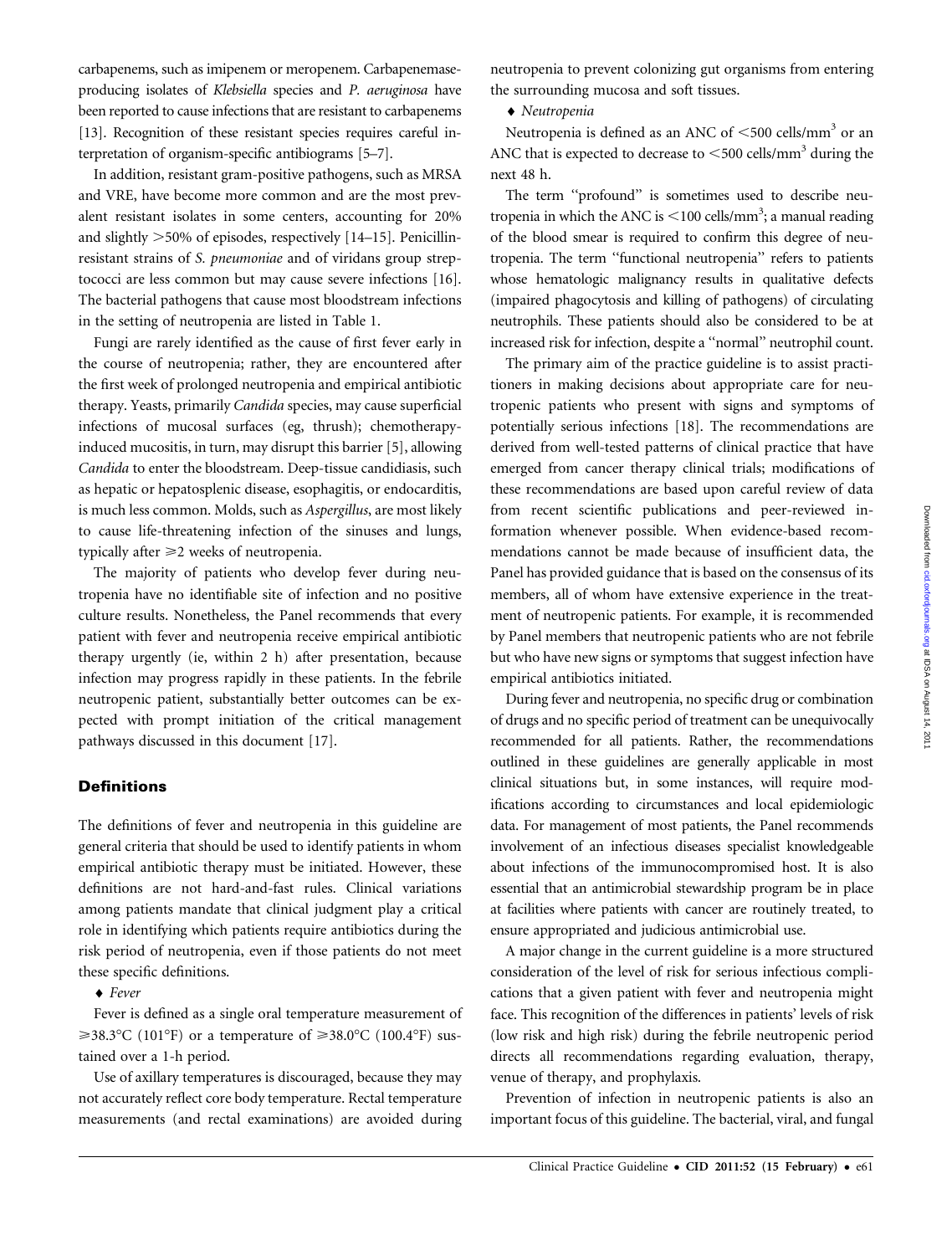prophylaxis recommendations herein reflect the Panel's interpretations of clinical trial results. However, as newer drugs and newer methods of delivery are developed, approaches to prophylaxis will evolve. Whatever new approaches may be developed, the central issue of prophylaxis remains unchanged: a balance must be struck between effective infection prevention and the risk of antimicrobial-resistant infections caused by overuse of antibiotics.

Finally, these guidelines contain new sections on the management of indwelling CVCs and environmental precautions for neutropenic patients.

The following 12 clinical questions are addressed in the guideline:

I. What is the role of risk assessment and what distinguishes high-risk and low-risk patients with fever and neutropenia?

II. What cultures should be collected and what specific tests should be performed during the initial assessment?

III. In febrile patients with neutropenia, what empirical antibiotic therapy is appropriate and in what setting?

IV. When and how should antimicrobials be modified during the course of fever and neutropenia?

V. How long should empirical antibiotic therapy be given?

VI. When should antibiotic prophylaxis be given and with what agents?

VII. What is the role of empirical antifungal therapy and what antifungals should be used?

VIII. When should antifungal prophylaxis or preemptive therapy be given and with what agents?

IX. What is the role of antiviral prophylaxis and how are respiratory viruses diagnosed and managed in the neutropenic patient?

X. What is the role of hematopoietic growth factors (G-CSF or GM-CSF) in managing fever and neutropenia?

XI. How are catheter-related infections diagnosed and managed in neutropenic patients?

XII. What environmental precautions should be taken when managing febrile neutropenic patients?

# UPDATE METHODOLOGY

#### Panel Composition

The IDSA Standards and Practice Guidelines Committee reconvened many members of the original guideline panel, together with additional experts in the management of patients with fever and neutropenia. The Panel included experts in infectious diseases, oncology, and HSCT in both adult and pediatric patients. The Panel members are listed as authors of this document.

# Process Overview

In evaluating the evidence regarding the management of patients with fever and neutropenia, the Panel used a systematic

weighting of the level and grade of the evidence for making a recommendation (Table 2) [19].

#### Literature Review and Analysis

For the 2010 update, the Panel completed the review and analysis of data published since 2002. Computerized literature searches of the PUBMED database were performed. The searches of the English-language literature from 2002 through July 2009 combined the terms ''ANTIBIOTICS'' and ''FEVER'' and ''NEUTROPENIA.'' Data published after July 2009 were also considered in the final preparation of the manuscript. The searches were limited to human-only studies and to specific study design or publication type: clinical trial, randomized clinical trial, meta-analysis, or practice guideline.

#### Guidelines and Conflict of Interest

All members of the Panel complied with the IDSA policy on conflicts of interest, which requires disclosure of any financial or other interest that might be construed as constituting an actual, potential, or apparent conflict. Members of the Panel completed the IDSA conflict of interest disclosure statement and were asked to identify ties to companies developing products that might be affected by promulgation of the guideline. Information was requested regarding employment, consultancies, stock ownership, honoraria, research funding, expert testimony, and membership on company advisory committees. The Panel made decisions on a case-by-case basis as to whether an individual's role should be limited as a result of a conflict. No limiting conflicts were identified.

#### Consensus Development Based on Evidence

The Panel met on  $>10$  occasions via teleconference (including subgroup calls) and once in person to complete the work of the guideline. The purpose of the teleconferences was to discuss the questions, distribute writing assignments, and finalize recommendations. All members of the Panel participated in the preparation and review of the draft guideline. Feedback from external peer reviews was obtained. The guideline was reviewed and approved by the IDSA Standards and Practice Guidelines Committee and the Board of Directors prior to dissemination.

#### Revision Dates

At annual intervals, the Panel Chair, the liaison advisor, and the Chair of the Standards and Practice Guidelines Committee will determine the need for revisions to the updated guideline on the basis of an examination of the current literature. If necessary, the entire Panel will reconvene to discuss potential changes. When appropriate, the Panel will recommend full revision of the guideline to the IDSA Standards and Practice Guidelines Committee and the Board for review and approval.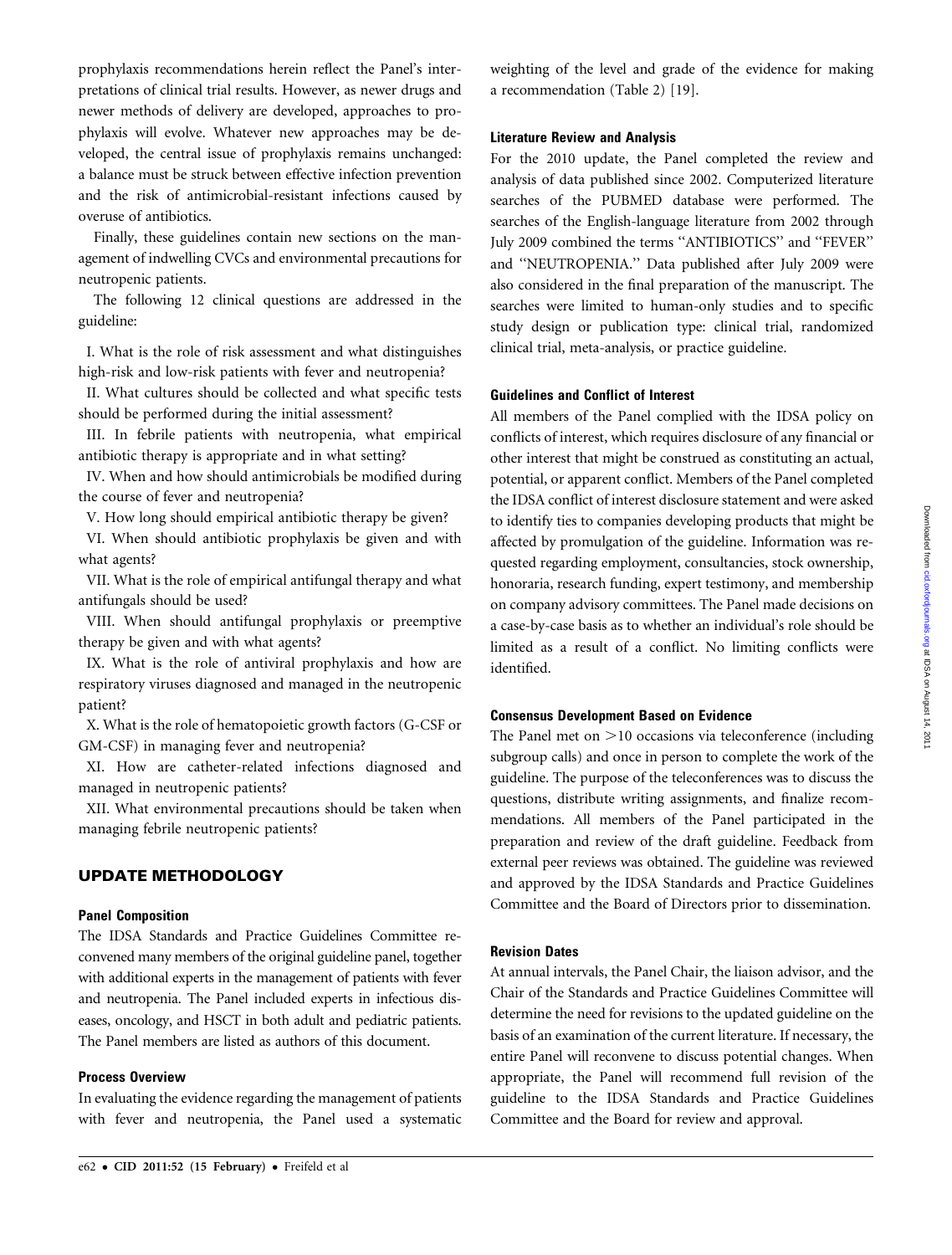| Category/Grade             | Definition                                                                                                                                                                                                                                         |
|----------------------------|----------------------------------------------------------------------------------------------------------------------------------------------------------------------------------------------------------------------------------------------------|
| Strength of Recommendation |                                                                                                                                                                                                                                                    |
| А                          | Good evidence to support a recommendation for or against use.                                                                                                                                                                                      |
| B                          | Moderate evidence to support a recommendation for <i>or against</i> use.                                                                                                                                                                           |
|                            | Poor evidence to support a recommendation.                                                                                                                                                                                                         |
| Quality of Evidence        |                                                                                                                                                                                                                                                    |
|                            | Evidence from $\geq 1$ properly randomized, controlled trial.                                                                                                                                                                                      |
|                            | Evidence from $\geq 1$ well-designed clinical trial, without randomization; from cohort or case-<br>controlled analytic studies (preferably from >1 center); from multiple time-series; or from<br>dramatic results from uncontrolled experiments. |
| Ш                          | Evidence from opinions of respected authorities, based on clinical experience, descriptive<br>studies, or reports of expert committees.                                                                                                            |

NOTE. Adapted from [19]. Reproduced with the permission of the Minister of Public Works and Government Services Canada.

# GUIDELINE RECOMMENDATIONS FOR THE EVALUATION AND TREATMENT OF PATIENTS WITH FEVER AND NEUTROPENIA

# I. What Is the Role of Risk Assessment and What Distinguishes High-risk and Low-risk Patients With Fever and Neutropenia? Recommendations

1. Assessment of risk for complications of severe infection should be undertaken at presentation of fever (A-II). Risk assessment may determine the type of empirical antibiotic therapy (oral vs IV), venue of treatment (inpatient vs outpatient), and duration of antibiotic therapy (A-II).

2. Most experts consider high-risk patients to be those with anticipated prolonged  $(>7$  days duration) and profound neutropenia (ANC  $\leq 100$  cells/mm<sup>3</sup> following cytotoxic chemotherapy) and/or significant medical co-morbid conditions, including hypotension, pneumonia, new-onset abdominal pain, or neurologic changes. Such patients should be initially admitted to the hospital for empirical therapy (A-II). 3. Low-risk patients, including those with anticipated brief  $(\leq 7$  days duration) neutropenic periods or no or few comorbidities, are candidates for oral empirical therapy (A-II).

4. Formal risk classification may be performed using the MASCC scoring system (B-I).

i. High-risk patients have a MASCC score  $\leq$  21 (B-I). All patients at high risk by MASCC or by clinical criteria should be initially admitted to the hospital for empirical antibiotic therapy if they are not already inpatients (B-I).

ii. Low-risk patients have a MASCC score  $\geq 21$  (B-I). Carefully selected low-risk patients may be candidates for oral and/or outpatient empirical antibiotic therapy (B-I).

#### Evidence Summary

#### Risk assessment

Patients who present with fever and neutropenia may have a variety of clinical outcomes. Most receive broad-spectrum empirical antibiotics and survive the episode without major incident. A minority of patients will develop significant infections or experience other life-threatening medical events.

Numerous studies have sought to stratify patients at presentation into those with high- versus low-risk for complications of severe infection. In addition, an ever-broadening clinical experience continues to inform clinical judgment. As noted previously, in this document, the term ''high risk'' will refer to patients who, in the experience of clinical experts, have an increased risk for severe infection. Typically, such patients have sustained, profound neutropenia anticipated to last  $>1$  week or are clinically unstable (eg, experience uncontrolled pain, altered mental status, or hypotension) or have significant medical comorbidities, such as uncontrolled cancer, chronic obstructive pulmonary disease, poor functional status, or advanced age. High-risk patients also may be identified by underlying cancer (eg, acute leukemia) and/or the intensity of chemotherapy undergone (eg, induction for acute leukemia or HSCT). Furthermore, the selection of patients who may benefit the most from antimicrobial prophylaxis (see Section VI) is based upon these criteria for being at high risk, which are derived from clinical trials [20–41]. Most clinicians (including Panel members) use and understand this clinically relevant categorization of "high-risk" in the context of fever and neutropenia. Low-risk patients are clinically defined by neutropenia anticipated to last <7 days, are clinically stable, and have no medical comorbid conditions.

In addition to this clinical definition, the MASCC has developed a risk assessment scheme and a well-validated scoring method that can identify subgroups of febrile neutropenic patients with low or high risk of complications and death [2, 42–44]. The MASCC score is also a means to determine which patients require prolonged hospitalization and which may be candidates for oral or once-daily IV regimens and/or for early discharge from the hospital to complete the antibiotic course as outpatients. In this document, patients with increased risk as defined by MASCC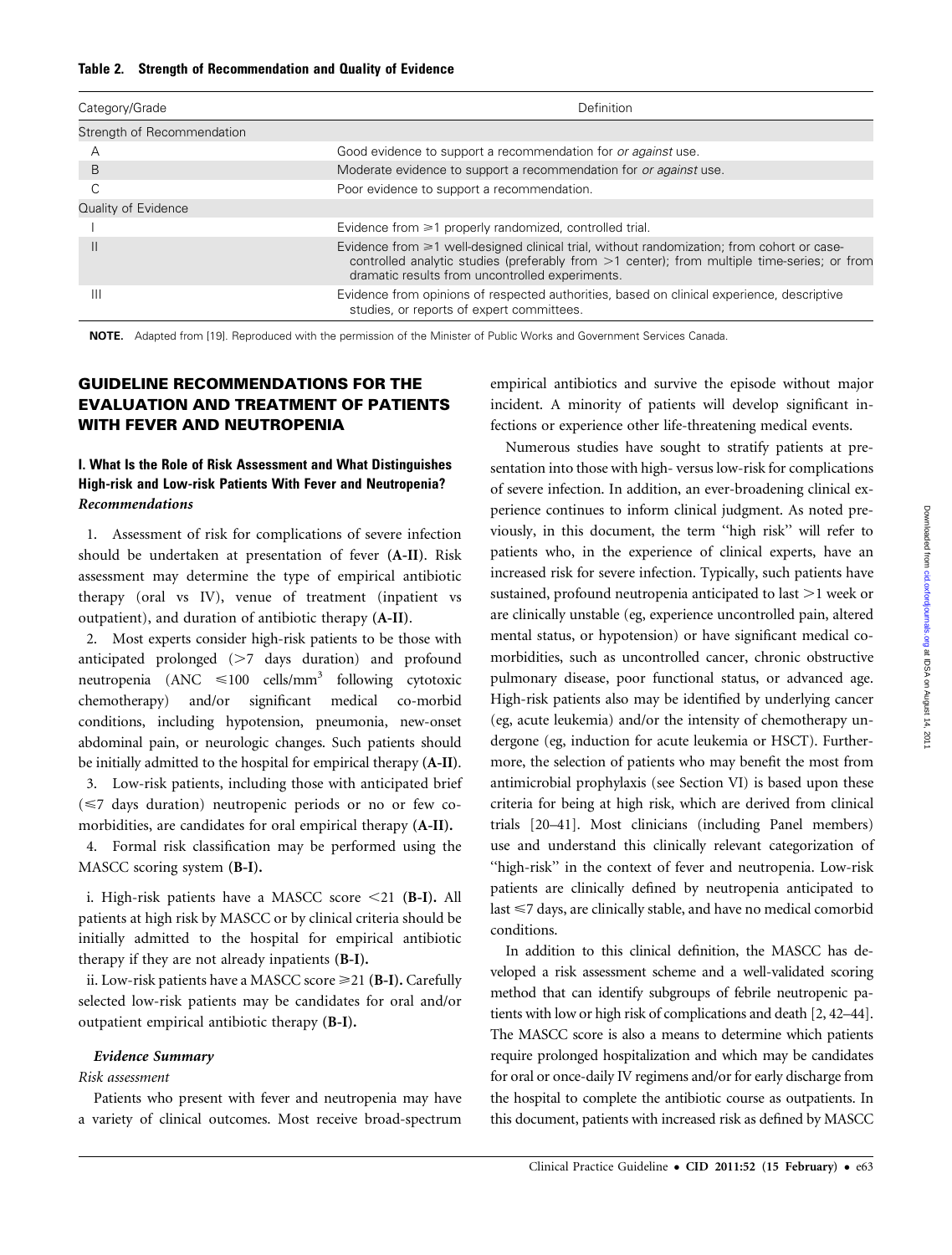Table 3. The Multinational Association for Supportive Care in Cancer Risk-Index Score

| Characteristic                                                                       | Weight |
|--------------------------------------------------------------------------------------|--------|
| Burden of febrile neutropenia with no or mild symptoms <sup>a</sup>                  |        |
| No hypotension (systolic blood pressure >90 mmHg)                                    |        |
| No chronic obstructive pulmonary disease <sup>b</sup>                                |        |
| Solid tumor or hematologic malignancy with no previous fungal infection <sup>c</sup> |        |
| No dehydration requiring parenteral fluids                                           |        |
| Burden of febrile neutropenia with moderate symptoms <sup>a</sup>                    |        |
| Outpatient status                                                                    |        |
| Age $<$ 60 years                                                                     |        |

NOTE. The maximum value of the score is 26. Adapted from [43]. Reproduced with permission of the American Society for Clinical Oncology.

Burden of febrile neutropenia refers to the general clinical status of the patient as influenced by the febrile neutropenic episode. It should be evaluated on the following scale: no or mild symptoms (score of 5); moderate symptoms (score of 3); and severe symptoms or moribund (score of 0). Scores of 3 and 5 are not cumulative.

**b** Chronic obstructive pulmonary disease means active chronic bronchitis, emphysema, decrease in forced expiratory volumes, need for oxygen therapy and/or steroids and/or bronchodilators requiring treatment at the presentation of the febrile neutropenic episode.

<sup>c</sup> Previous fungal infection means demonstrated fungal infection or empirically treated suspected fungal infection.

criteria will be referred to as ''high risk by MASCC criteria.'' A similar distinction will be applied to low-risk patients.

The MASCC scoring system is a summation of weighted risk factors, including patient age, history, outpatient or inpatient status, acute clinical signs, the presence of medical comorbid conditions, and severity of fever and neutropenia as assessed by ''burden of illness.'' Low-risk patients are identified by a cumulative score  $\geq$  21 points (Table 3). A fundamental difficulty with the MASCC system is the nebulous nature of one of its major criteria: the ''burden of febrile neutropenia'' and symptoms associated with that burden. This may be interpreted to be a measure of how ''sick'' the patient appears to be on presentation. However, without a clear standardized definition of this ''burden'' of disease, uniform application of the MASCC tool may be confusing [45].

In a validation study of the MASCC assessment tool, the rate of serious medical complications during the course of neutropenia was only 5% among 441 febrile neutropenic adult patients initially classified as low risk [42]. Of the patients with episodes that were predicted to be low risk, 189 (43%) were eligible for oral treatment, but only 79 patients (18%) met additional stringent criteria for discharge from the hospital and receipt of outpatient therapy (clinically stable or improving and with an adequate home environment and psychosocial status) after at least 24 h of observation in hospital. Only 3 patients required re-admission to the hospital for fever or other reasons, and there were no adverse events among the carefully selected outpatient subgroup.

The Panel recommends that either the clinical judgment criteria that have been based upon data derived from published clinical trials or the MASCC assessment tool can be used to stratify risk for patients presenting with fever and neutropenia. Risk assessment should then inform decisions about the type of regimen and appropriate venue for delivery of empirical

antibiotics, as well as the timing of hospital discharge [42–44, 46]. Specific definitions of high and low risk are given below.

High-Risk Patient: Patients with any of the following criteria (based on clinical trial criteria from studies assessing risk in febrile neutropenic patients) are considered to be at high risk for serious complications during fever and neutropenia. Alternatively, a MASCC score <21 may be used to define individuals at high risk using MASCC criteria. High-risk patients should initially receive IV empirical antibiotic therapy in the hospital.

◆ Profound neutropenia (ANC ≤100 cells/mm<sup>3</sup>) anticipated to extend  $>7$  days

¤ Presence of any co-morbid medical problems including but not limited to:

- Hemodynamic instability
- Oral or gastrointestinal mucositis that interferes with swallowing or causes severe diarrhea
- Gastrointestinal symptoms, including abdominal pain, nausea and vomiting, or diarrhea
- Neurologic or mental-status changes of new onset
- Intravascular catheter infection, especially catheter tunnel infection
- New pulmonary infiltrate or hypoxemia, or underlying chronic lung disease

¤ Evidence of hepatic insufficiency (defined as aminotransferase levels  $>5 \times$  normal values) or renal insufficiency (defined as a creatinine clearance of  $<$ 30 mL/min).

It is important to note that the duration of neutropenia is not included as a criterion for risk in the MASCC assessment scheme; however, the Panel considers it to be an important determinant. In the initial multivariate analysis that led to the development of the MASCC criteria, longer neutropenia duration was not found to be a significant risk factor for poor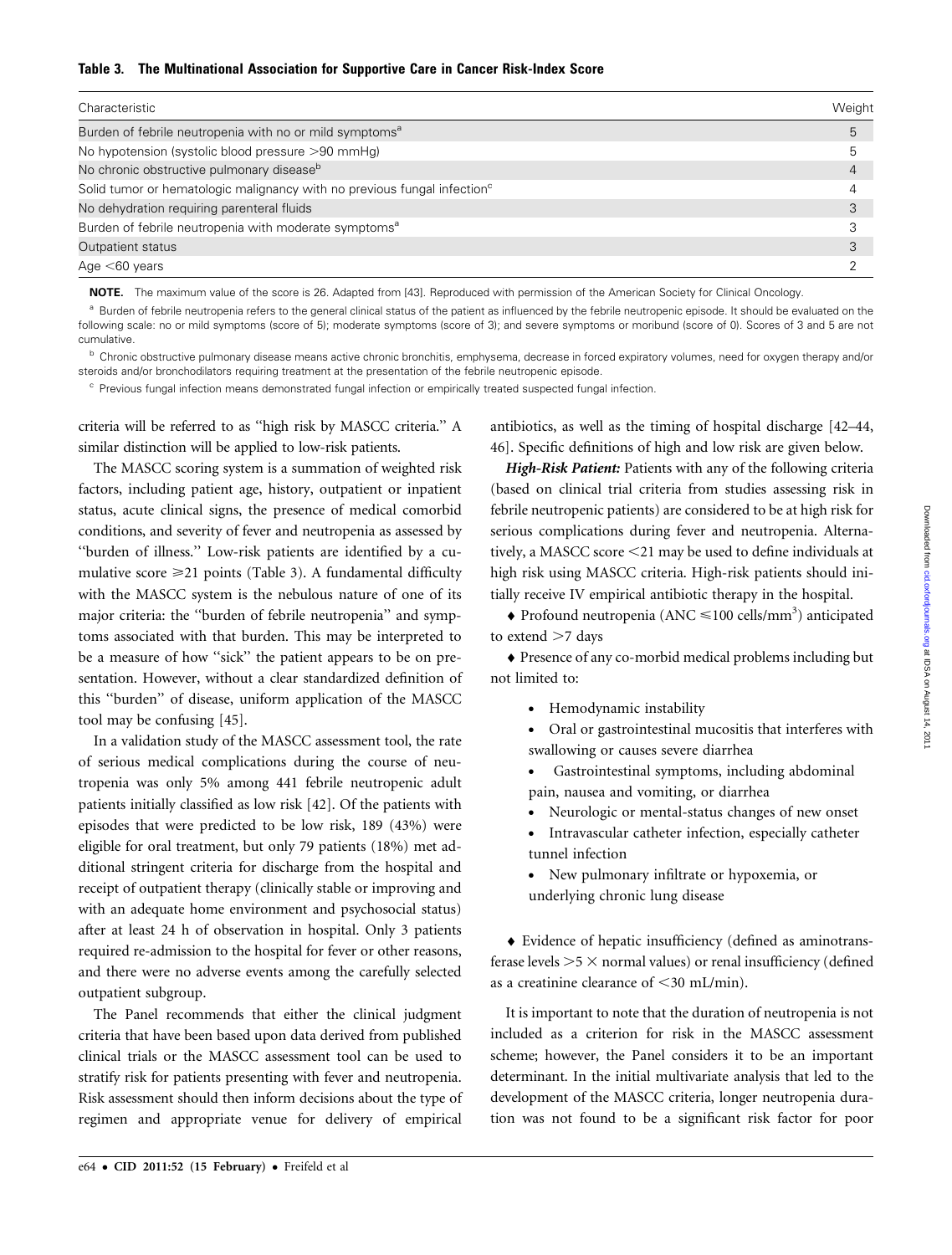outcome [43]. Nonetheless, a review of the MASCC criteria applied to a large population at one US cancer center found that patients defined as low risk by the tool ''predominantly are patients with solid tumors who are receiving conventional chemotherapy as outpatients who have minimal medical comorbidity and an expected duration of neutropenia of <7–10 days'' [41]. The Panel has agreed that cumulative clinical experience indicates that patients in whom prolonged neutropenia is expected as a consequence of HSCT preparation or induction chemotherapy for AML should be regarded as at high risk and always hospitalized initially for fever and neutropenia. Patients receiving autologous HSCT or consolidation therapy for leukemia may also have prolonged neutropenic periods but appear to be at somewhat lower risk for serious infections. If these patients attain a MASCC score that predicts low risk, it may be reasonable to prescribe antimicrobial management accordingly.

Low-Risk Patients: Low-risk patients are those with neutropenia expected to resolve within 7 days and no active medical co-morbidity, as well as stable and adequate hepatic function and renal function. These low-risk features are most commonly found among patients with solid tumors, although not exclusively so. In general, any patient who does not strictly fulfill criteria for being at low risk should be treated according to guidelines for high-risk patients. Patients who are at low risk by MASCC criteria have a MASCC score  $\geq 21$ .

#### II. What Specific Tests and Cultures Should be Performed during the Initial Assessment? Recommendations

5. Laboratory tests should include a CBC count with differential leukocyte count and platelet count; measurement of serum levels of creatinine and blood urea nitrogen; and measurement of electrolytes, hepatic transaminase enzymes, and total bilirubin (A-III).

6. At least 2 sets of blood cultures are recommended, with a set collected simultaneously from each lumen of an existing CVC, if present, and from a peripheral vein site; 2 blood culture sets from separate venipunctures should be sent if no central catheter is present (A-III). Blood culture volumes should be limited to  $\leq$ 1% of total blood volume (usually  $\sim$ 70 mL/kg) in patients weighing  $\leq 40$  kg (C-III).

7. Culture specimens from other sites of suspected infection should be obtained as clinically indicated (A-III).

8. A chest radiograph is indicated for patients with respiratory signs or symptoms (A-III).

#### Evidence Summary

Physical Examination

Signs and symptoms of inflammation are often attenuated or absent in neutropenic patients. Accordingly, in neutropenic patients, bacterial infections of skin and soft-tissue may lack

induration, erythema, warmth, or pustulation; a pulmonary infection may have no discernible infiltrate on a radiograph; CSF pleocytosis might be modest or altogether absent in the setting of meningitis; and a urinary tract infection may demonstrate little or no pyuria. Fever is often the only sign of a serious underlying infection.

A detailed history should include elicitation of new site-specific symptoms, information about antimicrobial prophylaxis, infection exposures, prior documented infections or pathogen colonization, and co-existence of noninfectious causes of fever, such as blood product administration. Underlying co-morbid conditions, such as diabetes, chronic obstructive lung disease, and/or recent surgical procedures, should be noted. The physical examination of febrile neutropenic patients requires a careful search to detect subtle symptoms and signs, especially at the sites that are most commonly infected: skin (especially sites of previous procedures or catheters, such as catheter entry and exit sites or bone marrow aspiration sites), oropharynx (including periodontium), alimentary tract, lungs, and perineum. Additional diagnostic tools include blood tests, microbiologic cultures, and radiographic studies.

Cultures The total volume of blood cultured is a crucial determinant of detecting a bloodstream infection [47]. Accordingly, at least 2 sets of blood culture specimens should be obtained, (a ''set'' consists of 1 venipuncture or catheter access draw of 20 mL of blood divided into 1 aerobic and 1 anaerobic blood culture bottle). In pediatric patients weighing  $\leq 40$  kg, proportionately smaller volumes of blood culture samples are suggested. Some centers limit blood draws to no more than 1% of a patient's total blood volume. Because total blood volume is approximately 70 mL/kg, the total sample limit would be 7 mL for a 10-kg patient and 28 mL for a 40-kg patient [48]. Recently, 2 retrospective studies found that 2 blood culture sets detect 80%–90% of bloodstream pathogens in critically ill patients, whereas  $\geq 3$  sets are required to achieve  $> 96\%$  detection [49–50]. In the neutropenic patient with cancer, collection of blood culture sets from all CVC lumens (if present), as well as 1 set from a peripheral vein, is advocated during the initial evaluation of fever. Some experts have suggested obtaining both sets of blood cultures from the CVC alone, without peripheral vein sampling. However, the Panel does not favor this approach for initial evaluation, because a catheter-related infection cannot be ruled out without the simultaneous peripheral culture [51–53]. If fever persists after empirical antibiotics have been started, then 2 sets of blood cultures (via catheter or periphery) may be obtained on each of the next 2 days. Beyond that, most experts would not continue daily blood cultures for persistent fever unless there is a clinical change in the patient. After initial defervescence occurs with empirical antibiotics, any recrudescent fever should be evaluated with cultures as a new episode of possible infection.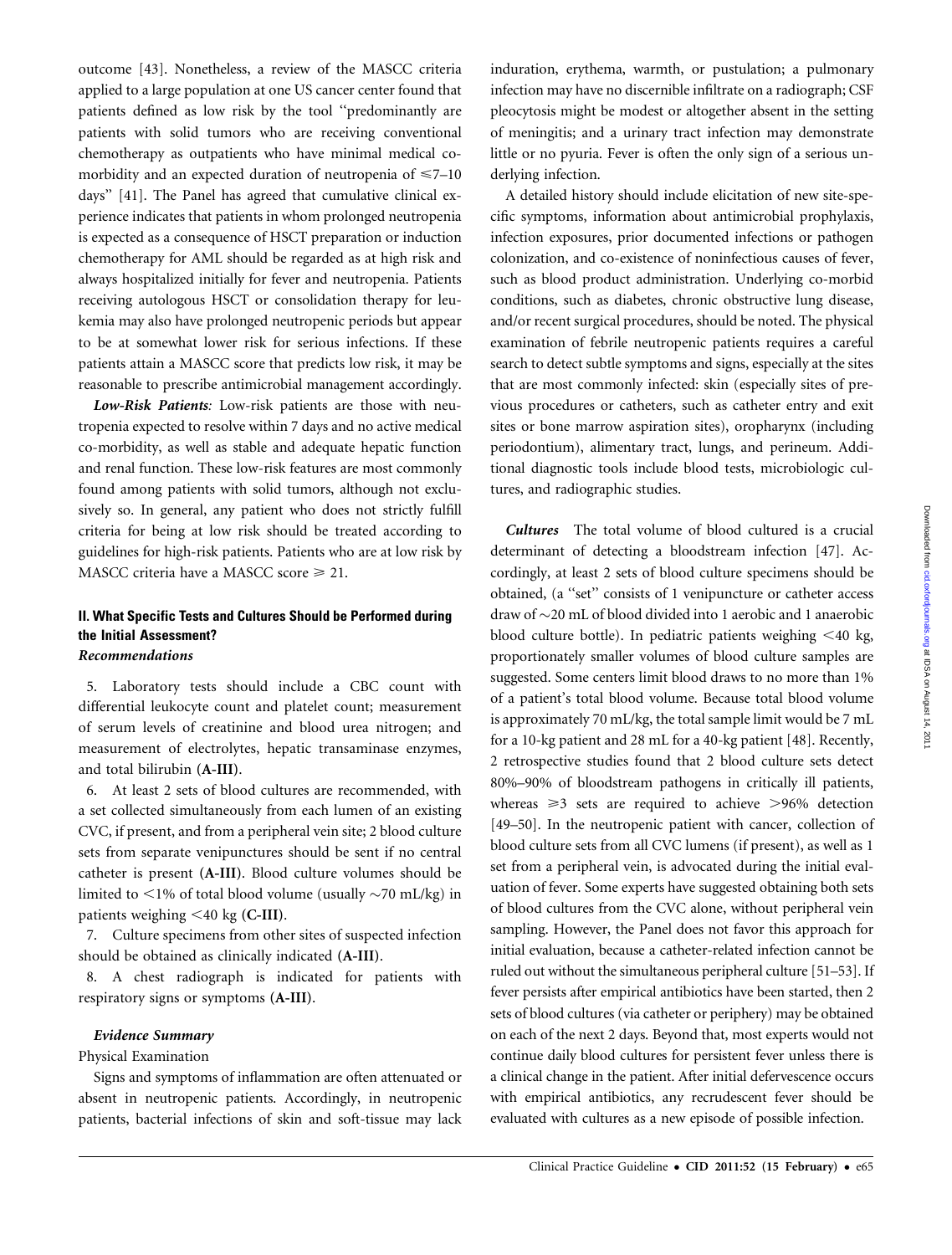Culture of the sites listed below should be guided by clinical signs and symptoms but should not be performed routinely.

¤ Stool: A stool specimen in a patient with diarrhea should be evaluated with a Clostridium difficile toxin assay. There is limited value in sending a stool specimen for bacterial pathogen cultures or for ova and parasite examination for most patients treated in US hospitals unless there has been recent travel to or residence in areas of endemicity.

¤ Urine: Culture of urine samples is indicated if signs or symptoms of urinary tract infection exist, a urinary catheter is in place, or the findings of urinalysis are abnormal.

¤ CSF: Examination and culture of spinal fluid is indicated if meningitis is suspected. Platelet transfusion should be given prior to lumbar puncture if thrombocytopenia is a concern.

¤ Skin: Aspiration or biopsy of skin lesions suspected of being infected should be performed for cytological testing, Gram staining, and culture [54].

¤ Respiratory specimens: Sputum samples for routine bacterial culture should be sent if the patient has a productive cough. Lower respiratory tract specimens obtained by bronchoalveolar lavage (BAL) are recommended for patients with an infiltrate of uncertain etiology visible on chest imaging. Nasal wash or BAL specimens are recommended to evaluate for symptoms of respiratory virus infection, particularly during an outbreak or during winter. Assays should be sent for detection of adenovirus, influenza A and B virus, RSV, and parainfluenza virus.

# Radiography

Patients with respiratory signs and symptoms should have a chest radiograph to rule out pneumonia. Pneumonia during neutropenia can progress rapidly to respiratory compromise and therefore should be managed in the inpatient setting. CT of other areas (head, sinuses, abdomen, and pelvis) should be performed as clinically indicated.

# Other Laboratory Analysis

CBC counts and determination of the levels of serum creatinine and urea nitrogen are needed to plan supportive care and to monitor for the possible occurrence of drug toxicity. These tests should be done at least every 3 days during the course of intensive antibiotic therapy. At least weekly monitoring of serum transaminase levels is advisable for patients with complicated courses or suspected hepatocellular injury or cholestatic disease.

# Serum Markers of Inflammation

Studies have demonstrated inconsistent results regarding the use of such markers of inflammation as C-reactive protein, interleukins-6 and -8, and procalcitonin in neutropenic patients with cancer [55–57]. The current data are not sufficient to recommend routine use of these tests to guide decisions about antimicrobial use.

# III. In Febrile Patients With Neutropenia, What Empiric Antibiotic Therapy Is Appropriate and in What Venue? Recommendations

General Considerations

9. High-risk patients require hospitalization for IV empirical antibiotic therapy; monotherapy with an anti-pseudomonal b-lactam agent, such as cefepime, a carbapenem (meropenem or imipenem-cilastatin), or piperacillin-tazobactam, is recommended (A-I). Other antimicrobials (aminoglycosides, fluoroquinolones, and/or vancomycin) may be added to the initial regimen for management of complications (eg, hypotension and pneumonia) or if antimicrobial resistance is suspected or proven (B-III).

10. Vancomycin (or other agents active against aerobic grampositive cocci) is not recommended as a standard part of the initial antibiotic regimen for fever and neutropenia (A-I). These agents should be considered for specific clinical indications, including suspected catheter-related infection, skin and soft-tissue infection, pneumonia, or hemodynamic instability.

11. Modifications to initial empirical therapy may be considered for patients at risk for infection with the following antibioticresistant organisms, particularly if the patient's condition is unstable or if the patient has positive blood culture results suspicious for resistant bacteria (B-III). These include MRSA, VRE, ESBL-producing gram-negative bacteria, and carbapenemase-producing organisms, including KPC. Risk factors include previous infection or colonization with the organism and treatment in a hospital with high rates of endemicity.

¤ MRSA: Consider early addition of vancomycin, linezolid, or daptomycin (B-III).

¤ VRE: Consider early addition of linezolid or daptomycin  $(B-III).$ 

¤ ESBLs: Consider early use of a carbapenem (B-III).

¤ KPCs: Consider early use of polymyxin-colistin or tigecycline (C-III).

12. Most penicillin-allergic patients tolerate cephalosporins, but those with a history of an immediate-type hypersensitivity reaction (eg, hives and bronchospasm) should be treated with a combination that avoids  $\beta$ -lactams and carbapenems, such as ciprofloxacin plus clindamycin or aztreonam plus vancomycin  $(A-II).$ 

13. Afebrile neutropenic patients who have new signs or symptoms suggestive of infection should be evaluated and treated as high-risk patients (B-III).

14. Low-risk patients should receive initial oral or IV empirical antibiotic doses in a clinic or hospital setting; they may be transitioned to outpatient oral or IV treatment if they meet specific clinical criteria (A-I).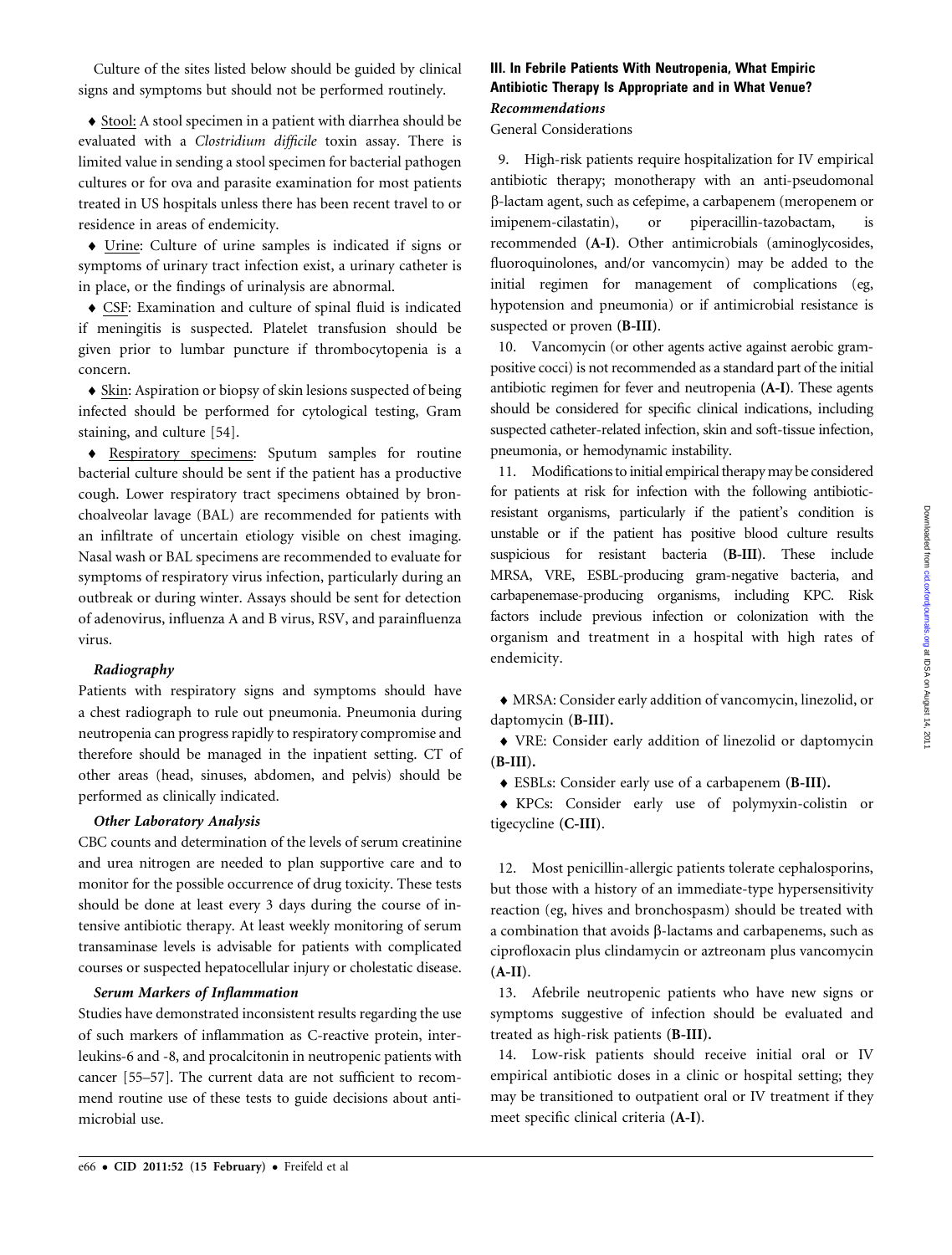i. Ciprofloxacin plus amoxicillin-clavulanate in combination is recommended for oral empirical treatment (A-I). Other oral regimens, including levofloxacin or ciprofloxacin monotherapy, or ciprofloxacin plus clindamycin, are less well studied but are commonly used (B-III).

ii. Patients receiving fluoroquinolone prophylaxis should not receive oral empirical therapy with a fluoroquinolone (A-III).

iii. Hospital re-admission or continued stay in the hospital is required for persistent fever or signs and symptoms of worsening infection (A-III).

#### Evidence Summary

#### General Considerations

The goal of initial empirical antibiotic therapy is to prevent serious morbidity and mortality due to bacterial pathogens, until the results of blood cultures are available to guide moreprecise antibiotic choices. However, a recent prospective observational study involving >2000 patients revealed that only 23% of febrile neutropenic episodes are associated with bacteremia [44]. Frequencies of gram-positive, gram-negative, and polymicrobial bacteremia were approximately 57%, 34%, and 9%, respectively. Although isolation of gram-positive organisms was more common than isolation of gram-negative organisms, gram-negative bacteremias were associated with greater mortality (5% vs 18%). Coverage of P. aeruginosa has largely driven the recommended antibiotic choices for fever and neutropenia in the past because of the especially high mortality rates associated with this infection, and P. aeruginosa coverage remains an essential component of the initial empirical antibiotic regimen in the current era [58–59]. Furthermore, even if blood cultures remain negative, empirical antibiotics are considered vital to cover possible occult infections in febrile neutropenic patients.

Despite decades of well-performed clinical trials, no single empirical therapeutic regimen for the initial treatment of febrile patients with neutropenia has emerged as clearly superior to others [60]. All effective empirical antibiotic regimens (combination or monotherapy) share certain essential features, including bactericidal activity in the absence of white blood cells, anti-pseudomonal activity, and minimal toxicity. In recent years, an increasing incidence and array of antibiotic-resistant pathogens have become significant challenges in the treatment of neutropenic and other hospitalized patients [5–7, 11, 13–14, 61–62]. Routine empirical coverage of this broad range of bacteria is not possible. Rather, the aim is to cover the most likely and most virulent pathogens that may rapidly cause serious or life-threatening infections in a given patient. This may be accomplished with a variety of antibiotic regimens, including both multidrug combinations and monotherapy regimens, but the ultimate selection of a particular empirical antibiotic regimen should be based on the risk status of the patient (low vs high); on localizing signs or symptoms of infection, such as pulmonary infiltrate or cellulitis; and especially on trends in the epidemiology of pathogens causing infections in neutropenic patients, with special attention to local and even individual patient patterns of bacterial colonization and resistance. Figure 1 depicts an algorithm for managing patients at high and low risk who present with fever and neutropenia. Once blood culture results and organism suscepibilities are available—usually within several days after blood samples are drawn—they may direct a more specific choice of antibiotics. In a majority of cases, however, blood culture results are negative. In these cases, empirical antibiotics are generally continued until ANC recovery is imminent or until an infection requiring alternative antimicrobial coverage is identified.

#### Initial Antibiotics for High-Risk Patients

High-risk patients require inpatient management with IV broad-spectrum antibiotic therapy that covers P. aeruginosa and other serious gram-negative pathogens. Monotherapy with an anti-pseudomonal  $\beta$ -lactam agent, such as cefepime, a carbapenem (imipenem-cilastatin or meropenem), or piperacillintazobactam are each as effective as multidrug combinations and are recommended as first-line therapy [11–12, 20–21, 60, 63–92]. A recent meta-analysis found a significant advantage of b-lactam monotherapy over b-lactam plus aminoglycoside combinations, in that the former was associated with fewer adverse events and less morbidity, but with similar rates of survival [93]. Many centers have found that ceftazidime is no longer a reliable agent for empirical monotherapy of fever and neutropenia because of its decreasing potency against gram-negative organisms and its poor activity against many gram-positive pathogens, such as streptococci [61, 94–96]. Aminoglycoside monotherapy should not be used for either empirical coverage or for bacteremia during neutropenia because of the rapid emergence of microbial resistance to this class of agents.

Cefepime remains an acceptable monotherapy for empirical coverage of febrile neutropenia. However, a meta-analysis by Yahav et al [97] of 19 randomized clinical trials involving neutropenic patients noted an increased 30-day mortality associated with the use of cefepime, compared with other  $\beta$ -lactams, in this patient population (risk ration [RR], 1.41; 95% confidence interval [CI], 1.08–1.84), stirring doubt and controversy about the safety of the drug. The authors of this study were not able to provide a biologically plausible explanation for this apparent increased risk of death, and subsequent analyses have raised questions about the trial data included in the study [98–99]. In previously published prospective, randomized trials involving febrile neutropenic populations, an association between mortality and cefepime was not identified [98]. Nonetheless, concerns about continued cefepime use prompted the US Food and Drug Administration (FDA) to undertake a second comprehensive meta-analysis, using an expanded dataset of all cefepime-based studies involving fever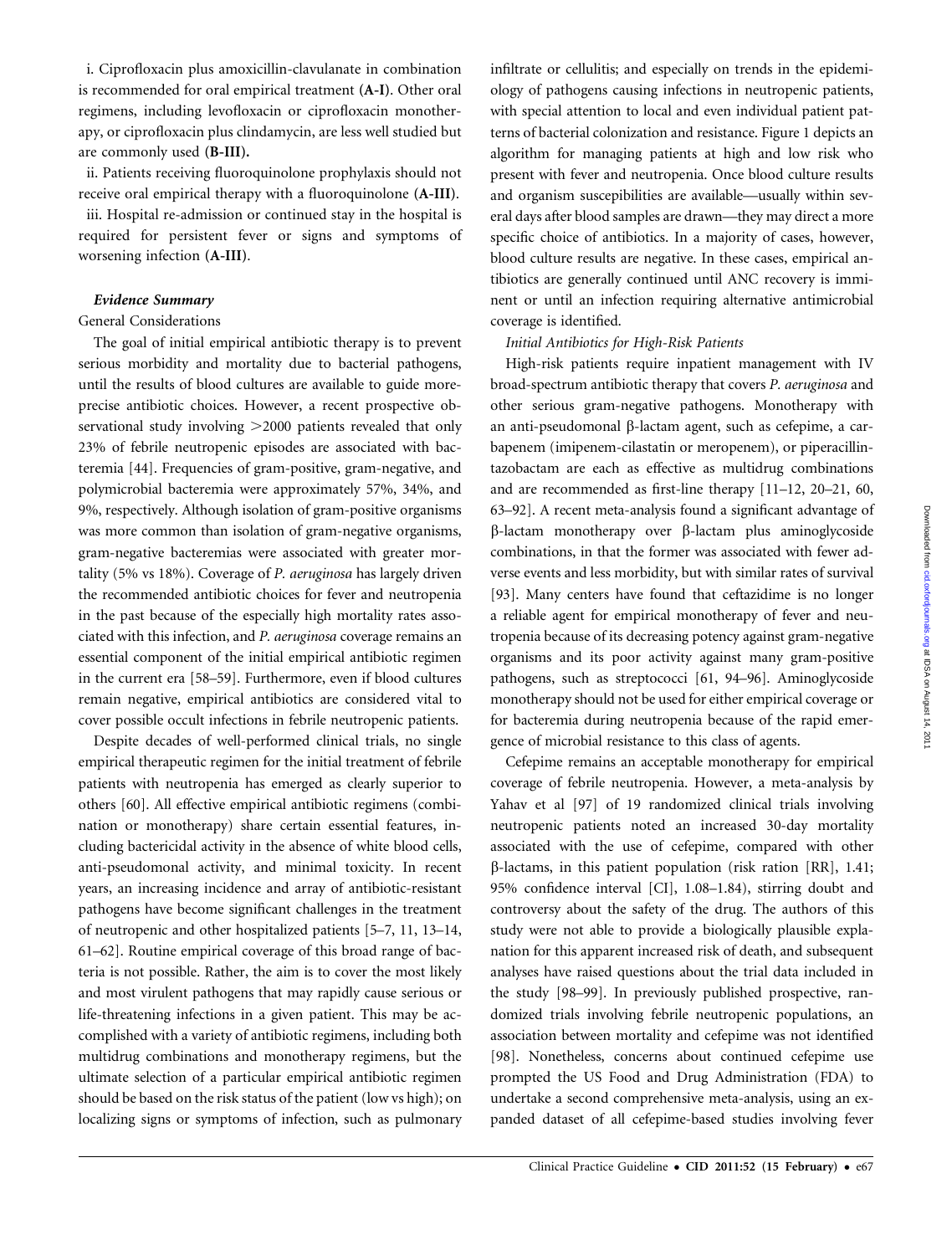

Figure 1. Initial management of fever and neutropenia. \*Limited data to support recommendation. ANC, absolute neutrophil count; CT, computed tomography; MRI, magnetic resonance imaging.

and neutropenia (including many not included in the earlier meta-analysis) [336]. The FDA study, which included both trial data and patient-level data controlled for mortality-related risk factors, found no statistically significant increase in 30-day mortality associated with cefepime use (RR, 1.20; 95% CI, 0.82– 1.76). Therefore, the Panel continues to consider cefepime a reliable first-line agent for empirical antibiotic coverage for fever and neutropenia.

Increasingly, drug-resistant gram-negative bacterial species are responsible for infections in febrile neutropenic patients. ESBL genes confer a broad range of  $\beta$ -lactam antibiotic resistance among these species, primarily among Klebsiella species and *E. coli* [11–12]. Carbapenemase-producing organisms, including Klebsiella species and P. aeruginosa, may also cause infections refractory to imipenem or meropenem [13]. Organisms producing KPCs are resistant to all  $\beta$ -lactam

antibiotics and may require treatment with colistin or tigecycline [100–101]. Recognition of these resistant species requires careful interpretation of hospital and organism-specific antibiograms.

Vancomycin is not a standard part of empirical antibiotic therapy for fever and neutropenia. Despite the predominance of gram-positive organisms as the cause of bacteremia during fever and neutropenia, randomized studies comparing empirical regimens with and without vancomycin as part of the initial empirical regimen have shown no significant reductions in either the duration of fever or overall mortality [60, 62, 93, 102–103]. Coagulase-negative staphylococci, which are the most commonly identified cause of bacteremia in neutropenic patients, are weak pathogens that rarely cause rapid clinical deterioration, so there is usually no urgent need to treat such infections with vancomycin at the time of fever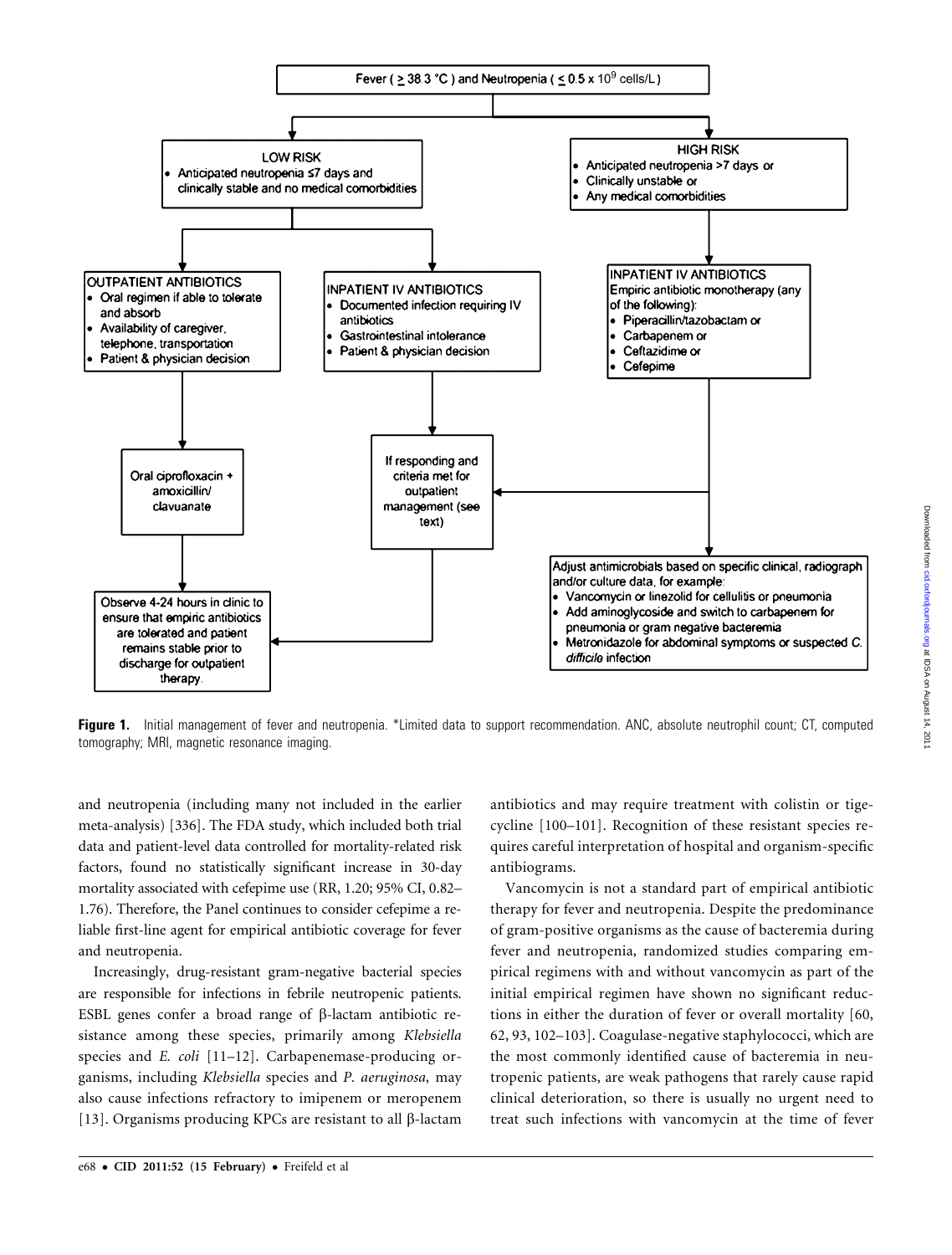[51]. A single blood culture positive for coagulase-negative staphylococci should generally be dismissed as attributable to a contaminant, assuming that a second set of blood specimens have been drawn that have negative culture results. The primary reason for the judicious use of vancomycin has been the epidemiological link between its overuse and the development of drug resistance in Enterococcus species and S. aureus [14, 60, 104–105]. However, there are specific circumstances that warrant the addition of vancomycin (or another antibiotic with enhanced gram-positive coverage) to the initial empirical regimen for fever and neutropenia (Table 4). Notably, monotherapy regimens, including cefepime, carbapenems and piperacillin-tazobactam, provide excellent coverage of viridans streptococci and are considered to be adequate solo agents for the treatment of febrile neutropenia in patients with oral mucositis, precluding the need for the addition of vancomycin to the regimen [106].

If vancomycin or another gram-positive active agent is added to the initial regimen for clinical reasons, it should be discontinued 2 or 3 days later if susceptible bacteria are not recovered from the patient. As with vancomycin, newer grampositive agents, such as linezolid, quinupristin-dalfopristin, tigecycline, televancin, or daptomycin, have no proven role in routine empirical coverage. Some hazards related to use of these gram-positive agents include the emergence of linezolidresistant Enterocococcus species in neutropenic patients receiving the drug, marrow-suppression with linezolid, and severe arthralgias with quinupristin-dalfopristin [107–109]. Accordingly, they should be used only for targeted therapy of specific pathogens or for empirical use in HSCT recipients colonized with VRE who develop fever [15].

In view of the widespread presence of MRSA in both hospital and community settings, the Panel recognizes that there may be an increasing epidemiologic rationale for employing vancomycin as a part of the empirical regimen. Serious infections due to S. aureus are more often associated with septic shock than are infections due to coagulase-negative staphylococci [62]. Neutropenic patients who are colonized with MRSA may benefit from early empirical use of vancomycin (specifically, if they are hemodynamically unstable or if gram-positive cocci are detected in their blood cultures). However, vancomycin (or similar coverage for gram-positive organisms) is not endorsed as a routine component of the empirical antibiotic regimen.

Bacteremia due to viridans streptococci, which may be resistant to  $\beta$ -lactams and fluoroquinolones, may result in shock and adult respiratory distress syndrome [110–111]. Gastrointestinal mucositis, ceftazidime use, and prophylaxis with ciprofloxacin or levofloxacin are important risk factors for developing serious viridans streptococci bacteremia during neutropenia [112]. Ten percent to 25% of viridans group streptococci may be penicillin-resistant, and many viridans

#### Table 4. Indications for Addition of Antibiotics Active Against Gram-Positive Organisms to the Empirical Regimen for Fever and **Neutropenia**

- ¤ Hemodynamic instability or other evidence of severe sepsis
- ¤ Pneumonia documented radiographically
- Positive blood culture for gram-positive bacteria, before final identification and susceptibility testing is available
- ◆ Clinically suspected serious catheter-related infection (eg, chills or rigors with infusion through catheter and cellulitis around the catheter entry/exit site)
- Skin or soft-tissue infection at any site
- Colonization with methicillin-resistant Staphylococcus aureus, vancomycin-resistant enterococcus, or penicillin-resistant Streptococcus pneumoniae (see text)
- ¤ Severe mucositis, if fluoroquinolone prophylaxis has been given and ceftazidime is employed as empirical therapy

group streptococci have reduced susceptibility to fluoroquinolones [93, 113]. Early vancomycin treatment appears to reduce mortality [94]. Pneumococci may also cause fulminant infection if they are not recognized quickly and treated promptly with appropriate antibiotics; it may be prudent to add vancomycin to the treatment regimen until antibiotic susceptibilities are available and antimicrobial coverage is adjusted accordingly. Stomatococcus mucilaginosis is also a potentially virulent but rare gram-positive bloodstream pathogen in neutropenic patients [114–116]. VRE bloodstream infection is difficult to treat in the setting of fever and neutropenia, particularly in leukaemic patients and/or HSCT recipients, and it is an independent risk factor for death [64, 96–97, 117–119]. VRE colonization is an important risk factor for subsequent invasive disease [15]. Local and even individual patient patterns of bacterial colonization and resistance must be taken into account when choosing an initial empirical regimen for neutropenic patients at a given institution [112].

As noted above, ciprofloxacin monotherapy is not an adequate therapy for febrile neutropenic patients because of its weak activity against gram-positive organisms, especially viridans streptococci [12, 21, 120–122]. In combination with vancomycin or clindamycin, however, it is a suitable alternative for patients who are allergic to  $\beta$ -lactams [66]. Double  $\beta$ -lactam regimens are discouraged because of concerns about increased expense and toxicity without added benefit [123–124].

Initial Antibiotics for Low-Risk Patients

Carefully selected febrile adult neutropenic patients at low risk for complications during neutropenia may be treated initially with oral broad-spectrum antibiotics [2, 22–34, 42–43, 45, 104]. In general, the use of oral antibiotics may be considered only for patients who fulfill clear criteria for being at low-risk for complications during neutropenia, as defined above [42, 44–45]. In 2 large, placebo-controlled studies, outcomes for low-risk patients treated with an empirical oral combination of ciprofloxacin and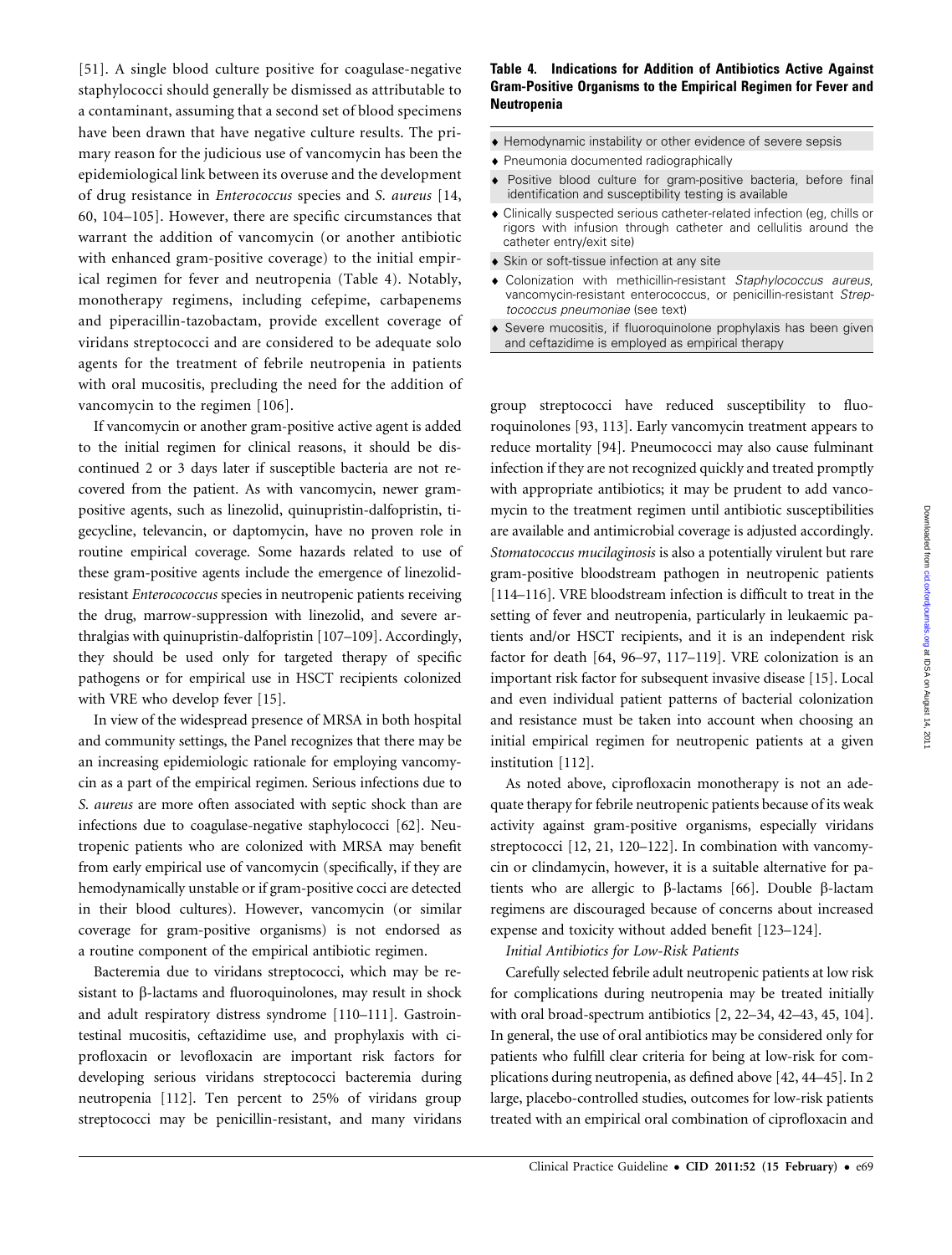amoxicillin-clavulanate were comparable to those for patients treated with IV antibiotic regimens. Notably, because patients were managed as inpatients in both studies, neither trial examined the feasibility of outpatient oral therapy [23, 26].

Ciprofloxacin should not be employed as a solo agent because of its poor coverage of gram-positive organisms [12, 21, 114, 120–122]. Levofloxacin has better activity against gram-positive organisms but less potent anti-pseudomonal activity than does ciprofloxacin, which makes it a potentially attractive agent for oral empirical therapy in low-risk patients [125]. A recent survey found that practicing oncologists frequently employ levofloxacin monotherapy to treat low-risk patients with fever and neutropenia. However, a definitive clinical trial to evaluate its efficacy has not been performed [125]. The anti-pseudomonal activity of levofloxacin 500 mg daily is probably inadequate, but it may be sufficient at 750 mg daily because of the higher bactericidal drug concentrations that are achieved [126–128]. At present, there are not enough data to endorse either levofloxacin or other fluoroquinolone monotherapies.

Despite the obvious advantages of oral therapy, including reduced cost, lack of need for indwelling IV access, decreased toxicity, and improved patient acceptance [35], few studies have assessed the feasibility of managing patients solely in the outpatient setting. Rather, most studies have observed patients in the hospital during the first 24 h of empirical antibiotic therapy, although in a few studies patients have been discharged from the hospital as early as 6 h after the initial dose was administered [36–37]. An outpatient treatment course with oral or IV antibiotics may be considered after a brief inpatient stay, during which IV therapy is initiated, fulminant infection is excluded, the patient is deemed to be clinically stable and at low-risk for complications, assessment of family support is completed, and the status of initial culture specimens may be ascertained [42, 45, 66]. In one large series, oral outpatient treatment for low-risk fever and neutropenia was deemed to be successful in 80% of patients, with 20% of patients requiring re-admission to the hospital, primarily for persistent fever. Factors predicting readmission included age  $>70$  years, grade of mucositis  $>2$ , poor performance status, and ANC  $\leq$ 100 cells/mm<sup>3</sup> at the outset of fever [66].

If outpatient management is prescribed, then vigilant observation and prompt access to appropriate medical care must also be ensured 24 h a day, 7 days a week. Preferably, patients whose clinical conditions worsen should be able to reach their local medical facility within 1 h. Recurrent fever or new signs of infection mandate hospital readmission and institution of a standard empirical regimen of broad-spectrum IV antibiotics. For many patients and for some institutions, outpatient therapy may not be advisable simply because of practical considerations, such as distance from the hospital or lack of a home caregiver or transportation. Patients with recovering neutrophil counts are better candidates for outpatient treatment than are patients with decreasing counts or no indication of marrow recovery.

Fluoroquinolone prophylaxis in a patient strictly precludes the subsequent use of fluoroquinolones for initial empirical therapy; such patients should receive a  $\beta$ -lactam agent if they become febrile during neutropenia.

# IV. When and How Should Antimicrobials be Modified During the Course of Fever and Neutropenia? Recommendations

15. Modifications to the initial antibiotic regimen should be guided by clinical and microbiologic data (A-II).

16. Unexplained persistent fever in a patient whose condition is otherwise stable rarely requires an empirical change to the initial antibiotic regimen. If an infection is identified, antibiotics should be adjusted accordingly (A-I).

17. Documented clinical and/or microbiological infections should be treated with antibiotics appropriate for the site and for the susceptibilities of any isolated organisms (A-I).

18. If vancomycin or other coverage for gram-positive organisms was started initially, it may be stopped after 2 days if there is no evidence for a gram-positive infection (A-II).

19. Patients who remain hemodynamically unstable after initial doses with standard agents for neutropenic fever should have their antimicrobial regimen broadened to include coverage for resistant gram-negative, gram-positive, and anaerobic bacteria and fungi (A-III).

20. Low-risk patients who have initiated IV or oral antibiotics in the hospital may have their treatment approach simplified if they are clinically stable (A-I).

iii. An IV-to-oral switch in antibiotic regimen may be made if patients are clinically stable and gastrointestinal absorption is felt to be adequate (A-I).

iv. Selected hospitalized patients who meet criteria for being at low risk may be transitioned to the outpatient setting to receive either IV or oral antibiotics, as long as adequate daily follow-up is ensured (B-III). If fever persists or recurs within 48 h in outpatients, hospital re-admission is recommended, with management as for high-risk patients (A-III).

21. Empirical antifungal coverage should be considered in high-risk patients who have persistent fever after 4–7 days of a broad-spectrum antibacterial regimen and no identified fever source (A-II).

Evidence Summary Once they have initiated empirical antibiotics for fever, all neutropenic patients must be monitored closely for response, adverse effects, emergence of secondary infections, and the development of drug-resistant organisms. This involves daily physical examination, review of systems for new symptoms, cultures of specimens from suspicious sites,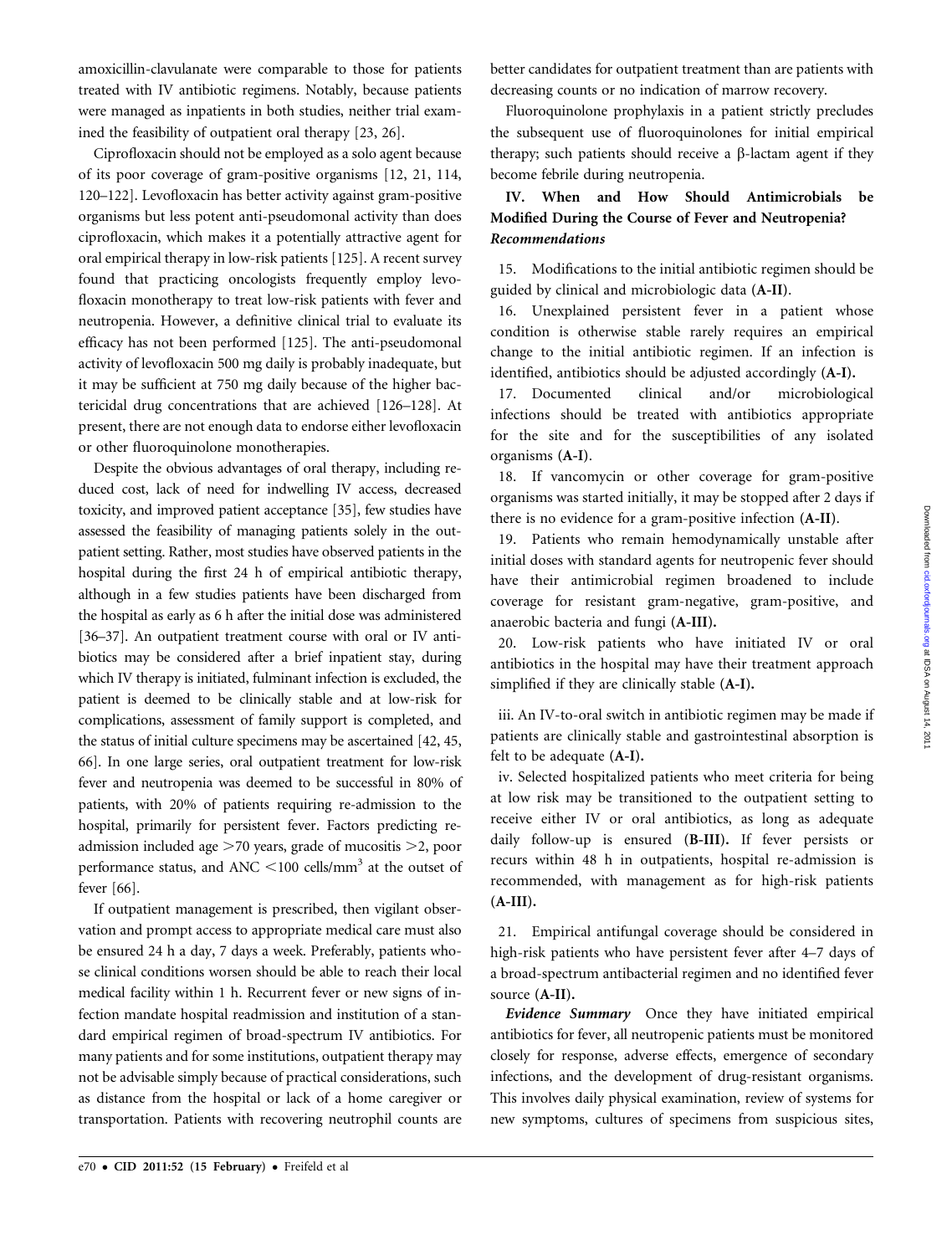

Figure 2. Reassess after 2-4 days of empirical antibiotic therapy. ANC, absolute neutrophil count; CT, computed tomography; IV, intravenous; MRI, magnetic resonance imaging.

and/or directed imaging studies. With empirical antibiotics, the median time to defervescence in patients with hematologic malignancies, including HSCT, is  $\sim$  5 days [63, 129–130], whereas for patients at lower risk with solid tumor, defervescence occurs at a median of 2 days [35]. This should be kept in mind when evaluating neutropenic patients who remain febrile after the initiation of empirical antibacterials. Persistent fever alone in a patient whose condition is otherwise stable is rarely an indication to alter the antibiotic regimen. Specific antimicrobial additions or changes to the initial regimen should be guided by clinical change or culture results rather than by the fever pattern alone. Broader decisions about when and how to modify antimicrobial coverage during the course of neutropenia should be based on the risk category (low or high), the source of

fever in documented infections, and a clinical judgment about whether the patient is responding to the initial regimen. Figure 2 shows the algorithm for management of patients during days 2–4 after starting empirical antibiotic therapy, when most modifications will be made to the initial regimen.

Unexplained Fever

Patients with unexplained fever who are responding to initial empirical therapy may be maintained on that initial regimen until the recovery of ANC to  $>$  500 cells/mm<sup>3</sup>. If they have initiated IV antibiotics, patients who meet criteria for being at low risk (Table 3) and can tolerate oral medications may be candidates for transitioning to combination oral antibiotics. As addressed above (see Section III), important issues to address before outpatient antibiotic treatment is assigned include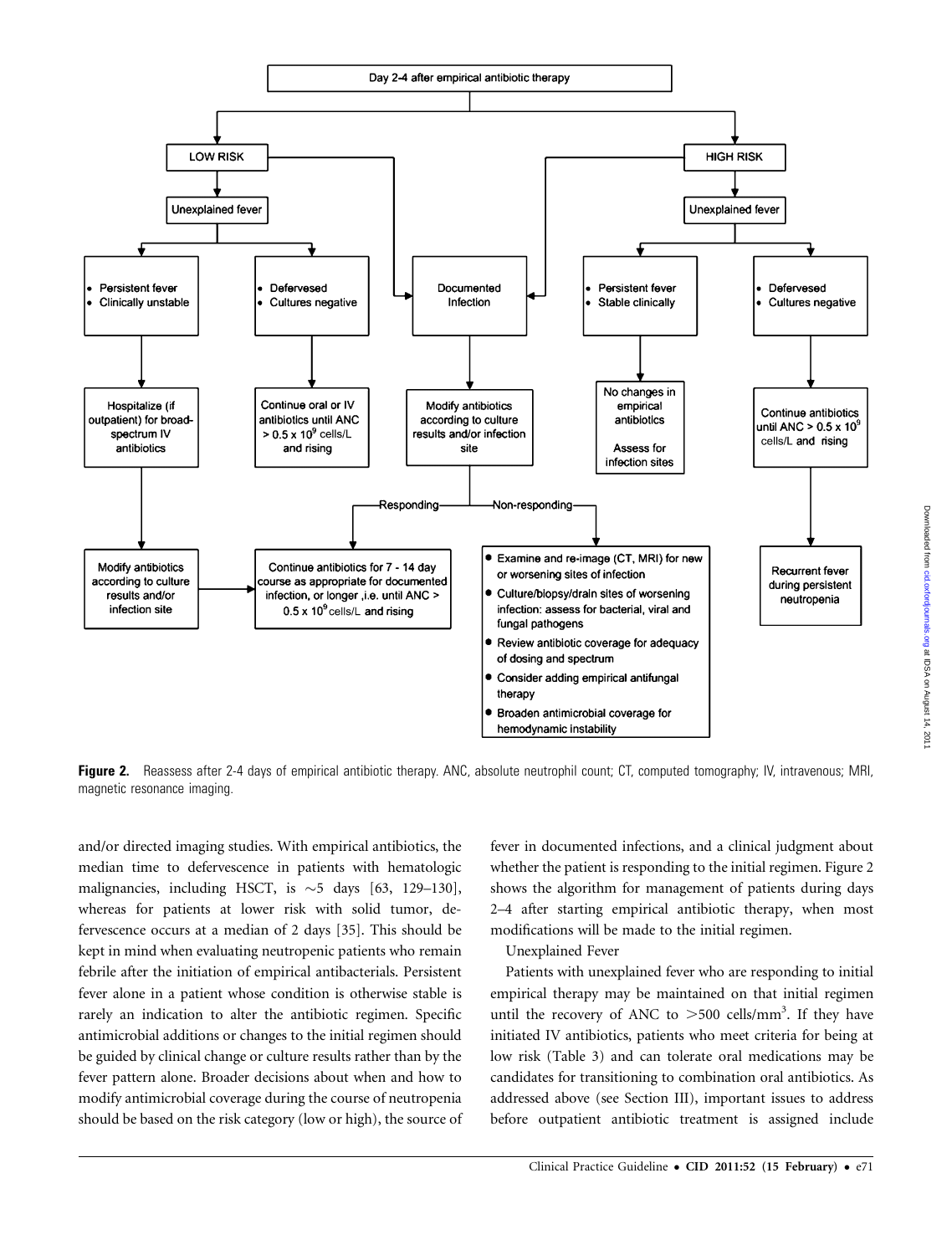ascertainment of how long the patient should be observed in a controlled clinical setting before hospital discharge; the appropriateness and safety of the home environment; the type and frequency of clinical follow-up; and discrete indications for readmission to the hospital.

Persistent fever in an otherwise asymptomatic and hemodynamically stable patient is not a reason for undirected antibiotic additions or changes. Specifically, there is no proven advantage to adding vancomycin empirically in the setting of persistent or recrudescent fever and neutropenia. A randomized prospective study of vancomycin versus placebo added to initial empirical piperacillin-tazobactam after 60–72 h of persistent fever showed no difference in time-to-defervescence [131]. Similarly, effective monotherapies, such as cefepime and carbapenems, are also unlikely to benefit from the empirical addition of vancomycin for persistent fever, and this practice is discouraged. If treatment with vancomycin was added empirically at the outset of therapy, as part of the initial regimen, it should be stopped if blood cultures have incubated for 48 h and demonstrated no pathogenic gram-positive organisms [132]. A switch from one empirical monotherapy to another or the addition of an aminoglycoside to the treatment regimen is also not generally useful, unless there is a need for an expanded spectrum of coverage as dictated by clinical or microbiologic data. An important exception, as noted above, is for low-risk outpatients who are being treated with empirical oral or IV therapy. If they have not responded with improvements in fever and clinical symptoms within 48 h, they should be re-admitted to the hospital and re-evaluated, and an IV broad-spectrum antibacterial regimen should be initiated.

Recurrent or persistent fever  $>3$  days in duration despite empirical antibiotic therapy should prompt a thorough search for a source of infection, including a new set of blood cultures and symptom-direction collection of other diagnostic tests. Breakthrough infections, such as C. difficile–associated diarrhea or a catheter-related skin or bloodstream infection, are not uncommon. Diarrhea should be assessed by analyzing a stool sample for *C. difficile* toxin using available tests, including enzyme immunoassays or the 2-step antigen assay for C. difficile and toxin, but other studies, such as stool white blood cell count, stool bacterial pathogen cultures, or tests for ova and parasites, are not necessary for hospitalized patients. Empirical treatment of C. difficile with oral vancomycin or metronidazole may be employed for patients with symptoms of abdominal cramping and diarrhea until diagnostic results are available or if C. difficile infection is strongly suspected clinically [133]. An abdominal CT may be helpful in patients with recrudescent neutropenic fever who have abdominal pain and/or diarrhea, to evaluate the possibility of neutropenic enterocolitis [134–135]. A CT of the chest and sinuses is recommended for high-risk patients, to further assess for occult invasive fungal infection (see Section VIII).

For patients with recurrent or persistent fever, consideration should also be given to noninfectious sources, such as drugrelated fever, thrombophlebitis, the underlying cancer itself, or resorption of blood from a large hematoma. In many cases, no source of persistent fever is identified but the patient defervesces nonetheless, when the ANC increases to  $>$  500 cells/mm<sup>3</sup>.

Hemodynamically unstable neutropenic patients with persistent fever without a clear source should have their antimicrobial regimen broadened to ensure adequate coverage for drug-resistant gram-negative and gram-positive organisms, as well as for anaerobes. This may be achieved by a change from an initial cephalosporin to an anti-pseudomonal carbapenem, such as imipenem or meropenem, as well as by the prompt addition of an aminoglycoside, ciprofloxacin, or aztreonam together with vancomycin. The addition of anti-Candida coverage with fluconazole or a newer antifungal agent (if fluconazole is already being given prophylactically) is also prudent in for patients who experience systemic inflammatory response syndrome during neutropenia.

High-risk patients who have persistent or recurrent fever after 4–7 days of treatment with broad-spectrum antibacterials and who are anticipated to have prolonged neutropenia lasting  $>10$ days are candidates for the addition of empirical anti-mold therapy. A detailed discussion of this recommendation is provided in Section VIII.

#### Documented Infections

Identification of a clinically or microbiologically documented infection should guide any changes to the initial empirical antibiotic regimen. Antimicrobial modifications should be based on identified or suspected pathogens (if none can be cultured) and on available antimicrobial susceptibility data, including local susceptibility and resistance trends. Modifications for specific documented infections are discussed below, with the caveat that local patterns of susceptibility are the most critical factor in making final decisions.

Gram-negative bloodstream infections in patients with neutropenia may initially be treated with combinations of b-lactam or carbapenem agents plus aminoglycosides or fluoroquinolones to provide broad initial coverage of possible multidrug-resistant pathogens at the outset of treatment [136–137]. One recent study demonstrated that delaying appropriate antibiotic therapy for P. aeruginosa bacteremia for  $\geq 2$  days was associated with a doubling of the 30-day mortality in nonneutropenic patients [138]. Once the patient is stable and in vitro susceptibilities are known, antibiotic treatment can be reduced to monotherapy with a  $\beta$ -lactam agent, which is adequate for most simple bacteremias during neutropenia [20–21, 68–69, 74–92, 139–140].

Pneumonia in neutropenic patients should generally be treated as a health care–acquired infection according to recent guidelines from the American Thoracic Society [141].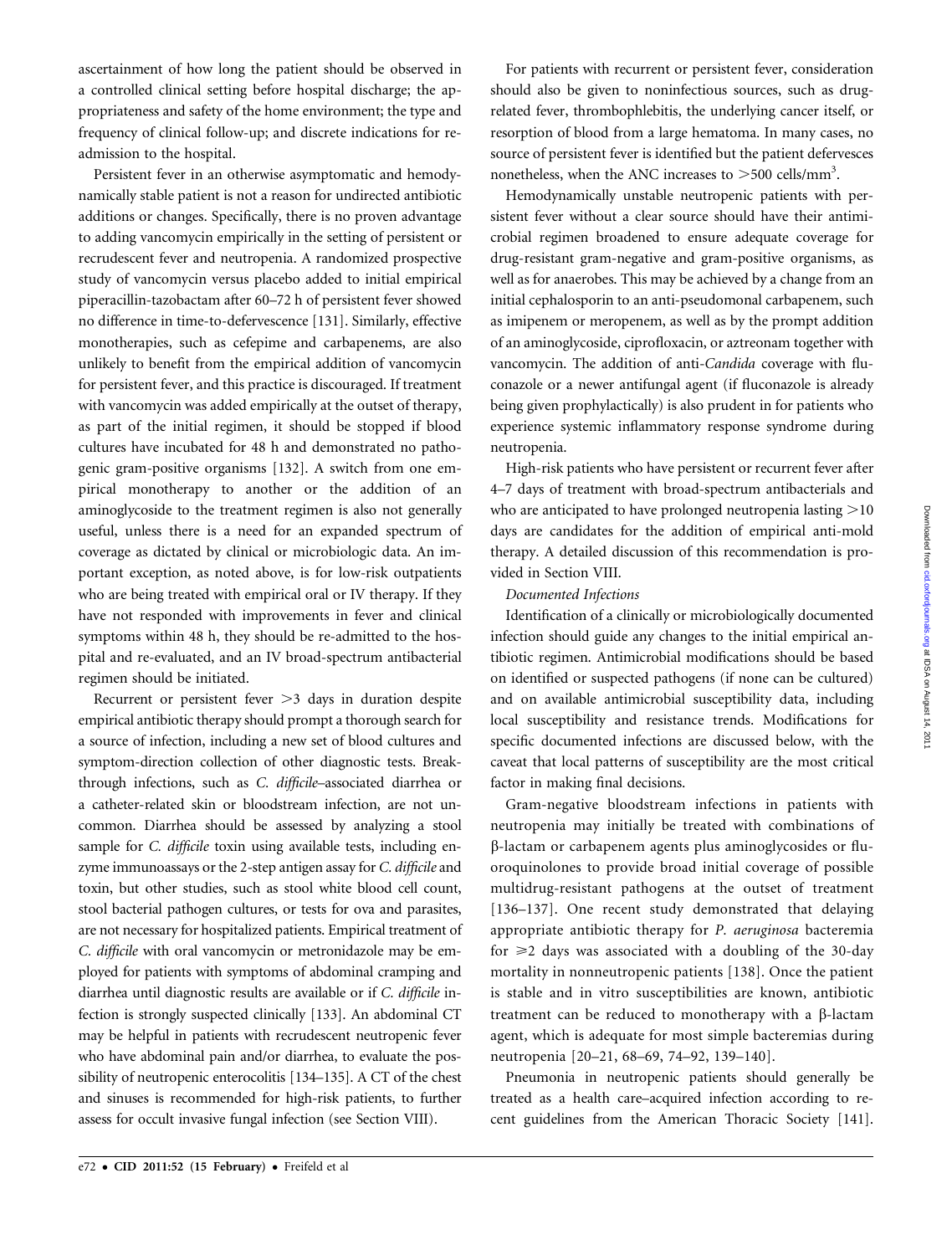Immunosuppressed patients and those who have been hospitalized or received antibiotics within the preceding 90 days are considered to be among those at high risk for developing pneumonia with multidrug-resistant pathogens. An initial broad-spectrum treatment with combinations of a  $\beta$ -lactam or carbapenem plus an aminoglycoside or antipseudomonal fluoroquinolone is recommended for these patients. In severe cases of pneumonia, as documented by hypoxia or extensive infiltrates, or if MRSA is suspected, the addition of vancomycin or linezolid to the treatment regimen is in order. Although this triple combination provides broad coverage for Legionella species, drug-resistant gram-negative pathogens, and MRSA, it should be emphasized that the degree of immunocompromise, prior antibiotic and infection history, and local patterns of antibiotic resistance must be considered before deciding upon a specific regimen to treat pneumonia in a given neutropenic patient. Initiation of inadequate or limited regimens for health care–associated pneumonia is a major risk factor for excess mortality and prolonged length of stay [142]. When possible, pneumonia should be evaluated with BAL and biopsy. Adjustment of the empirical regimen can be guided by the identity and susceptibility of pathogens and by clinical progress [141].

For patients with gram-positive bloodstream isolates or with skin and soft-tissue infections, the early addition of vancomycin (or linezolid or daptomycin) to the treatment regimen is recommended until susceptibility results are available for the organism(s) that have been isolated. Linezolid may cause marrow suppression and thus impair ANC and platelet recovery, particularly when given for  $>14$  days [143–144]. Elevations of creatine kinase level may be seen in patients who receive daptomycin treatment.

Other specific sites of documented infection should be covered according to the potential or identified pathogens. Oral ulcerations or symptoms of esophagitis may represent HSV or Candida esophagitis infections in high-risk patients, so empirical additions of acyclovir and/or fluconazole or another antifungal are appropriate. Diagnostic endoscopy rarely causes bacteremia [145] but generally should be avoided in neutropenic thrombocytopenic patients because of the risk of bleeding and perforation [146]. If it is still indicated after recovery of ANC and platelet count, the test can be performed. The onset of severe abdominal pain, typically in the right lower quadrant, suggests neutropenic enterocolitis (also referred to as ''typhlitis''). A CT should be obtained for additional evaluation [147]. Patients who develop neutropenic enterocolitis should be treated with an expanded broad-spectrum regimen, although the most efficacious regimen is unknown. Because anaerobes and gramnegative organisms predominate in causing neutropenic enterocolitis, monotherapy with piperacillin-tazobactam or a carbapenem or a combination of an anti-pseudomonal cephalosporin plus metronidazole are appropriate antibiotic

regimens. There is less evidence to support routine additions of vancomycin or an antifungal agent to antimicrobial regimens [146]. These patients should be evaluated by a surgeon in case a bowel resection is required for uncontrolled sepsis, bleeding, or ischemic bowel.

## V. How Long Should Empirical Antibiotic Therapy be Given? Recommendations

22. In patients with clinically or microbiologically documented infections, the duration of therapy is dictated by the particular organism and site; appropriate antibiotics should continue for at least the duration of neutropenia (until ANC  $\geq$ 500 cells/ $\text{mm}^3$ ) or longer if clinically necessary (B-III).

23. In patients with unexplained fever, it is recommended that the initial regimen be continued until there are clear signs of marrow recovery; the traditional endpoint is an increasing ANC that exceeds 500 cells/mm<sup>3</sup> (B-II).

24. Alternatively, if an appropriate treatment course has been completed and all signs and symptoms of a documented infection have resolved, patients who remain neutropenic may resume oral fluoroquinolone prophylaxis until marrow recovery (C-III).

Evidence Summary The traditional approach to duration of antibiotic therapy for a fever of unidentified etiology has been to continue broad-spectrum antibiotics until the patient has been afebrile for at least 2 days and the neutrophil count is  $>500$  cells/mm<sup>3</sup> on at least one occasion but is showing a consistent increasing trend. Years of experience have proven this approach to be safe and effective. It is based on the principle that, although antibiotics are required to contain an occult infection during neutropenia, the return of adequate effector cells is necessary to protect the patient. Variables that can affect this basic approach include the expected duration of neutropenia and how quickly and reliably the patient's ANC recovers. The prophylactic use of CSFs and the overall state of the patient's marrow function also are important determinants of hematologic recovery that will aid in the decision about when antibiotics may be safely stopped.

Documented Infection

For documented infections, the duration of antibiotic therapy should be appropriate for effective eradication of the identified infection. Most bacterial bloodstream infections, soft-tissue infections, and pneumonias require 10–14 days of appropriate antibiotic therapy. Antibiotic treatment may therefore extend beyond resolution of fever and neutropenia. The antibiotic spectrum can be appropriately narrowed to specifically treat the defined infection once fever has resolved. In the absence of significant impairment of gastrointestinal function (eg, nausea, vomiting, diarrhea, malabsorption, and poor oral intake), an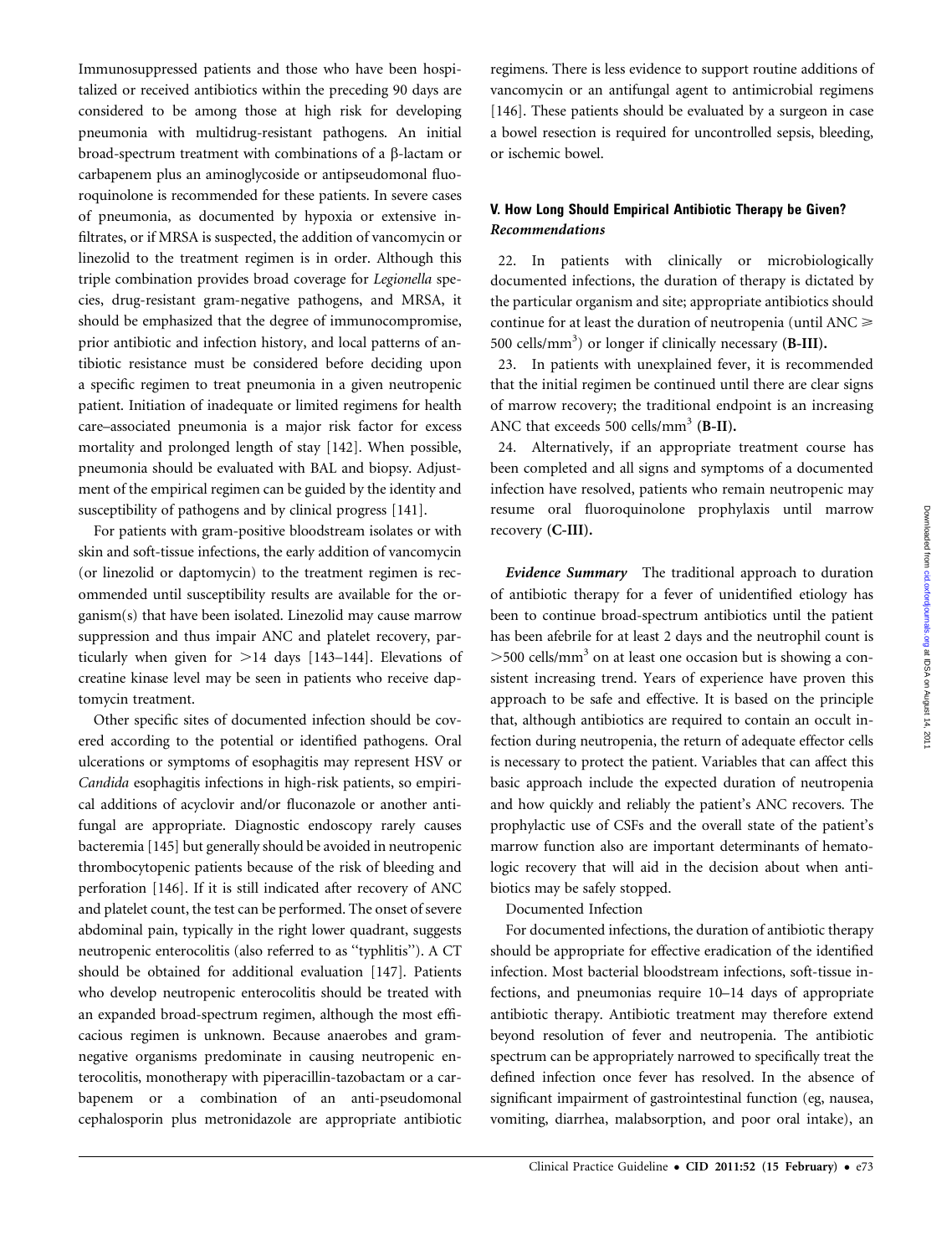oral antibiotic regimen may be undertaken to complete the full course of therapy. Several studies have indicated that, if the antibiotic course is finished but the patient remains neutropenic and afebrile, resuming fluoroquinolone prophylaxis is safe [67].

Unexplained Fever in Low-Risk Patients

In low-risk patients without documented infection, continuing antibiotic therapy until resolution of both fever and neutropenia is the standard approach. For those patients who have initiated IV antibiotic therapy, a step down to the oral regimen of ciprofloxacin plus amoxicillin-clavulanate is recommended for low-risk patients when they become afebrile after 3 days of treatment, are clinically stable, and have no discernable infection or positive culture results [148].

However, a number of studies, primarily involving pediatric patients, have supported the simpler alternative of stopping antibiotic therapy altogether before attaining the endpoint of an ANC  $\geq$ 500 cells/mm<sup>3</sup> if cultures are negative at 48 h and patients remain afebrile for at least 24 h [25, 65, 149–150].

Certain predictive hematological criteria may be substituted as an endpoint for resolution of neutropenia, including a daily increase in the absolute phagocyte count (bands and mature neutrophils combined), the absolute monocyte count, or the reticulocyte fraction [22, 25, 27, 31, 104, 151–152]. The rationale is that these markers provide substantive evidence of marrow recovery, because they typically precede the ANC reaching 500 cells/mm3 by several days. Particularly in patients who are receiving prophylactic CSFs, it is reasonable to expect that there will be an increase in neutrophils each day. Therefore, in lowrisk patients who have defervesced after 3 days of empirical antibiotic therapy, evidence of imminent marrow recovery may direct cessation of broad-spectrum antibiotics prior to the ANC reaching 500 cells/mm<sup>3</sup>.

Unexplained Fever in High-Risk Patients

Early discontinuation of antibiotic therapy while fever and neutropenia both persist is strongly discouraged for high-risk patients. In such cases, the clinician should search carefully for a potential source of infection and change antibiotic coverage on the basis of clinical or microbiologic evidence to add antifungal therapy empirically and/or should use CT of the chest to look for invasive fungal disease. A limited number of studies have demonstrated that neutropenic patients with persistent marrow suppression are at high-risk for recurrent fever and sepsis [153–154]. Therefore, patients with profound, persistent myelosuppression and no identifiable source of infection should continue antibiotic therapy until there is evidence of marrow recovery. Some experts advocate that patients with unexplained fever who remain afebrile for 4–5 days may have empirical antibiotics switched back to fluoroquinolone prophylaxis for the remaining duration of neutropenia [155]. Switching from an inpatient antibiotic regimen to outpatient oral or IV regimens for patients who have defervesced, combined with careful

daily follow up, may also be a reasonable alternative to prolonged hospitalization of patients waiting for bone marrow recovery. Although these options are used in some centers, there are currently no published trials to confirm their efficacy and safety.

## VI. When Should Antibiotic Prophylaxis be Given, and With What Agents? Recommendations

25. Fluoroquinolone prophylaxis should be considered for high-risk patients with expected durations of prolonged and profound neutropenia (ANC  $\leq$  100 cells/mm<sup>3</sup> for >7 days) (**B**-I). Levofloxacin and ciprofloxacin have been evaluated most comprehensively and are considered roughly equivalent, although levofloxacin is preferred in situations with increased risk for oral mucositis-related invasive viridans group streptococcal infection. A systematic strategy for monitoring the development of fluoroquinolone resistance among gramnegative bacilli is recommended (A-II).

26. Addition of a gram-positive active agent to fluoroquinolone prophylaxis is generally not recommended (A-I).

27. Antibacterial prophylaxis is not routinely recommended for low-risk patients who are anticipated to remain neutropenic for  $<$ 7 days (A-III).

Evidence Summary Since the 1980s, studies have demonstrated reductions in the frequency of febrile episodes and in the prevalence of some documented infections among patients who receive prophylactic antibiotics during the early afebrile period of neutropenia [156–157]. The strongest evidence has been for fluoroquinolone prophylaxis [158–163], which has demonstrated an association with reductions in febrile events, documented infections, and bloodstream infections due to gram-positive or gram-negative bacteria [158–163]. Until recently, however, trials have failed to show a survival advantage associated with antibiotic prophylaxis, which, when combined with concern regarding the promotion of antibiotic-resistant bacteria and fungal overgrowth, as well as the risk for drugrelated adverse effects, has strengthened the argument against routine use [164–167].

Previously published guidelines by the IDSA [1], the Centers for Disease Control and Prevention, and the American Society for Blood and Marrow Transplantation (ASBMT) [168], as well as guidelines from professional societies in Japan [169], Chile [170], and Germany [171], have not recommended routine application of prophylactic antibiotics for fever and neutropenia. In contrast, the National Comprehensive Cancer Network guidelines and the updated ASBMT guidelines [172, 337] made the qualified recommendation to consider antibacterial chemoprophylaxis for certain high-risk patients who are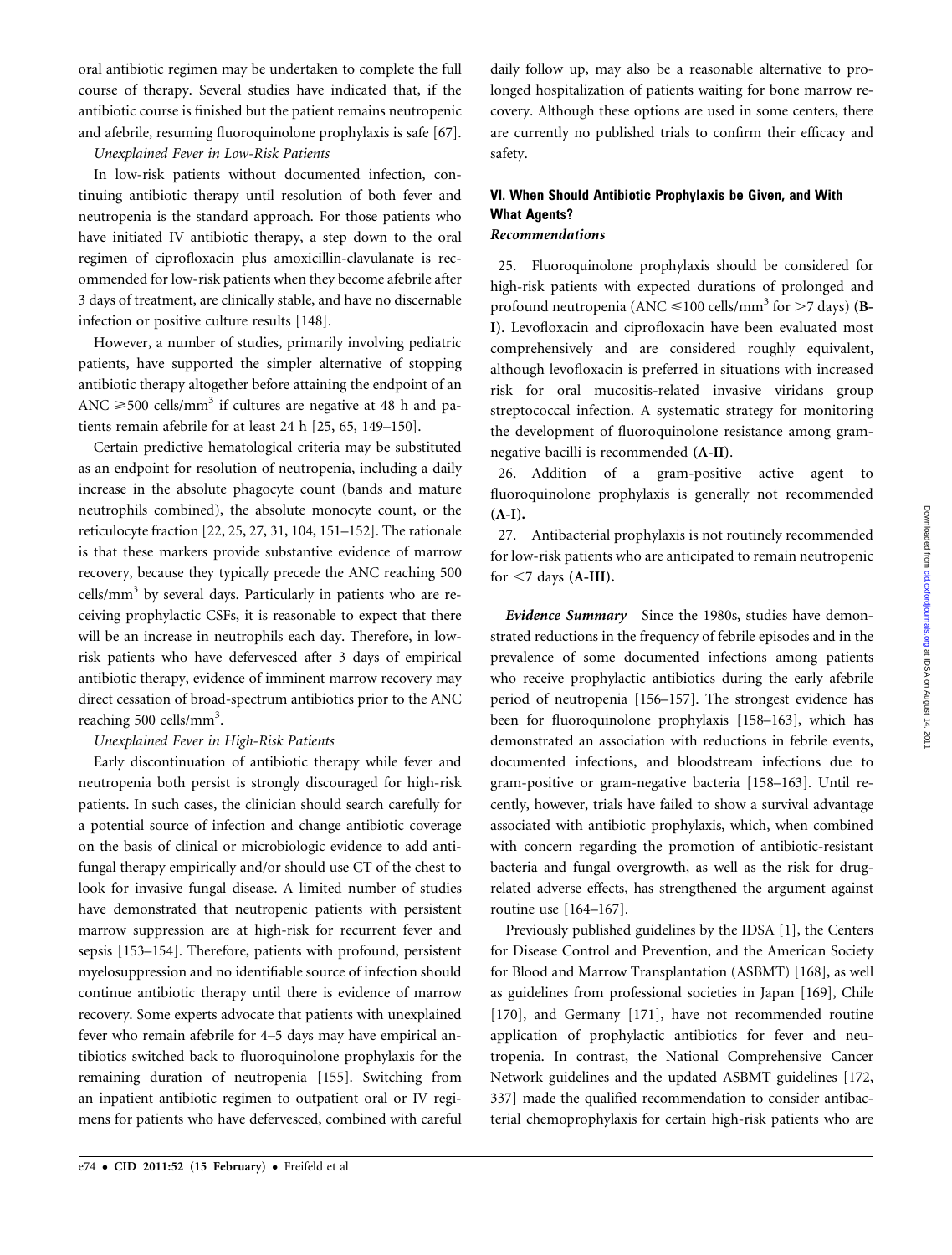anticipated to have prolonged and profound neutropenia (ANC  $\leq$ 100 cells/mm<sup>3</sup> for  $\geq$ 7 days[337]) after publication of several studies suggesting a limited role for fluoroquinolone prophylaxis in selected high-risk patients [161, 173–175].

A meta-analysis of 17 placebo-controlled or no treatment– controlled trials of fluoroquinolone prophylaxis demonstrated a relative risk reduction of 48% and 62% in all-cause mortality and infection-related mortality, respectively, among fluoroquinolone recipients [161], especially among recipients of ciprofloxacin (RR, 0.32; 95% CI, 0.13–0.82) [175]. This survival advantage had not been shown in previous meta-analyses [158–160, 162–163]. The majority of patients included in these studies had hematologic malignancies or received HSCT, with durations of neutropenia typically  $>7$  days, thus placing them at high risk for infection during neutropenia.

Levofloxacin prophylaxis was found by Bucaneve et al [173] to significantly reduce episodes of fever and the number of documented infections, most strikingly for gram-negative bacillary infections, in a prospective, randomized, double-blind, placebo-controlled trial performed exclusively among patients expected to have ANC counts  $\leq 1000$  cells/mm<sup>3</sup> for  $\geq 7$  days. This study, combined with the meta-analysis data demonstrating survival benefit [161], indicates a potentially important role for levofloxacin prophylaxis in high-risk patients with cancer expected to develop profound neutropenia  $\geq$  7 days in duration. Allogeneic HSCT recipients and patients undergoing induction therapy for acute leukemia are the primary constituents of this high-risk group. However, because of the heterogenicity of the patient populations studied, some controversy remains regarding precisely which patient groups are the most appropriate candidates for fluoroquinolone prophylaxis. For example, the randomized trial by Bucaneve et al [173] did not include allogeneic HSCT recipients, although it demonstrated beneficial effects in other patients with similar degrees of neutropenia. Furthermore, although autologous HSCT recipients also typically experience  $>7$  days of neutropenia after conditioning, they appear to be at lower risk for serious bacterial infections. Accordingly, many experts do not recommend fluoroquinolone prophylaxis for neutropenic autologous HSCT recipients. Some clinicians are reluctant to routinely use fluoroquinolones in children because of preclinical studies in animals that have suggested musculoskeletal toxicity. Large surveys of fluoroquinolone use in children who do not have cancer have not identified serious problems, although the drugs may be associated with more musculoskeletal adverse effects, compared with other classes of antibiotics [176–178]. High-quality clinical trials have not assessed the risk-benefit ratio of fluoroquinolone prophylaxis in children, but it may be reasonable to use the drugs in very high-risk situations, such as allogeneic transplantation or induction therapy for acute leukemia. A second large randomized trial of levofloxacin prophylaxis examined

only lower-risk patients with solid tumors or lymphoma and showed a 33% reduction in febrile episodes per chemotherapy cycle with prophylaxis but no effect on documented infections [174]. Given the low rate of fever in the placebo arm, up to 71 patients per chemotherapy cycle would be necessary to prevent one febrile neutropenic episode, without any impact on all-cause mortality [164]. Therefore, routine use of fluoroquinolone chemoprophylaxis in low-risk patient populations is not recommended.

The potential for bacterial resistance to fluoroquinolone-based chemoprophylaxis is a substantial concern [179–185]. High use of fluoroquinolones in oncology patients has been linked to increases in infections due to fluoroquinolone-resistant E. coli [181] and C. difficile enterocolitis [186–187], although recent metaanalyses have not shown an association [161, 175]. Individual cancer centers have reported increasing rates of resistance related to broad use of fluoroquinolones [175, 179, 181, 183]. In 2 centers, discontinuing routine fluoroquinolone prophylaxis among patients with hematologic malignancy led to prompt reductions in bacterial resistance rates without a significant impact on infection-related morbidity [181, 183]. One report, however, suggested that stopping fluoroquinolone prophylaxis in the setting of high rates of resistance may lead to an increase in morbidity [175].

Because staphylococci and microaerophilic viridans group streptococci are encountered among fluoroquinolone prophylaxis recipients, some authorities have advocated adding a gram-positive agent to the prophylactic regimen [159]. Combinations of a fluoroquinolone plus antibiotics with enhanced activity against gram-positive organisms, including penicillins, rifampin, or macrolides, may reduce infections due to staphylococci and streptococci, as well as reduce the incidence of neutropenic fever, but they do not affect infection-related mortality [159–160]. Increased rates of gastrointestinal upset and of breakthrough resistant gram-positive infections have limited the usefulness of this approach, and it is not recommended [159–160, 188].

The question of when to initiate and discontinue antibacterial chemoprophylaxis has not been systematically studied. Many clinicians begin prophylaxis treatment with the first day of cytotoxic therapy or the day following administration of the last dose of chemotherapy, and they stop at the termination of the neutropenic period or, for those patients who develop fever, at the initiation of empirical antibiotic therapy.

# VII. What Is the Role of Empirical or Preemptive Antifungal Therapy and Which Antifungal Should be Used? Recommendations High risk

28. Empirical antifungal therapy and investigation for invasive fungal infections should be considered for patients with persistent or recurrent fever after 4–7 days of antibiotics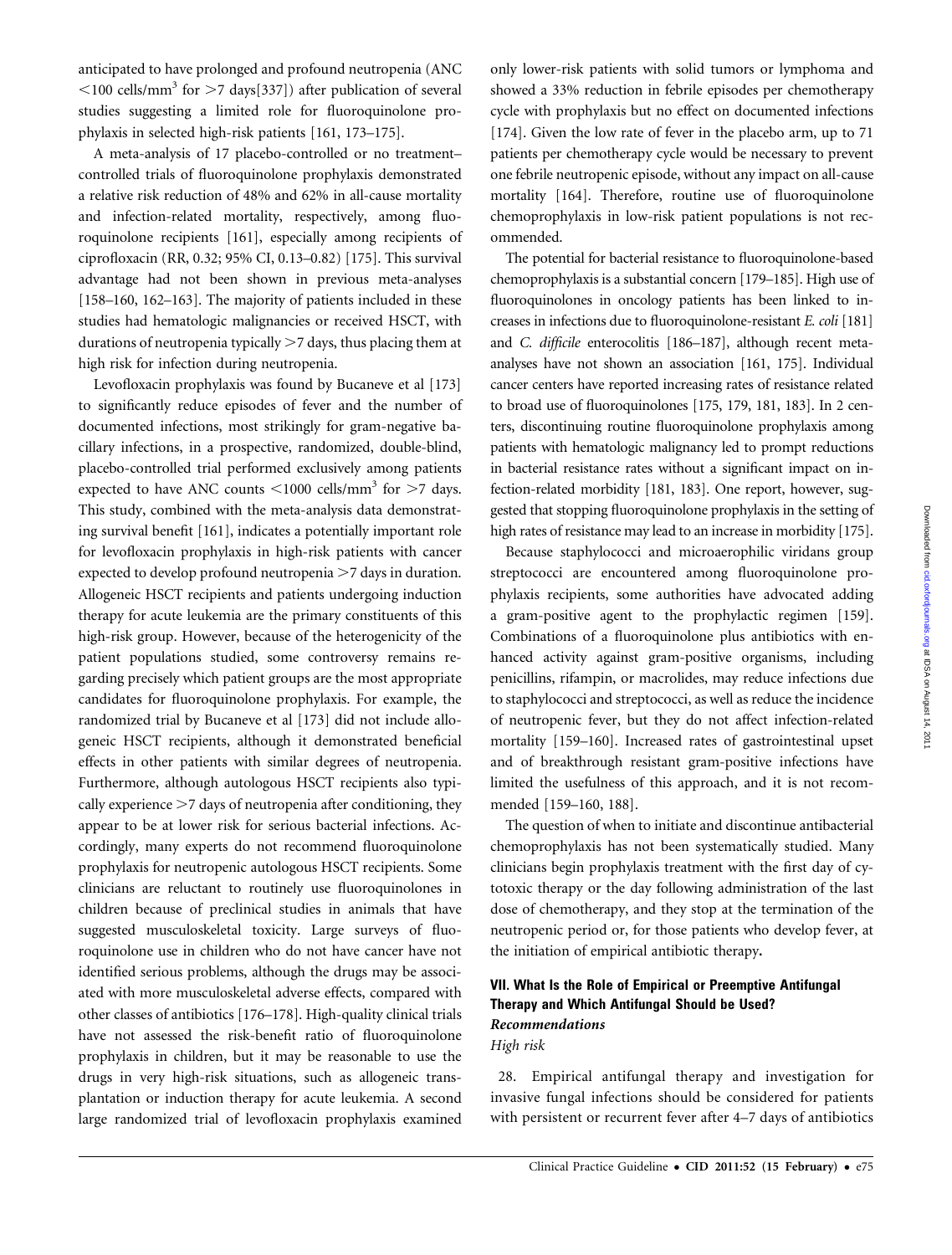and whose overall duration of neutropenia is expected to be  $>7$  days (A-I). Data are insufficient to recommend a specific empirical antifungal agent for a patient already receiving antimold prophylaxis, but switching to a different class of antimold antifungal given intravenously should be considered  $(B-III).$ 

29. Preemptive antifungal management is acceptable as an alternative to empirical antifungal therapy in a subset of highrisk neutropenic patients. Those who remain febrile after 4–7 days of broad-spectrum antibiotics but are clinically stable, have no clinical or chest and sinus CT signs of fungal infection, have negative serologic assay results for evidence of invasive fungal infection, and have no recovery of fungi (such as Candida or Aspergillus species) from any body site may have antifungal agents withheld (B-II). Antifungal therapy should be instituted if any of these indicators of possible invasive fungal infection are identified.

#### Low Risk

30. In low-risk patients, the risk of invasive fungal infection is low, and therefore routine use of empirical antifungal therapy is not recommended (A-III).

Evidence Summary In this document, "empirical" antifungal therapy refers to initiation of an antifungal agent at the first possible clinical evidence of fungal infection, which is usually persistent or recrudescent fever on or after day 4 of empirical antibiotic therapy. ''Preemptive'' antifungal therapy refers to more-targeted, less broad treatment of only those patients with additional findings suggestive of invasive fungal infection, such as serologic test results or chest CT findings. Figure 3 outlines a management algorithm for the use of empirical and preemptive antifungal therapy in persistently febrile neutropenic high-risk patients.

Empirical



Figure 3. High-risk patient with fever after 4 days of empirical antibiotics. C. difficile, Clostridium difficile; IV, intravenous.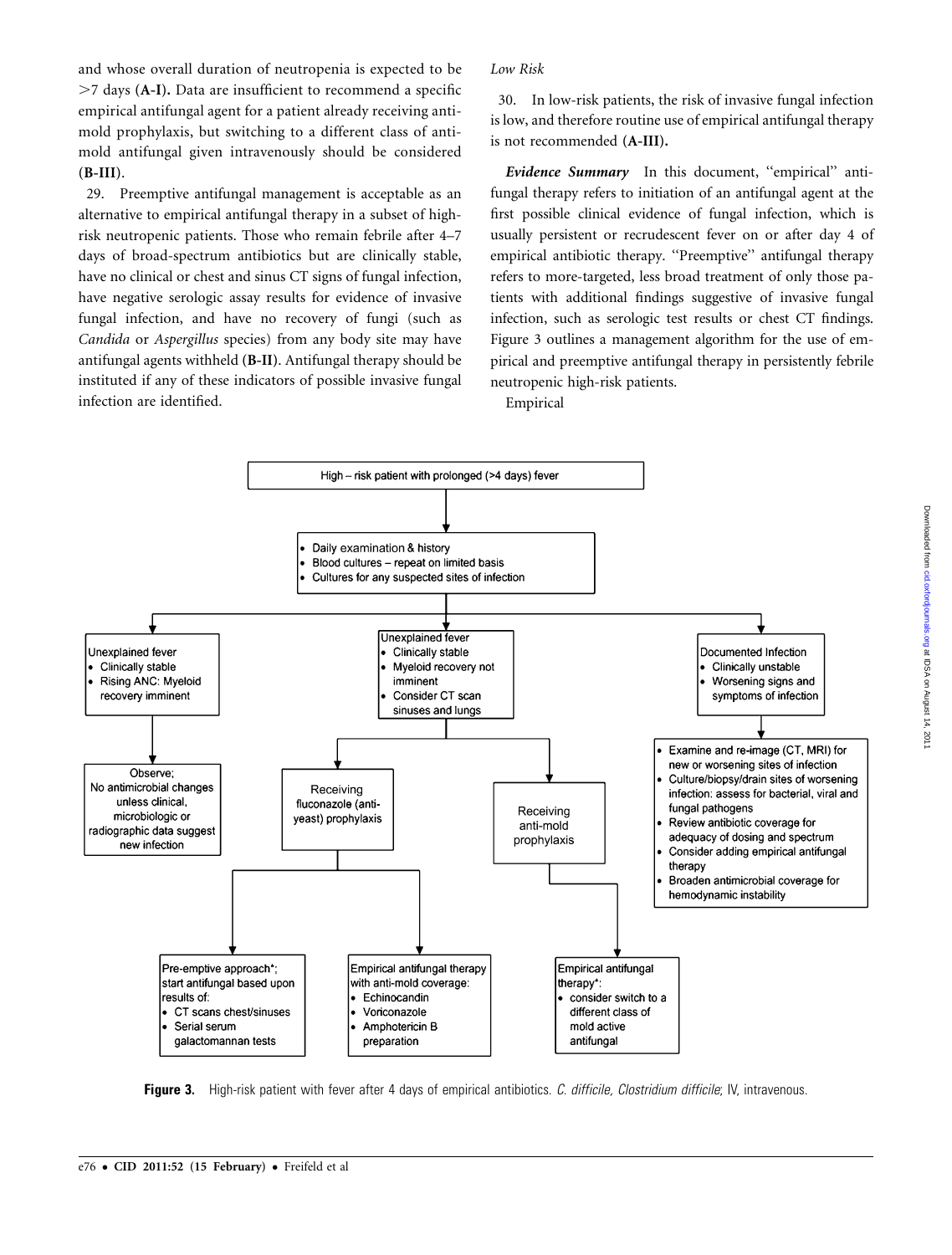High-risk patients who have received intensive cytotoxic chemotherapy are at risk for invasive fungal infection. Yeast (primarily Candida species) and molds typically cause infections, which are manifested by persistent or recurrent fever in patients with prolonged neutropenia, rather than causing initial fever in the course of neutropenia [189]. Because Candida species are ubiquitous colonizers of human mucosal surfaces, they may cause bloodstream infection with mucosal barrier breakdown [190–192]. Azole prophylaxis, primarily with fluconazole, has significantly reduced the incidence of invasive Candida infections in certain high-risk patients with cancer, but breakthrough infections due to azole-resistant strains may occur [193–195]. Fluconazole lacks any activity against invasive mold infections, so it is useful only for Candida prophylaxis.

Invasive mold infections, including aspergillosis (the most common invasive mold infection), zygomycosis, and fusariosis, occur almost exclusively in high-risk patients with profound neutropenia ( $\leq 100$  cells/mm<sup>3</sup>) lasting longer than 10–15 days [196–197]. At greatest risk are those treated for acute myelogenous leukemia, for whom the incidence of invasive mold infection is of the order of 20 times greater than that seen among patients with lymphoma and multiple myeloma [198]. Because clinical manifestations are nonspecific in the early stages of incubating infection, the diagnosis of invasive fungal infection is especially difficult. Fever may be the lone sign of invasive fungal infection; therefore, to prevent late initiation of treatment, empirical antifungal therapy for persistent or recrudescent neutropenic fever syndrome has been the standard approach for many decades [2, 199].

Empirical antifungal therapy is instituted for the treatment of ''occult'' fungal infection presenting as persistent neutropenic fever despite 4–7 days of empirical antibiotic therapy [200]. Approximately 22%–34% of neutropenic patients with cancer will receive an antifungal drug by these criteria, yet only  $\sim$ 4% have a demonstrated invasive fungal infection [201–204]. Given that fever is an especially nonspecific surrogate for invasive fungal infection, the true utility of requiring empirical antifungal therapy for every neutropenic patient on the basis of persistent fever alone must be questioned. The choice of empirical antifungal agent depends upon likely fungal pathogens, toxicities, and cost. If antifungal prophylaxis has not been given, then candidemia is initially the greatest concern. For patients receiving fluconazole prophylaxis, fluconazole-resistant Candida infections, such as those due to Candida krusei or Candida glabrata, or an invasive mold infection are more likely because the drug lacks anti-mold activity. Amphotericin B desoxycholate (a polyene antifungal) has been the standard empirical choice for over 3 decades; however, a number of trials have identified roles for other antifungal agents, including liposomal amphotericin B, amphotericin B colloidal dispersion, amphotericin

B lipid complex (alternate formulations of amphotericin B), itraconazole or voriconazole (azoles with mold activity), and caspofungin (the first available echinocandin antifungal) [202, 204–207]. Although none of these alternatives have proven to have an efficacy advantage, they have generally been less toxic than the original parent drug, amphotericin B desoxycholate. Although voriconazole failed to meet the strict statistical measurement of noninferiority when compared with liposomal amphotericin B [203], most clinicians regard it as a reliable alternative [208–209]. There are insufficient data upon which to base a specific empirical antifungal choice for patients already receiving mold-active prophylaxis, but a switch to an IV anti-mold agent within a different antifungal class seems prudent. This suggestion is based on the evidence that fungal infection breakthroughs may be related to inadequate serum levels of voriconazole or posaconazole when they are given orally [210–211]. In the absence of changes visible on CT, and if serum levels of anti-mold azole prophylaxis are adequate, continuing the same mold-active prophylaxis may be an acceptable alternative.

Preemptive

Advances in the early detection of fungal infections have prompted a critical re-assessment of whether empirical antifungal therapy is mandatory for all persistently febrile neutropenic patients. Such approaches include serum tests for fungal antigens or DNA and high-resolution chest CT [212–214]. With preemptive treatment, antifungal therapy is given only when evidence of invasive infection is suggested by one of these tests. Although it is attractive, preemptive antifungal therapy currently remains largely experimental and is not standard of practice.

CT may reveal abnormalities in either the lungs or the sinuses. Macronodules with or without a halo sign are the most typical findings associated with invasive aspergillosis on chest CT at the initial diagnosis and are evident during neutropenia [212, 215–217]. The halo sign represents edema or blood surrounding the nodule [217]. Other later manifestations include nodular, wedge-shaped, peripheral, multiple, or cavitary lesions. An aircrescent sign is insensitive and generally appears late, if at all [215]. Preemptive initiation of antifungal therapy directed against Aspergillus on the basis of finding a halo sign has been associated with significantly improved survival [212–213, 218].

Two serum fungal diagnostic tests, the  $\beta$ -(1-3)-D glucan test and the galactomannan test, may aid in the detection of common invasive fungal infections. They are not recommended for low-risk patients. The sensitivity of a single serum test is extremely low, and a single negative result should not be used to rule out the diagnosis of an invasive fungal infection. Serial serum monitoring for either of these fungal wall elements can be used to guide initiation of preemptive antifungal therapy in high-risk patients.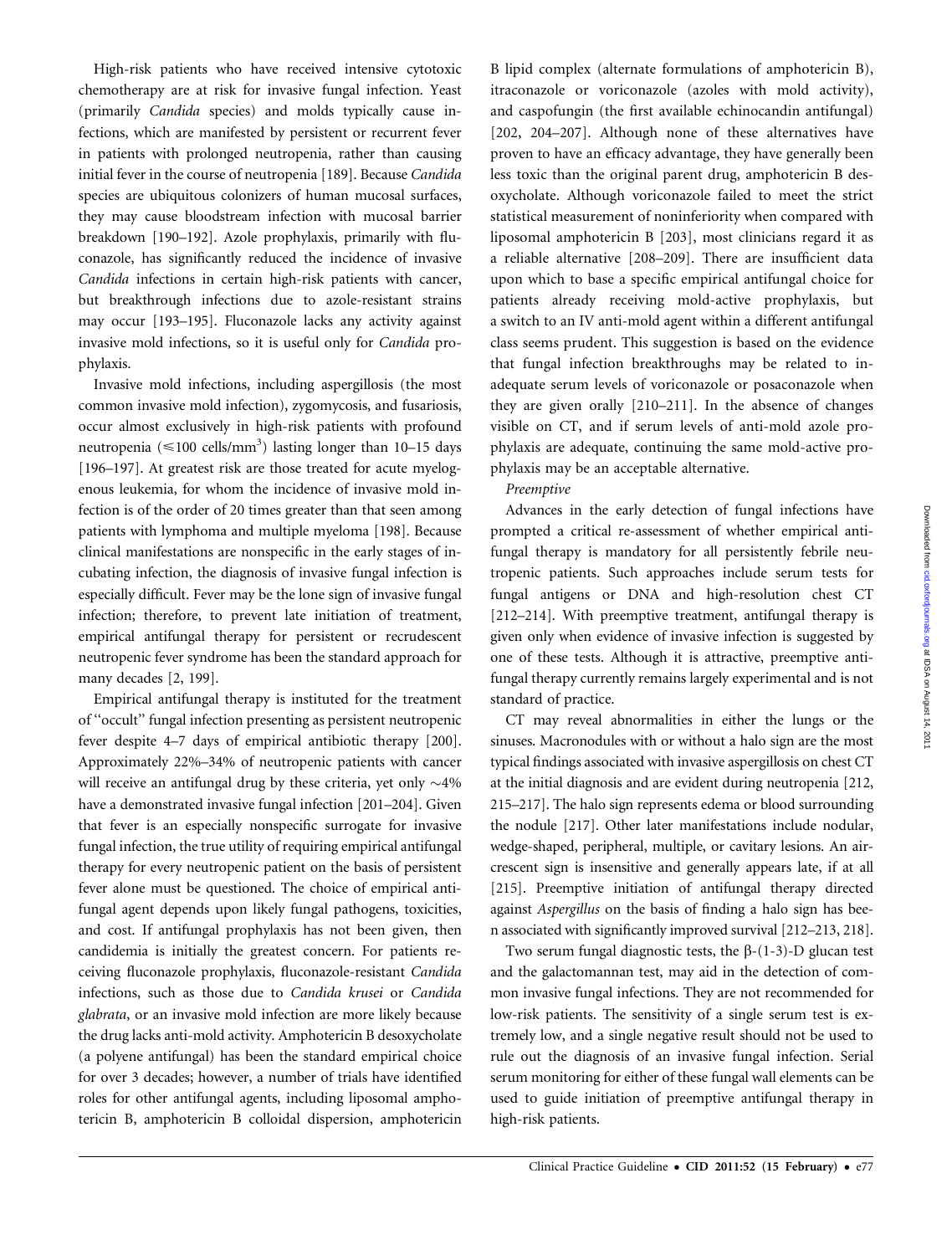The  $\beta$ -(1-3)-D glucan test detects most of the relevant fungal pathogens, including Candida species, Aspergillus species, Pneumocystis species, and Fusarium species (but not the zygomycetes agents or Cryptococcus species), with high levels of sensitivity and specificity reported in small studies [219–220]. Among patients with AML or MDS undergoing chemotherapy,  $\beta$ -(1-3)-D glucan assay has been found to be 63%–90% sensitive and >95% specific for early detection of proven or probable fungal infections, including candidiasis, fusariosis, trichosporonosis, and aspergillosis [219–221]. A positive test result preceded clinical symptoms of invasive fungal infection in many patients. Experience with use of the  $\beta$ -(1-3)-D glucan assay in HSCT recipients is limited [222] and requires further study. Of note, hemodialysis, hemolysis, serum turbidity, hyperlipidemia, visible bilirubin, use of blood products including immunoglobulin and albumin, bacteremia, and the specimen's exposure to gauze may confound interpretation of the test.

The galactomannan assay detects only Aspergillus species (and Penicillium species, which is a rare pathogen in the United States) and does not detect other pathogenic fungi, although cross-reactivity to Histoplasma capsulatum has been described [223]. In various studies of prospective serial serum galactomannan testing in high-risk patients, sensitivity has ranged widely among different patient populations and has depended upon the optical density cutoff used to define a positive test [224–233]. In patients with hematologic malignancies or HSCT, galactomannan sensitivity was only 58%–65% and specificity was only 65%–95% [234]. The test should be used only for patients at risk for Aspergillus infection. The performance of the galactomannan assay may be confounded by concomitant use of b-lactam/b-lactamase combinations, such as piperacillintazobactam (false positives) or anti-mold antifungal agents (false negatives) [225]. Preliminary work has suggested that galactomannan detection in BAL fluid [235] may be a useful adjunct with excellent specificity and  $\sim80\%$  sensitivity, compared with  $\sim$ 50% sensitivity for BAL fungal culture [236–237]. Polymerase chain reaction (PCR) assays for fungal detection in blood and BAL fluid are also being developed and tested, but none are yet commercially available [233]. The current evidence, reviewed below, suggests that evolving diagnostic methods may lead to better targeting of those febrile patients in need of preemptive antifungal therapy as an alternative to broad use of empirical antifungals [213].

Preemptive management, using a combination of clinical, serologic, and CT evidence to initiate antifungal therapy, has been evaluated in several trials. In a 2005 pilot study by Maertens et al [213], serial serum galactomannan tests and early CT were applied prospectively in a preemptive treatment algorithm that lead to a nearly 78% reduction (from 35% to 8%) in the use of antifungals among 41 neutropenic patients who would otherwise have qualified for empirical antifungal treatment on the

e78  $\bullet$  CID 2011:52 (15 February)  $\bullet$  Freifeld et al

basis of persistent or recurrent fever, without compromising outcomes. More recently, Cordonnier et al [238] demonstrated, in a randomized trial, that preemptive antifungal therapy was a safe alternative to empirical antifungal therapy in a selected group of high-risk neutropenic patients. Patients undergoing AML induction treatments, consolidation therapy, and autologous transplantation and other patients with prolonged neutropenia were evaluated, but allogeneic HSCT recipients were excluded. Preemptive therapy was initiated on the basis of clinical symptoms or chest CT findings suggestive of an invasive fungal infection and/or mycological evidence, such as Aspergillus colonization or a positive galactomannan test result. Although overall rates of mortality were not different between patients randomized to preemptive versus empirical antifungal therapy, there were more episodes of invasive fungal infection and a trend toward more fungal-related deaths among those treated with preemptive therapy [238]. The difference in invasive fungal infection was seen only in the subset of patients who were not given antifungal prophylaxis (55% of the patients entered into the study), which was administered at the discretion of each center. The outcome difference was due to more Candida infections occurring in the preemptive group, which did not receive antifungal prophylaxis [238–239]. Antifungal therapy was given to fewer patients in the preemptive arm than in the empirical therapy arm. Hebart and colleagues compared empirical antifungal therapy versus PCR-driven preemptive antifungal therapy after allogeneic stem cell transplant [214] in patients receiving anti-yeast prophylaxis. The investigators demonstrated increased use of anti-fungal therapy and reduced 30-day mortality in the PCR-driven arm, but no difference in proven/probable invasive fungal infections or 100-day survival. These and other studies support the concept that certain highrisk febrile neutropenic patients receiving anti-yeast prophylaxis may be exempted from automatic receipt of empirical antifungal therapy if in a structured monitoring program and if specific criteria are met [213, 240–241]. However, if a serum fungal antigen marker (galactomannan or  $1,3$ - $\beta$ -D-glucan), a chest or sinus CT, or specific clinical signs or symptoms implicate a possible invasive fungal infection, then antifungal therapy that covers a broader range of fungal pathogens, including molds, should be quickly applied using one of the broad-spectrum antifungals that has documented efficacy in the empirical setting. A number of important issues about preemptive therapy require further study: the optimal trigger (clinical or radiological manifestations versus a serum biomarker), which biomarker should be used (antigen or PCR test), timing (early before clinical manifestations or late after clinical manifestations), and which antifungals provide the most appropriate spectrum of activity. Another important unresolved question is use of the preemptive antifungal approach in patients who are already receiving anti-mold prophylaxis [242].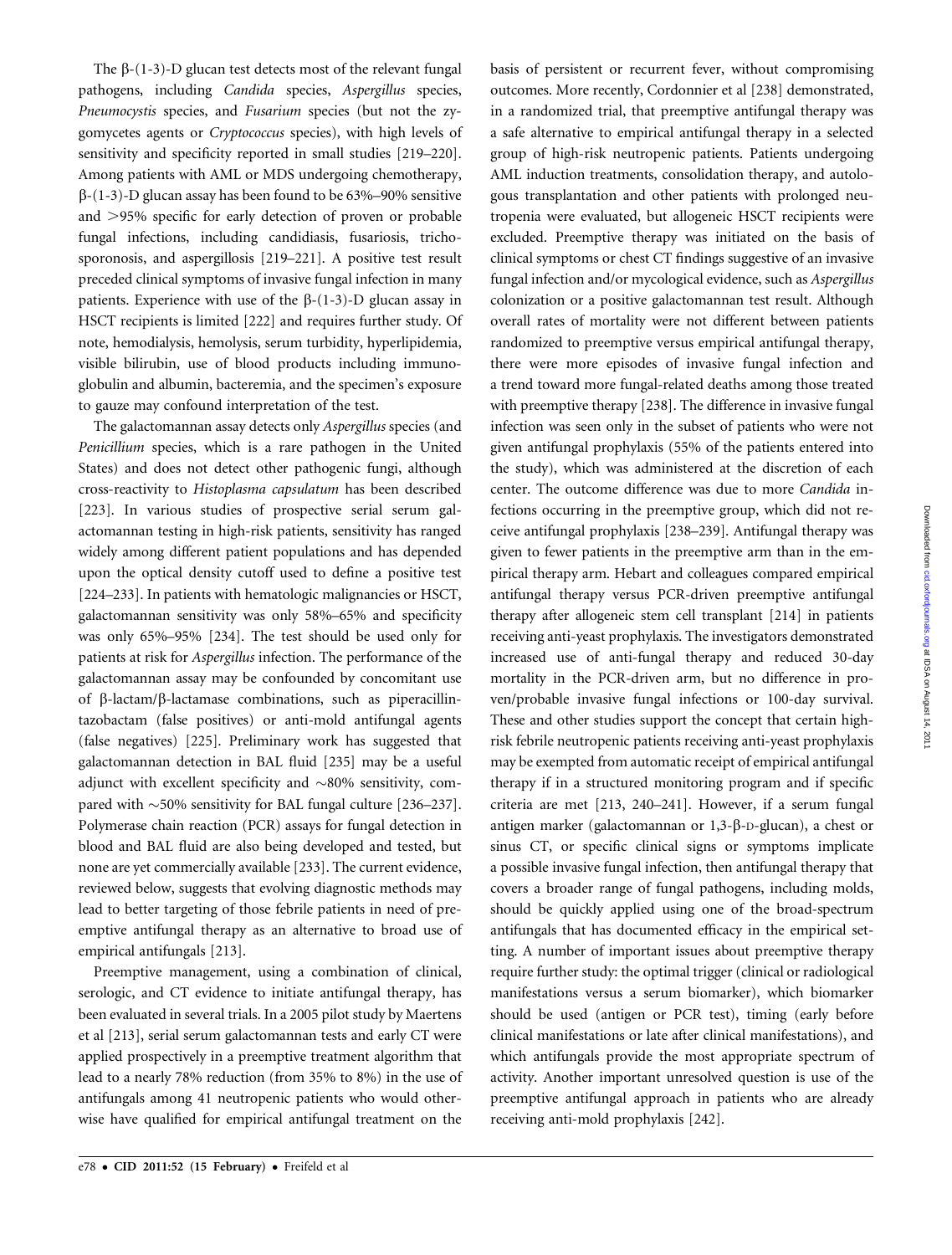# VIII. When Should Antifungal Prophylaxis be Given and With What Agents?

#### Recommendations

#### High-risk

31. Prophylaxis against Candida infections is recommended in patient groups in whom the risk of invasive candidal infections is substantial, such as allogeneic HSCT recipients or those undergoing intensive remission-induction or salvage induction chemotherapy for acute leukemia (A-I). Fluconazole, itraconazole, voriconazole, posaconazole, micafungin, and caspofungin are all acceptable alternatives.

32. Prophylaxis against invasive Aspergillus infections with posaconazole should be considered for selected patients  $\geq 13$ years of age who are undergoing intensive chemotherapy for AML/MDS in whom the risk of invasive aspergillosis without prophylaxis is substantial (B-I).

33. Prophylaxis against Aspergillus infection in preengraftment allogeneic or autologous transplant recipients has not been shown to be efficacious. However, a mold-active agent is recommended in patients with prior invasive aspergillosis (A-III), anticipated prolonged neutropenic periods of at least 2 weeks (C-III), or a prolonged period of neutropenia immediately prior to HSCT (C-III).

# Low-Risk

34. Antifungal prophylaxis is not recommended for patients in whom the anticipated duration of neutropenia is  $\leq$  7 days (A-III).

# Evidence Summary

Candida infection. Fluconazole prophylaxis is effective in reducing the risk of Candida infections in neutropenic patients, is well tolerated, and is available in both oral and IV formulations [194, 243–249]. The epidemiology of candidemia has changed with the broad use of fluconazole prophylaxis, which has led to an increase in Candida species (eg, C. glabrata and C. krusei) that are less susceptible to fluconazole [250]. C. glabrata infection is common in some centers. Accordingly, there is reason to limit fluconazole prophylaxis to only those patients who are at substantial risk for invasive infection. The threshold incidence of Candida infection at which fluconazole prophylaxis appears to be efficacious is 6%–10% in controlled studies and in metaanalyses of prophylaxis [245–247].

Candida infection rates at this level are usually seen among high-risk patients with cancer who are not receiving prophylaxis. These include pre-engraftment allogeneic HSCT recipients receiving myeloablative conditioning regimens, some autologous HSCT recipients unsupported by hematopoietic growth factors, and patients undergoing intensive induction chemotherapy regimens for AML with severe oral and gastrointestinal mucositis [245, 247]. Among lower-risk patient populations, invasive candidiasis is rare [245] and generally does not merit routine fluconazole prophylaxis. Voriconazole prophylaxis has also proven to be as effective as fluconazole or itraconazole for Candida prophylaxis in patients undergoing allogeneic stem cell transplant, and its ability to prevent possible fungal infections in high-risk leukaemic patients is promising [251–253].

Prophylaxis with micafungin or caspofungin is efficacious and well-tolerated for the prevention of candidiasis and invasive aspergillosis in high-risk patients [248, 254]. The high cost and need for parenteral administration are limitations of these agents. It should be emphasized that fluconazole will not provide preventive coverage against invasive aspergillosis or other molds. The toxicity of amphotericin B desoxycholate makes it less desirable for prophylactic use, despite its very broad antifungal activity. In trials of posaconazole prophylaxis for highrisk patients, in which the major goal was mold prevention, low rates of invasive candidiasis were observed; by inference, posaconazole is a reasonable recommendation for Candida prophylaxis in the high risk group [193, 201].

Aspergillus infection. The need for Aspergillus prophylaxis among neutropenic high-risk patients varies according to the disease and chemotherapy regimen (eg, induction for acute leukemia or myelodysplastic syndrome and pre-engraftment allogeneic HSCT); efficacy varies by antifungal agent (eg, itraconazole, voriconazole, and posaconazole) [193, 201, 247, 251, 253, 255–257].

Patients with AML. For patients with AML who experience induction therapy–related prolonged neutropenia, prophylaxis is beneficial when the baseline rate of invasive aspergillosis is at least 6% [193, 201]. This antifungal prophylactic benefit has not been established for post-remission consolidation therapy for acute leukemia and is not routinely recommended. Among adult and adolescent patients  $(>13$  years of age) who receive induction chemotherapy for AML or intensive treatment for advanced MDS, posaconazole prophylaxis, compared with itraconazole or fluconazole, was associated with significantly fewer Aspergillus infections and improved survival but with more-serious adverse events, compared with a heterogeneous control group heavily weighted by fluconazole recipients [201]. Posaconazole is currently available only in an oral formulation, and its oral absorption is highly dependent upon concomitant intake of a high fat meal with each dose [211, 258]. Its bioavailability is variable and unreliable if not taken in conjunction with food [259–260]. Drug interactions with chemotherapy agents, such as cyclophosphamide, and the vinca alkaloids, such as vincristine, which are also metabolized by the liver, are a potential concern associated with posaconazole and other moldactive azoles that are used in acute leukemia therapy [261–263]. Co-administration of mold-active triazole-based prophylaxis with vinca alkaloids or high doses of cyclophosphamide and anthracyclines should be avoided until these interactions have been better studied.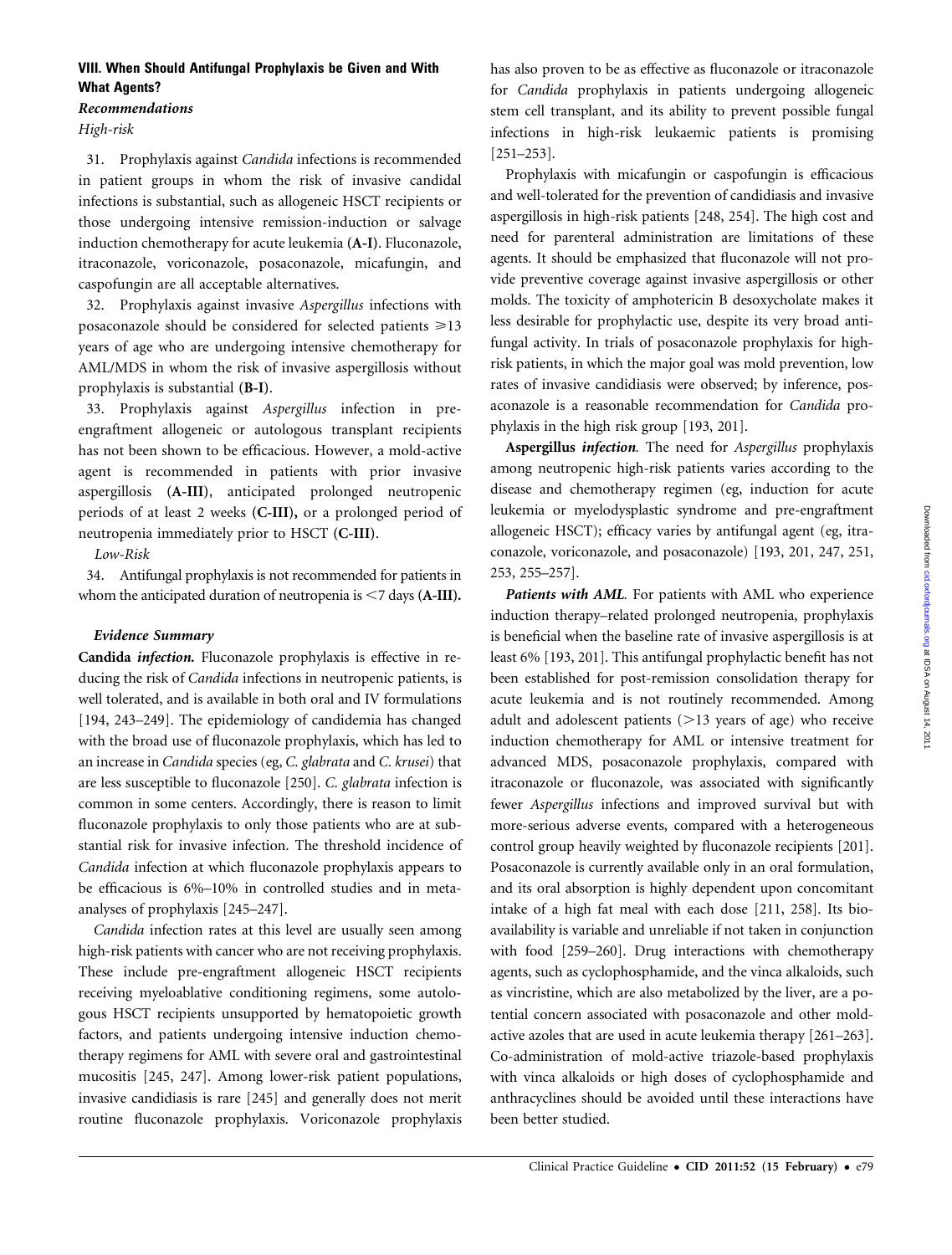Oral itraconazole has activity against Aspergillus, but its prophylactic utility is hampered by a paucity of clinical trial data showing an anti-Aspergillus effect. One meta-analysis demonstrated a protective effect limited to trials that used itraconazole oral solution doses of 200 mg twice a day; however, the oral solution is rarely employed because of poor tolerability [249, 255]. Although voriconazole is used for prophylaxis in some centers, no large randomized studies involving patients with AML or MDS have been performed to date.

Allogeneic HSCT Recipients. After allogeneic HSCT, there are 2 distinct periods of risk for invasive mold infections: the first during the neutropenic pre-engraftment phase and the second during the post-engraftment period, when a patient develops graft-versus-host disease (GVHD), which requires immunosuppressive treatment. The focus of this guideline is the initial risk period during neutropenia. Fluconazole is an effective prophylactic antifungal in allogeneic HSCT recipients when used from the onset of conditioning, through neutropenia, and extended to at least day 75 after receipt of transplant. However, fluconazole lacks anti-mold coverage; its prophylactic efficacy in the HSCT population can be attributed to prevention of invasive candidiasis [247]. Because allogeneic HSCT recipients are at risk for invasive molds as well as for Candida infections, it stands to reason that broader-spectrum antifungal agents, such as lategeneration azoles, would provide more effective prophylaxis.

A randomized, double-blind trial compared voriconazole to fluconazole as prophylaxis for allogeneic HSCT recipients until 100 days after transplantation, using a concurrent structured intensive galactomannan screening monitoring program [251]. In a preliminary analysis, each group had a similar rate of fungal infection and fungal-free survival, although there was a trend toward fewer Aspergillus infections among patients receiving voriconazole. There were no differences in toxicities. These data suggest that both fluconazole and voriconazole provide longterm antifungal prophylaxis in allogeneic HSCT recipients.

A recent comparative open trial of voriconazole and itraconazole among allogeneic HSCT recipients demonstrated fewer interruptions of study drug and a trend to fewer fungal infections among those who received voriconazole but comparable survival at 100 and 180 days. There were more adverse gastrointestinal events associated with itraconazole but more adverse visual and hepatic events associated with voriconazole [252]. Considerations that may influence the choice of antifungal therapy include prior Aspergillus infection, risk for GVHD (which is an important predictor of invasive aspergillosis), and cost.

Additionally, because prolonged durations of neutropenia are associated with the development of invasive aspergillosis, many experts would recommend a mold-active agent for prophylaxis in HSCT recipients with anticipated prolonged neutropenic periods of at least 14 days or those with a lengthy duration of neutropenia immediately prior to HSCT. Finally,

in leukaemic patients with prior recent history of invasive mold infection, the administration of mold-active agents appeared to reduce the risk of reactivation during HSCT conditioning [264–265]. Although routine azole drug level monitoring during prophylaxis is not recommended, low levels of the oral mold-active azoles have been noted [260, 266–268]. Therefore, drug level monitoring may aid in decisions about dosing in some patients.

The appropriate duration of anti-mold prophylaxis in highrisk patients is uncertain. Prophylaxis stop-dates for patients with acute leukemia generally coincide with myeloid reconstitution. HSCT allograft transplant recipients should receive prophylaxis through the neutropenic period and beyond, because a survival advantage has been demonstrated for patients who continue antifungal prophylaxis long after engraftment, for at least 75 days after transplant [269], or until cessation of immunosuppressive therapy [270].

## IX. What Is the Role of Antiviral Prophylaxis and What Virus Infections Require Antiviral Treatment? Recommendations

35. HSV-seropositive patients undergoing allogeneic HSCT or leukemia induction therapy should receive acyclovir antiviral prophylaxis (A-I).

36. Antiviral treatment for HSV or VZV is only indicated if there is clinical or laboratory evidence of active viral disease (C-III).

37. Respiratory virus testing (including testing for influenza, parainfluenza, adenovirus, RSV, and human metapneumovirus) and chest radiography are indicated for patients with upper respiratory symptoms (eg, coryza) and/or cough (B-III).

38. Yearly influenza vaccination with inactivated vaccine is recommended for all patients being treated for cancer (A-II). Optimal timing of vaccination is not established, but serologic responses may be best between chemotherapy cycles  $($  >7 days after the last treatment) or  $>2$  weeks before chemotherapy starts (B-III).

39. Influenza virus infection should be treated with neuraminidase inhibitors if the infecting strain is susceptible (A-II). In the setting of an influenza exposure or outbreak, neutropenic patients presenting with influenza-like illness should receive treatment empirically (C-III).

40. Routine treatment of RSV infection in neutropenic patients with upper respiratory disease should not be given  $(B-III).$ 

# Evidence Summary

# Herpes Viruses

Prophylaxis with an HSV-active agent, such as acyclovir, should be offered to all HSV-seropositive autologous or allogeneic HSCT recipients [271] and patients with acute leukemia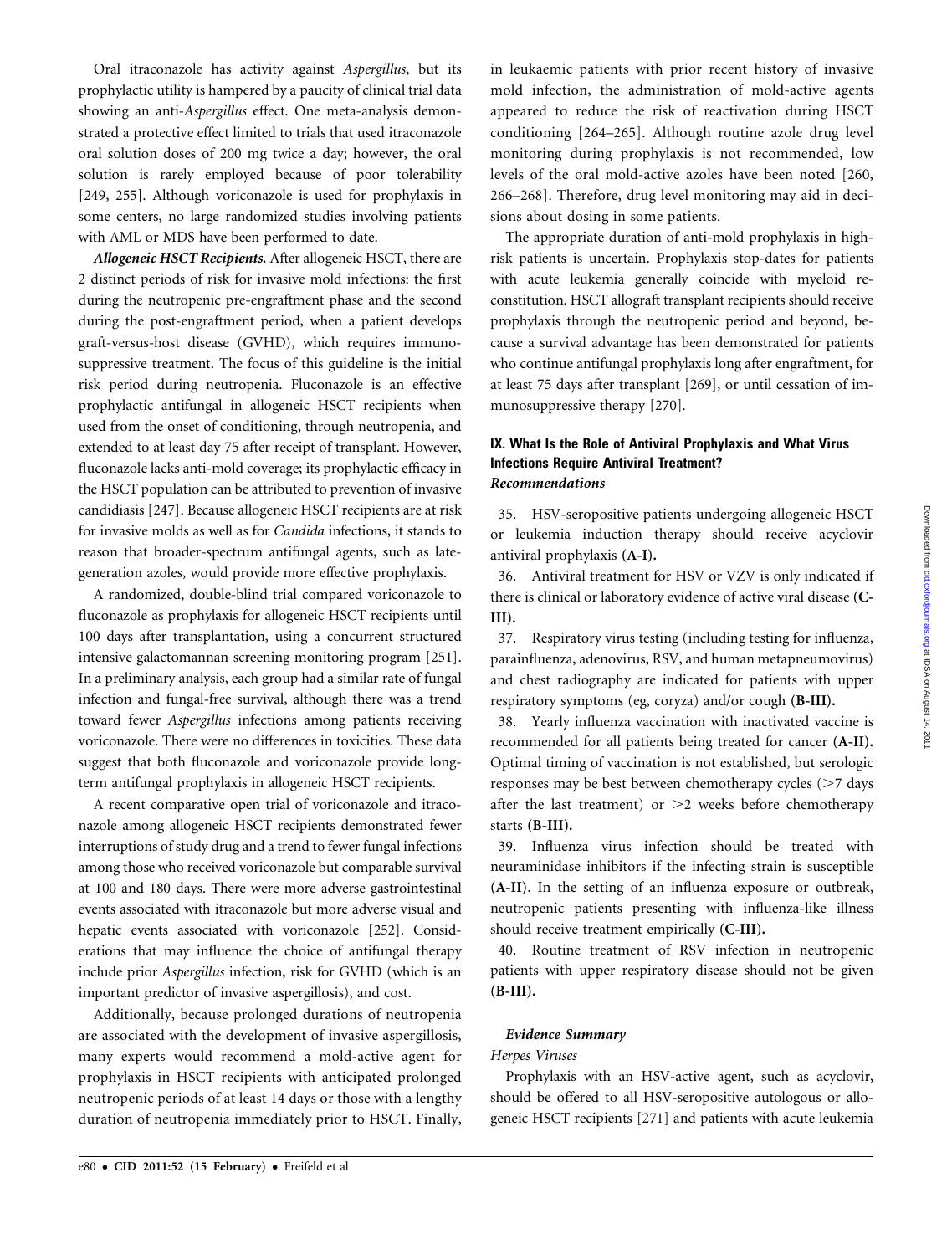undergoing induction or reinduction therapy [272]. Prophylaxis should be given until recovery of the white blood cell count or resolution of mucositis, whichever occurs later. Duration of prophylaxis can be extended for persons with frequent recurrent HSV infections or those with GVHD or can be continued as VZV prophylaxis for up to 1 year [273].

Empirical use of antiviral drugs is generally not indicated in the management of other febrile neutropenic patients with cancer. Treatment of active HSV or VZV infection should be given to all patients.

Other herpesvirus infections occur in the post-HSCT setting, including infections due to cytomegalovirus and human herpesvirus 6. However, neutropenia is not a predisposition to reactivation of either virus; thus, prevention strategies for these 2 herpes viruses are not discussed in this document [274].

#### Respiratory Viruses

All patients with cancer and their household contacts should be immunized against influenza with inactivated influenza vaccine on a yearly basis. Despite the lack of conclusive data about vaccine efficacy, inactivated influenza vaccine may yield adequate serologic responses in some patients treated for solid tumors [275–276]. Live attenuated formulations of influenza vaccine should be avoided in patients who are receiving chemotherapy cycles or are within 6 months after the end of therapy. However, family members of patients with cancer may receive the live attenuated influenza vaccination. With the advent of new strains of influenza, such as the 2009 H1N1 pandemic strain, it is important that the most-current available vaccines for each season be given promptly [277]. The optimal timing of influenza vaccination in patients who are being actively treated for solid tumor and lymphoma has not been established. It is possible that influenza vaccination responses may be best between chemotherapy cycles  $($ >7 days after the last treatment) or  $>2$  weeks before chemotherapy starts [276, 278–279]. HSCT recipients usually respond best to influenza vaccination if vaccinated at  $>6$  months after transplantation. If an exposure to influenza occurs, 5 days of post-exposure treatment with anti-influenza antivirals (eg, oseltamivir or zanamivir) is recommended for the neutropenic patient regardless of vaccination status [280].

Patients with respiratory complaints, including cough and nasal congestion or a pulmonary infiltrate noted on chest radiograph during the peri-transplant period, should be evaluated by examination of nasopharyngeal swab or washing specimens. The specimen can be tested by PCR, direct antigen assay, or culture for respiratory viruses (including influenza, parainfluenza, adenovirus, RSV, and human metapneumovirus) [281]. Neutropenic patients infected with these respiratory viruses may be afebrile and may lack ''classic'' systemic symptoms, such as myalgia and fatigue [282]. If influenza is suspected epidemiologically, empirical therapy with an anti-influenza agent (eg, oseltamivir and zanamivir) should be initiated while test results are pending. In the setting of an influenza outbreak, aggressive infection control measures should be instituted to halt further nosocomial spread [283]. Delay in chemotherapy or in the start of the HSCT conditioning regimen should be considered for patients with acute respiratory viral infections until the infection is controlled, if feasible. Some experts believe that documented influenza virus infection should be treated even if the diagnosis is made  $>48$  h after the start of symptoms [284–285].

Although aerosolized and oral administration of ribavirin has been used, there is no antiviral agent proven to be effective against parainfluenza virus [286]. Similarly, there is no clear evidence from randomized trials that aerosolized or oral ribavirin or any other antiviral is effective against RSV pneumonia. No agent been shown to prevent RSV upper respiratory infection from progressing to RSV pneumonia, although a modest effect had been observed in a retrospective analysis [287]. Some experts employ ribavirin for RSV upper respiratory tract infection in patients with profound lymphocytopenia. Monoclonal antibody (palivizumab) and RSV immunoglobulin also do not appear to prevent or attenuate RSV upper respiratory infection or progression to pneumonia [288]. There is no proven effective therapy for adenovirus infection, although some experts would employ cidofovir or ribavirin for clinically significant adenovirus disease [289].

# X. What Is the Role of Hematopoietic Growth Factors (G-CSF or GM-CSF) in Managing Fever and Neutropenia? Recommendations

41. Prophylactic use of myeloid CSFs (also referred to as hematopoietic growth factors) should be considered for patients in whom the anticipated risk of fever and neutropenia is  $\geq 20\%$  (A-II).

42. CSFs are not generally recommended for treatment of established fever and neutropenia (B-II).

Evidence Summary Prophylactic use of myeloid CSFs has been shown to reduce the incidence of neutropenic fever in a variety of studies and, in meta-analyses, also was associated with reductions in infection-related mortality and all-cause mortality [290–291]. Authoritative evidence-based guidelines have indicated that clinical benefits from prophylactic CSFs accrue when the risk of neutropenic fever associated with a chemotherapy regimen is  $\geq 20\%$ , unless the treatment is symptomatic or palliative, in which cases dose reduction is usually appropriate [292–294]. However, because of their high expense, it is not clear that CSF prophylaxis, when given widely to patients who are at the threshold of 20% risk of fever and neutropenia, is cost-effective in all health care markets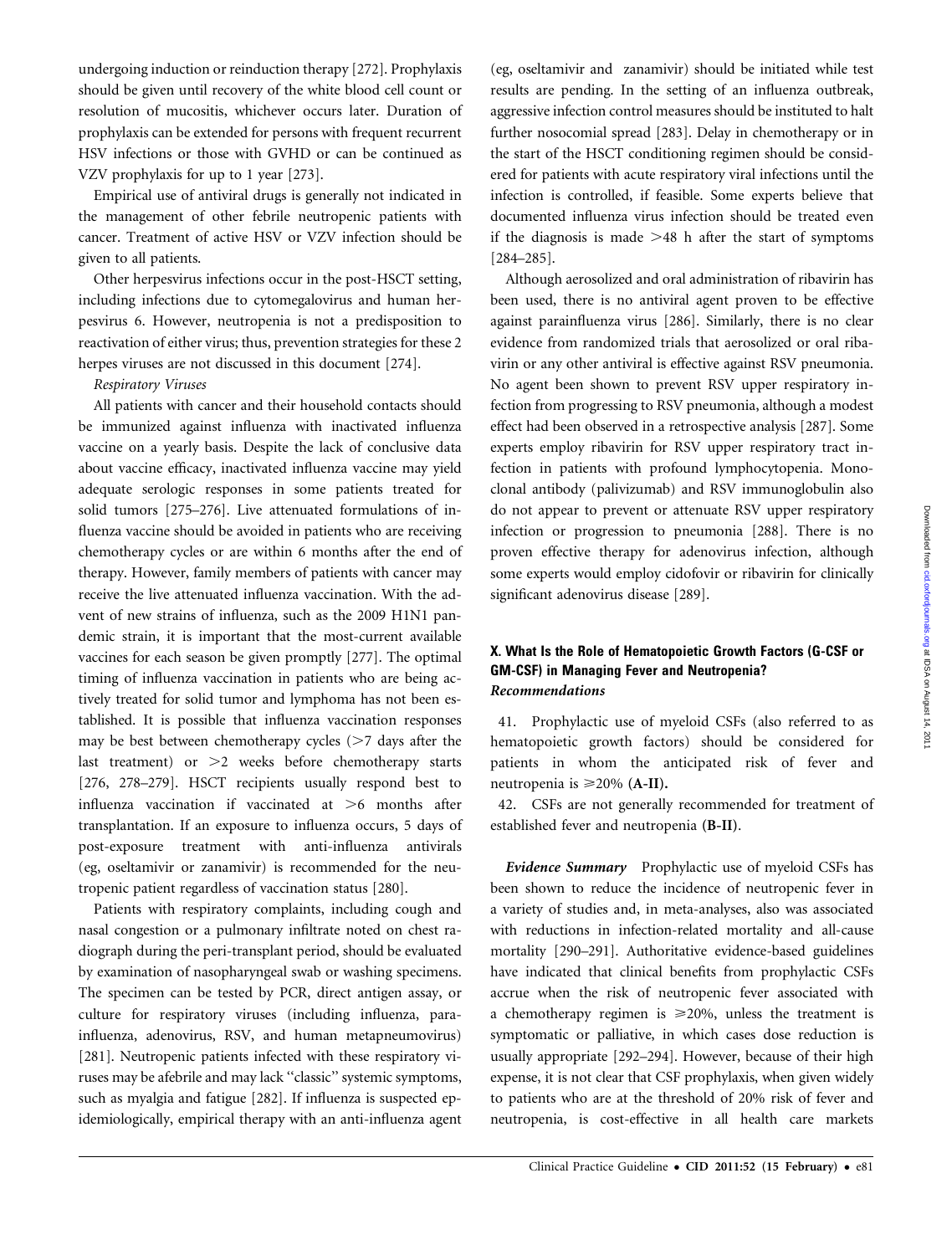[295–297]. If societal costs are considered, the economic impact of fever and neutropenia becomes more apparent, and there may be recognition of greater cost-saving benefits of CSFs [297]. Primary prophylaxis—the use of CSFs for prevention in the first cycle of treatment for many solid tumors—does appear to reduce the incidence of fever and neutropenia and is likely to be most cost-effective. CSF prophylaxis should be especially considered for older patients or if the presence of additional risk factors, including prior fever and neutropenia, poor nutritional or performance status, no antibiotic prophylaxis, comorbid medical conditions, or other modifying disease characteristics, suggests that there is substantial risk of fever and/or severe infection during neutropenia [298–300]. If the risk is  $\leq 10\%$ , the benefit is low, and CSFs are generally not recommended. If given, CSF treatment should be started immediately after the chemotherapy is completed.

Myeloid CSFs are not recommended as adjuncts to antibiotics for treating established fever and neutropenia. Although days of neutropenia, duration of fever, and length of hospital stay have been minimally (but statistically significantly) decreased in some randomized studies, the actual clinical benefit of these reductions is not convincing [301–304]. None of the studies have demonstrated a survival benefit associated with therapeutic CSFs. Given the cost of and adverse effects associated with the CSFs, as well as the lack of consistent clinical data, addition of G-CSF or GM-CSF at the onset of fever and neutropenia is generally not advocated by the Panel.

# XI. How are Catheter-Related Infections Diagnosed and Managed in Neutropenic Patients? Recommendations

43. DTP  $>120$  min of qualitative blood cultures performed on specimens simultaneously drawn from the CVC and a vein suggests a CLABSI (A-II).

44. For CLABSI caused by S. aureus, P. aeruginosa, fungi, or mycobacteria, catheter removal is recommended in addition to systemic antimicrobial therapy for at least 14 days (A-II). Catheter removal is also recommended for tunnel infection or port pocket site infection, septic thrombosis, endocarditis, sepsis with hemodynamic instability, or bloodstream infection that persists despite  $\geq 72$  h of therapy with appropriate antibiotics (A-II).

45. For documented CLABSI caused by coagulasenegative staphylococci, the catheter may be retained using systemic therapy with or without antibiotic lock therapy  $(B-III).$ 

46. Prolonged treatment (4–6 weeks) is recommended for complicated CLABSI, defined as the presence of deep tissue infection, endocarditis, septic thrombosis (A-II), or persistent bacteremia or fungemia occurring  $>72$  h after catheter removal in a patient who has received appropriate antimicrobials (A-II for S. aureus, C-III for other pathogens).

47. Hand hygiene, maximal sterile barrier precautions, and cutaneous antisepsis with chlorhexidine during CVC insertion are recommended for all CVC insertions (A-I).

Evidence Summary In addition to the gastrointestinal tract, the CVC is a major source of bloodstream infections in the neutropenic patient population [7, 305–306]. The hub/ lumen of the catheter is the major site of colonization and source of the CLABSI [307]. Accordingly, CLABSI is most commonly caused by colonizers of the skin and mucosa, including coagulase-negative staphylococci, S. aureus, and Candida species. Less common organisms include Bacillus species, Corynebacterium JK, enterococci (including VRE), rapidly growing mycobacteria, and non-fermentative gramnegative bacilli [308].

A useful diagnostic tool for diagnosing CLABSI is the DTP of blood cultures performed on specimens drawn simultaneously through the catheter and peripheral vein. The premise of the test is that, when the catheter is the source of bacteremia, the concentration of organisms will be extremely high in the hub/lumen, resulting in a rapidly positive culture. Studies have suggested that a CVC blood culture that becomes positive at least 120 min earlier than a simultaneously drawn peripheral vein blood culture indicates that the catheter is likely to be the source of infection [305, 309–318]. Therefore, during initial assessment of fever and neutropenia and prior to antibiotic administration, specimens for blood culture sets should be drawn simultaneously from each catheter lumen and from a peripheral vein. Once antibiotic therapy has been started, DTP might not be reliable.

Catheter removal is considered in most CLABSIs. The decision rests largely on the organism(s) isolated. For example, although bacteremia with coagulase-negative staphylococci is common among neutropenic patients, the pathogen is of low virulence; management often does not require catheter removal and can usually be achieved with vancomycin given through the infected catheter lumen(s). In contrast, CLABSI with S. aureus, gram-negative bacilli (such as P. aeruginosa), or Candida species typically requires catheter removal along with systemic antimicrobial treatment for optimal outcomes [319– 323]. In some patients, catheter removal is not feasible because of thrombocytopenia, the hazards associated with reimplantation during neutropenia, or the absence of other vascular access sites. In cases in which the catheter must be retained, it is prudent to prolong the antimicrobial IV systemic therapy, particularly in the case of S. aureus and gramnegative bacillary bacteremia. Anecdotal data suggest that antibiotic lock therapy might be useful in salvaging some of the long-term catheters [324–328]. However, strategies such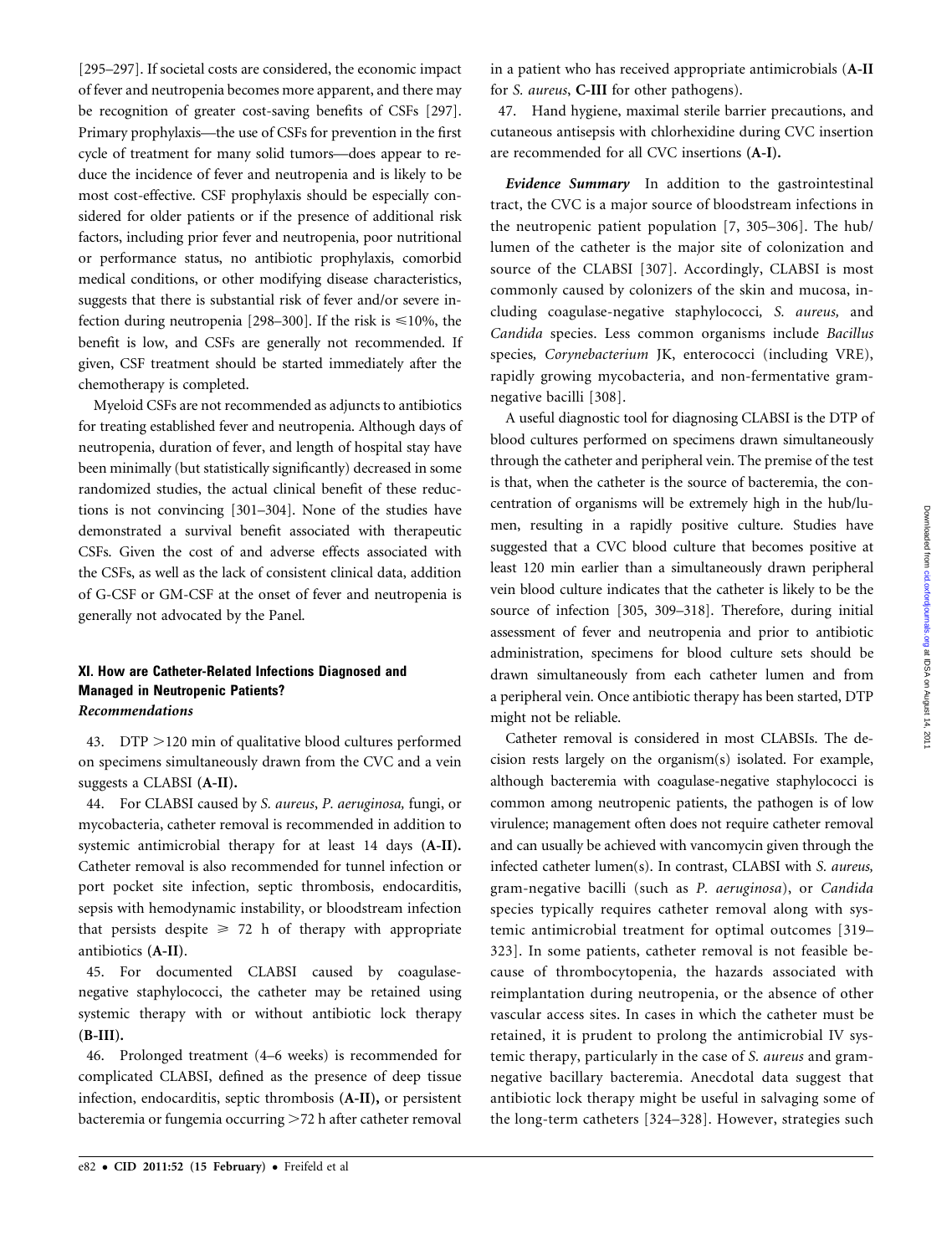as antibiotic lock therapy are currently being studied and cannot be routinely recommended at this time for salvage treatment or for prophylaxis.

The duration of systemic antimicrobial therapy depends on several factors, including whether the catheter was removed or retained, response to antimicrobial therapy within 48–72 h (resolution of fever and bacteremia), and whether complicated infection (deep tissue infection, septic thrombosis, or endocarditis) [308] is present. In general, for organisms other than coagulase-negative staphylococci, a 14-day course of systemic antimicrobial therapy is adequate in the neutropenic patient if the catheter is removed, if the patient responds to antimicrobial therapy within 72 h, and if the CLABSI is uncomplicated by deep-tissue infection [308]. However, a recent study suggests that S. aureus CLABSI in patients with cancer (including neutropenic patients) may require longer than 2 weeks of antimicrobial therapy because of an increased incidence of complications associated with shorter courses of treatment [329]. CLABSI due to any pathogen that is complicated by disseminated or deep infection requires 4–6 weeks of antimicrobial therapy [308]. Transthoracic echocardiogram may be the only modality available for assessment of valves, because transesophageal echocardiogram may be delayed until resolution of neutropenia and concurrent thrombocytopenia.

Hand hygiene, maximal sterile barrier precautions, cutaneous antisepsis with chlorhexidine during catheter insertion, and antimicrobial catheters have been shown to be useful in preventing catheter-related bloodstream infections [330]. Further specifics as to the management of the catheter and the duration of antimicrobial therapy for long-term catheter-related bloodstream infections have been outlined in the IDSA guidelines for the management of intravascular catheter–related infections [308].

# XII. What Environmental Precautions Should be Taken When Managing Febrile Neutropenic Patients? Recommendations

48. Hand hygiene is the most effective means of preventing transmission of infection in the hospital (A-II).

49. Standard barrier precautions should be followed for all patients, and infection-specific isolation should be used for patients with certain signs or symptoms (A-III).

50. HSCT recipients should be placed in private (ie, singlepatient) rooms (B-III). Allogeneic HSCT recipients should be placed in rooms with  $>12$  air exchanges/h and HEPA filtration  $(A-III).$ 

51. Plants and dried or fresh flowers should not be allowed in the rooms of hospitalized neutropenic patients (B-III).

52. Hospital work exclusion policies should be designed to encourage HCWs to report their illnesses or exposures  $(A-II).$ 

#### ◆ Hand Hygiene

Hand hygiene is the most effective means of preventing hospital-acquired infections [331]. All persons, including HCWs, must sanitize their hands before entering and after leaving the rooms of neutropenic (and all other) patients.

#### Isolation and Barrier Precautions

No specific protective gear (eg, gowns, gloves, and masks) is required during the routine care of neutropenic patients. However, as with other hospitalized patients, when contact with body fluids is anticipated, standard barrier precautions should be followed [332]. Patients with neutropenia, other than HSCT recipients, do not need to be placed into a single-patient room. HSCT recipients should be placed in private (ie, single-patient) rooms.

#### $\bullet$  Food

A ''neutropenic diet'' typically is given to patients with neutropenia. This usually consists of well-cooked foods. Prepared luncheon meats should be avoided. Well-cleaned, uncooked raw fruits and vegetables are acceptable, as are cooked foods brought from home or restaurants, provided that the freshness of ingredients and the means of preparation can be confirmed [333]. In a small randomized trial, cooked and noncooked food diets were compared; avoidance of raw fruits and vegetables did not prevent major infection or death [189].

¤ Room Ventilation

Most patients with neutropenia do not require specific room ventilation. All allogeneic HSCT recipients, however, should be placed in rooms with  $>12$  air exchanges/h [333] and HEPA filtration. The air pressure in the patient rooms should be positive compared with adjoining areas, such as hallways, toilets, and anterooms.

#### ¤ Patient Skin and Oral Care

To optimize skin integrity, patients should take daily showers or baths during any hospitalization for cancer therapy or complication. Skin care during neutropenia should also include daily inspection of skin sites likely to be portals of infection (eg, the perineum and intravascular access sites). Patients should maintain good perineal hygiene; to facilitate this, hospitals should develop protocols for perineal care, including recommendations for gentle but thorough perineal cleaning after bowel movement and thorough drying of the perineum after urination. Females should wipe the perineum from front to back after using the toilet to prevent contamination. Menstruating immunocompromised patients should not use tampons, which can be abrasive. Rectal thermometers, enemas, suppositories, and rectal examinations are contraindicated for patients with neutropenia [333].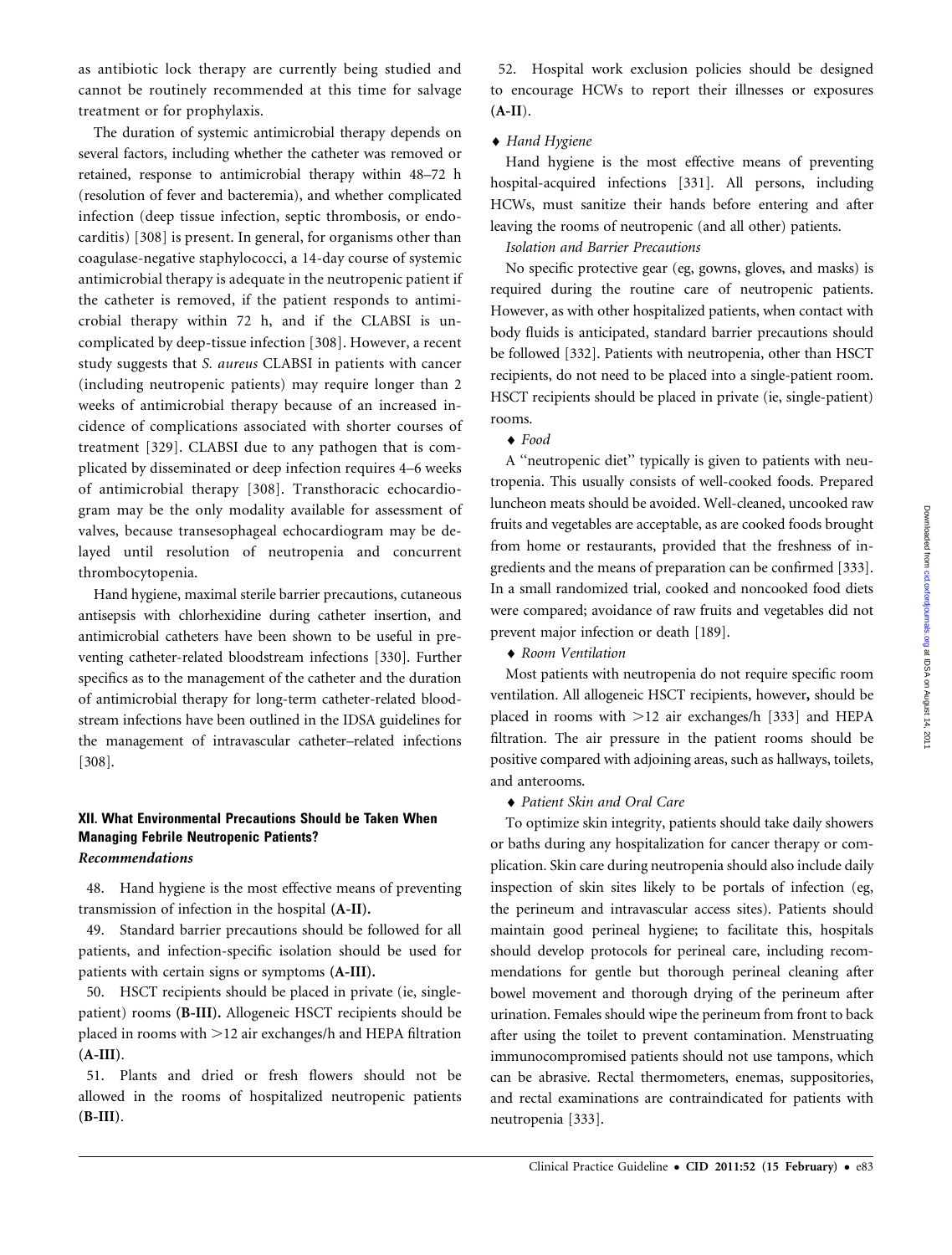Patients and their caregivers should be taught how to maintain good oral and dental hygiene during neutropenia. For those with ongoing mucositis, this includes oral rinses 4–6 times/day with sterile water, normal saline, or sodium bicarbonate solutions. Patients should brush their teeth  $\geq 2$  times/day with a soft regular toothbrush. If this cannot be tolerated, an ultrasoft toothbrush or toothette (ie, foam swab on a stick) can be used, but physicians should be aware that toothettes remove less dental debris. Using toothpaste is optional. Daily dental flossing can be done if it can be accomplished without trauma.

To decrease the risk for mechanical trauma and infection of oral mucosa, fixed orthodontic appliances and space maintainers should not be worn during neutropenia until mucositis resolves.

#### ¤ Plants and Animals

Plants and dried or fresh flowers should not be allowed in the rooms of hospitalized neutropenic patients, because molds, including Aspergillus and Fusarium species, have been isolated from the soil of potted ornamental plants (eg, cacti), the surfaces of dried flower arrangements, and fresh flowers [333].

Household pets that might be brought to the hospital for pet therapy should not be allowed onto the ward where patients with neutropenia are housed.

#### ¤ HCWs and Visitors

Vaccination of HCWs and visitors, including annual influenza, measles, mumps, rubella, and varicella vaccination (if indicated), are recommended to prevent transmission of vaccine-preventable diseases to patients with cancer [334].

HCWs or visitors who are currently symptomatic with infections transmissible by air, droplet, and direct contact (eg, VZV infection, infectious gastroenteritis, HSV lesions on lips or fingers, and upper respiratory tract infections) should not engage in patient care or visit patients unless appropriate barrier (eg, mask and glove) protection is established. For HCWs, work exclusion policies should be designed to encourage HCWs to report their illnesses or exposures.

#### ¤ Infection Control Surveillance

In the absence of epidemiologic clusters of infections, infection control personnel should not perform routine bacterial surveillance cultures of the environment or of equipment or devices. [332].

Cancer centers caring for patients at high-risk for invasive mold infection (such as HSCT recipients or patients with leukemia) should routinely monitor the number of aspergillosis cases. A 2-fold or greater increase in the attack rate of aspergillosis during any 6-month period should prompt an examination of the environment, observation of staff for breaks in infection control technique and procedures, and inspection of the ventilation system.

The role of routine screening for problematic pathogens, such as VRE and MRSA, is still being defined. Many experts recommend this approach for high-risk patients [332, 335].

#### PERFORMANCE MEASURES

1. All patients with fever and neutropenia should be evaluated for level of risk (high or low), have history and physical examination performed, have cultures and radiological tests performed, and initiate treatment with broad-spectrum empirical antibiotics promptly (ie, within 2 h of presentation). In the absence of effector cells, primarily neutrophils, signs and symptoms of inflammation may be lacking and rapid progression of invasive bacterial infections may occur, so antibiotics are a life-saving measure in this situation. However, the collection of clinical and laboratory data that will locate a potential site or cause of infection is critical prior to the initiation of antibiotics.

2. Antimicrobial changes or additions to the initial empirical antibiotic regimen should be based on clinical, radiographic, or microbiological evidence of infection and not on the persistence of fever alone in a patient whose condition is otherwise stable. An exception is that empirical antifungal therapy should be started after 4–7 days of fever that does not respond to empirical antibiotic therapy.

3. Low-risk patients who are anticipated to have a short duration of neutropenia  $(< 7$  days) do not require antibiotic prophylaxis.

#### Acknowledgments

We acknowledge the help of Jill Kestel, who was instrumental in reviewing this document for accuracy, and thank Drs. Ronald Feld, Phillip Pizzo, and Monica Slavin, for their thoughtful review of earlier drafts of the guideline.

It is important to realize that guidelines cannot always account for individual variation among patients. They are not intended to supplant physician judgment with respect to particular patients or special clinical situations. The Infectious Diseases Society of America considers adherence to these guidelines to be voluntary, with the ultimate determination regarding their application to be made by the physician in the light of each patient's individual circumstances.

#### Financial support. Infectious Disease Society of America.

Potential conflicts of interest. A.G.F. is a member of the advisory panel for the National Comprehensive Cancer Network Guidelines for "Prevention and Treatment of Infections in Patients with Cancer"; has received research support from Merck, Pfizer, Enzon, Astellas, and Chimerix; and has served as a consultant to Enzon. M.J.B. has received research support from Roche Laboratories, ViroPharma, Vical, Novartis, and Arrow Therapeutics; has served as a consultant to ViroPharma, Roche Laboratories, Novartis, and AiCuris; and has given lectures for Roche and Pfizer. I.I.R. has received grants from Cubist, Schering-Plough, Versicor, Enzon, Astellas Pharma US, Pfizer, Cook, and Wyeth; has served on the speakers' bureau of Merck, Pfizer, and Cook; and has received royalties related to patents licensed to Cook, Akorn, American Medical Systems, Horizon Medical Products, and Tyrx as a co-inventor. J.I.I. has received honoraria from Astellas, Enzon, Pfizer, Schering-Plough (now Merck), and Cubist and serves as an advisor to Enzon. J.H.Y. has served on the speakers' bureaus of Schering-Plough, Astellas Pharma, and Pfizer; has served as a consultant to Merck and Schering-Plough; and has conducted clinical trials for Schering-Plough, Astellas Pharma, Pfizer, Merck, and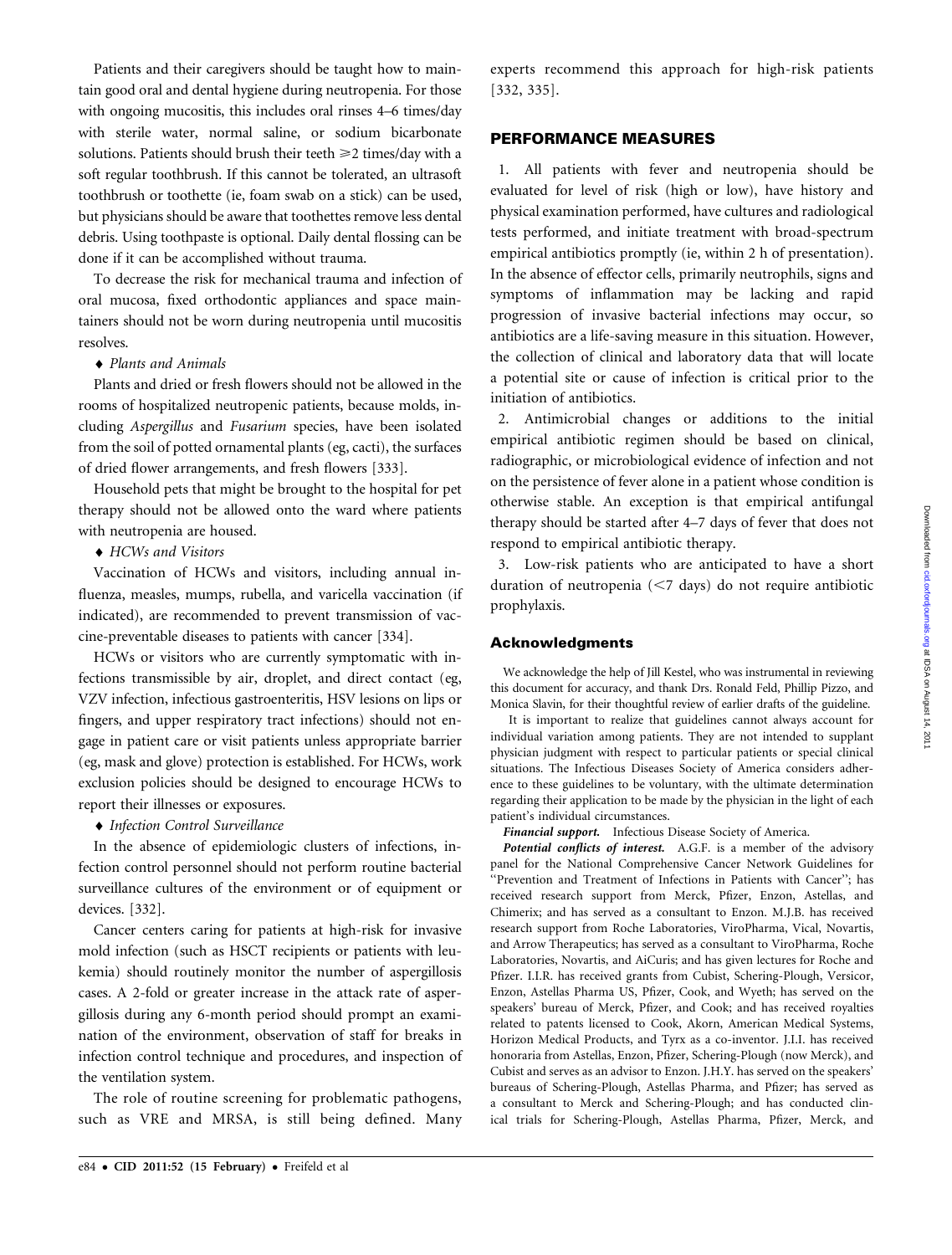ViroPharma. J.R.W. has received honoraria from Merck, Pfizer, Astellas, and Schering-Plough and has served as a consultant to Pfizer, Merck, Astellas, Basilea, and Nektar. K.V.R. has served as a consultant to Astellas and received research grants from Cubist, Astellas, and Merck. E.J.B. has received honoraria from Merck-Frosst, Pfizer, Astellas, and Schering-Plough and has served as a consultant to Pfizer, Merck-Frosst, Astellas, Amgen, and Wyeth. All other authors: no conflicts.

#### References

- 1. Hughes WT, Armstrong D, Bodey GP, et al. 2002 guidelines for the use of antimicrobial agents in neutropenic patients with cancer. Clin Infect Dis 2002; 34:730–51.
- 2. Klastersky J. Management of fever in neutropenic patients with different risks of complications. Clin Infect Dis 2004; 39(Suppl 1):S32–7.
- 3. Bodey GP, Buckley M, Sathe YS, et al. Quantitative relationships between circulating leukocytes and infection in patients with acute leukemia. Ann Intern Med 1966; 64:328–40.
- 4. Rosenberg PS, Alter BP, Bolyard AA, et al. The incidence of leukemia and mortality from sepsis in patients with severe congenital neutropenia receiving long-term G-CSF therapy. Blood 2006; 107:4628–35.
- 5. Ramphal R. Changes in the etiology of bacteremia in febrile neutropenic patients and the susceptibilities of the currently isolated pathogens. Clin Infect Dis 2004; 39(Suppl 1):S25–31.
- 6. Zinner SH. Changing epidemiology of infections in patients with neutropenia and cancer: emphasis on gram-positive and resistant bacteria. Clin Infect Dis 1999; 29:490–4.
- 7. Wisplinghoff H, Seifert H, Wenzel RP, et al. Current trends in the epidemiology of nosocomial bloodstream infections in patients with hematological malignancies and solid neoplasms in hospitals in the United States. Clin Infect Dis 2003; 36:1103–10.
- 8. Cattaneo C, Quaresmini G, Casari S, et al. Recent changes in bacterial epidemiology and the emergence of fluoroquinolone-resistant Escherichia coli among patients with haematological malignancies: results of a prospective study on 823 patients at a single institution. J Antimicrob Chemother 2008; 61:721–8.
- 9. Oliveira AL, de Souza M, Carvalho-Dias VM, et al. Epidemiology of bacteremia and factors associated with multi-drug-resistant gramnegative bacteremia in hematopoietic stem cell transplant recipients. Bone Marrow Transplant 2007; 39:775–81.
- 10. Chen CY, Tang JL, Hsueh PR, et al. Trends and antimicrobial resistance of pathogens causing bloodstream infections among febrile neutropenic adults with hematological malignancy. J Formos Med Assoc 2004; 103:526–32.
- 11. Johnson MP, Ramphal R. Beta-lactam-resistant Enterobacter bacteremia in febrile neutropenic patients receiving monotherapy. J Infect Dis 1990; 162:981–3.
- 12. Johnson PR, Liu Yin JA, Tooth JA. A randomized trial of high-dose ciprofloxacin versus azlocillin and netilmicin in the empirical therapy of febrile neutropenic patients. J Antimicrob Chemother 1992; 30:203–14.
- 13. Aubron C, Poirel L, Fortineau N, et al. Nosocomial spread of Pseudomonas aeruginosa isolates expressing the metallo-beta-lactamase VIM-2 in a hematology unit of a French hospital. Microb Drug Resist 2005; 11:254–9.
- 14. Morris PG, Hassan T, McNamara M, et al. Emergence of MRSA in positive blood cultures from patients with febrile neutropenia-a cause for concern. Support Care Cancer 2008; 16:1085–8.
- 15. Weinstock DM, Conlon M, Iovino C, et al. Colonization, bloodstream infection, and mortality caused by vancomycin-resistant enterococcus early after allogeneic hematopoietic stem cell transplant. Biol Blood Marrow Transplant 2007; 13:615–21.
- 16. Carratala J, Roson B, Fernandez-Sevilla A, et al. Bacteremic pneumonia in and neutropenic patients with cancer: causes, empirical antibiotic therapy, and outcome. Arch Intern Med 1998; 158:868–72.
- 17. Zuckermann J, Moreira LB, Stoll P, et al. Compliance with a critical pathway for the management of febrile neutropenia and impact on clinical outcomes. Ann Hematol 2008; 87:139–45.
- 18. Field MJ, Lohr KN. Institute of Medicine Committee to Advise the Public Health Service on Clinical Practice Guidelines, Clinical practice guidelines: directions for a new program. Washington, DC: National Academy Press, 1990; 8.
- 19. Canadian Task Force on the Periodic Health Examination. The periodic health examination. Can Med Assoc J 1979; 121:1193–254.
- 20. Gardembas-Pain M, Desablens B, Sensebe L, et al. Home treatment of febrile neutropenia: an empirical oral antibiotic regimen. Ann Oncol 1991; 2:485–7.
- 21. Malik IA, Abbas Z, Karim M. Randomised comparison of oral ofloxacin alone with combination of parenteral antibiotics in neutropenic febrile patients. Lancet 1992; 339:1092–6.
- 22. Aquino VM, Tkaczewski I, Buchanan GR. Early discharge of low-risk febrile neutropenic children and adolescents with cancer. Clin Infect Dis 1997; 25:74–8.
- 23. Freifeld A, Marchigiani D, Walsh T, et al. A double-blind comparison of empirical oral and intravenous antibiotic therapy for low-risk febrile patients with neutropenia during cancer chemotherapy. N Engl J Med 1999; 341:305–11.
- 24. Hidalgo M, Hornedo J, Lumbreras C, et al. Outpatient therapy with oral ofloxacin for patients with low risk neutropenia and fever: a prospective, randomized clinical trial. Cancer 1999; 85:213–9.
- 25. Jones GR, Konsler GK, Dunaway RP, et al. Risk factors for recurrent fever after the discontinuation of empiric antibiotic therapy for fever and neutropenia in pediatric patients with a malignancy or hematologic condition. J Pediatr 1994; 124:703–8.
- 26. Kern WV, Cometta A, De Bock R, et al. Oral versus intravenous empirical antimicrobial therapy for fever in patients with granulocytopenia who are receiving cancer chemotherapy. International Antimicrobial Therapy Cooperative Group of the European Organization for Research and Treatment of Cancer. N Engl J Med 1999; 341:312–8.
- 27. Klaassen RJ, Goodman TR, Pham B, et al. ''Low-risk'' prediction rule for pediatric oncology patients presenting with fever and neutropenia. J Clin Oncol 2000; 18:1012–9.
- 28. Malik IA, Khan WA, Karim M, et al. Feasibility of outpatient management of fever in cancer patients with low-risk neutropenia: results of a prospective randomized trial. Am J Med 1995; 98:224–31.
- 29. Mullen CA, Petropoulos D, Roberts WM, et al. Outpatient treatment of fever and neutropenia for low risk pediatric cancer patients. Cancer 1999; 86:126–34.
- 30. Paganini HR, Sarkis CM, De Martino MG, et al. Oral administration of cefixime to lower risk febrile neutropenic children with cancer. Cancer 2000; 88:2848–52.
- 31. Rackoff WR, Gonin R, Robinson C, et al. Predicting the risk of bacteremia in childen with fever and neutropenia. J Clin Oncol 1996; 14:919–24.
- 32. Rolston KV. New trends in patient management: risk-based therapy for febrile patients with neutropenia. Clin Infect Dis 1999; 29:515–21.
- 33. Shenep JL, Flynn PM, Baker DK, et al. Oral cefixime is similar to continued intravenous antibiotics in the empirical treatment of febrile neutropenic children with cancer. Clin Infect Dis 2001; 32:36–43.
- 34. Talcott JA, Siegel RD, Finberg R, et al. Risk assessment in cancer patients with fever and neutropenia: a prospective, two-center validation of a prediction rule. J Clin Oncol 1992; 10:316–22.
- 35. Elting LS, Lu C, Escalante CP, et al. Outcomes and cost of outpatient or inpatient management of 712 patients with febrile neutropenia. J Clin Oncol 2008; 26:606–11.
- 36. Rolston KV, Manzullo EF, Elting LS, et al. Once daily, oral, outpatient quinolone monotherapy for low-risk cancer patients with fever and neutropenia: a pilot study of 40 patients based on validated riskprediction rules. Cancer 2006; 106:2489–94.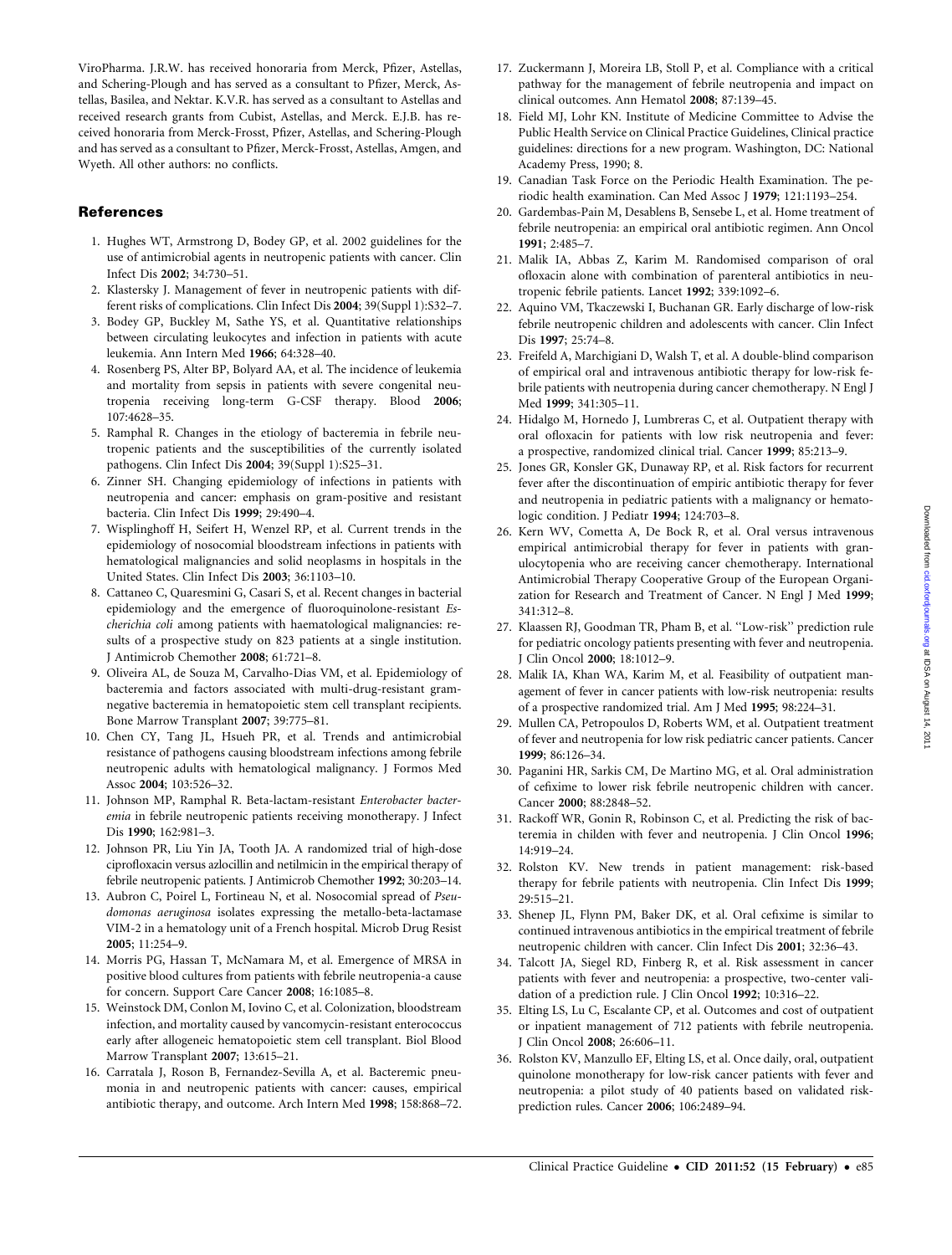- 37. Rubenstein EB, Rolston K, Benjamin RS, et al. Outpatient treatment of febrile episodes in low-risk neutropenic patients with cancer. Cancer 1993; 71:3640–6.
- 38. Velasco E, Costa MA, Martins CA, et al. Randomized trial comparing oral ciprofloxacin plus penicillin V with amikacin plus carbenicillin or ceftazidime for empirical treatment of febrile neutropenic cancer patients. Am J Clin Oncol 1995; 18:429–35.
- 39. Petrilli AS, Dantas LS, Campos MC, et al. Oral ciprofloxacin vs. intravenous ceftriaxone administered in an outpatient setting for fever and neutropenia in low-risk pediatric oncology patients: randomized prospective trial. Med Pediatr Oncol 2000; 34:87–91.
- 40. Innes HE, Smith DB, O'Reilly SM, et al. Oral antibiotics with early hospital discharge compared with in-patient intravenous antibiotics for low-risk febrile neutropenia in patients with cancer: a prospective randomised controlled single centre study. Br J Cancer 2003; 89:43–9.
- 41. Kamana M, Escalante C, Mullen CA, et al. Bacterial infections in lowrisk, febrile neutropenic patients. Cancer 2005; 104:423–6.
- 42. Klastersky J, Paesmans M, Georgala A, et al. Outpatient oral antibiotics for febrile neutropenic cancer patients using a score predictive for complications. J Clin Oncol 2006; 24:4129–34.
- 43. Klastersky J, Paesmans M, Rubenstein EB, et al. The Multinational Association for Supportive Care in Cancer risk index: a multinational scoring system for identifying low-risk febrile neutropenic cancer patients. J Clin Oncol 2000; 18:3038–51.
- 44. Klastersky J, Ameye L, Maertens J, et al. Bacteraemia in febrile neutropenic cancer patients. Int J Antimicrob Agents 2007; 30(Suppl 1): S51–9.
- 45. Kern WV. Risk assessment and treatment of low-risk patients with febrile neutropenia. Clin Infect Dis 2006; 42:533–40.
- 46. Talcott JA, Finberg R, Mayer RJ, et al. The medical course of cancer patients with fever neutropenia. Clinical identification of a low-risk subgroup at presentation. Arch Intern Med 1988; 148:2561–8.
- 47. Mermel LA, Maki DG. Detection of bacteremia in adults: consequences of culturing an inadequate volume of blood. Ann Intern Med 1993; 119:270–2.
- 48. Gaur AH, Flynn PM, Heine DJ, et al. Diagnosis of catheter-related bloodstream infections among pediatric oncology patients lacking a peripheral culture, using differential time to detection. Pediatr Infect Dis J 2005; 24:445–9.
- 49. Lee A, Mirrett S, Reller LB, et al. Detection of bloodstream infections in adults: how many blood cultures are needed? J Clin Microbiol 2007; 45:3546–8.
- 50. Cockerill FR 3rd, Wilson JW, Vetter EA, et al. Optimal testing parameters for blood cultures. Clin Infect Dis 2004; 38:1724–30.
- 51. DesJardin JA, Falagas ME, Ruthazer R, et al. Clinical utility of blood cultures drawn from indwelling central venous catheters in hospitalized patients with cancer. Ann Intern Med 1999; 131:641–7.
- 52. Weinstein MP. Current blood culture methods and systems: clinical concepts, technology, and interpretation of results. Clin Infect Dis 1996; 23:40–6.
- 53. Adamkiewicz TV, Lorenzana A, Doyle J, et al. Peripheral vs. central blood cultures in patients admitted to a pediatric oncology ward. Pediatr Infect Dis J 1999; 18:556–8.
- 54. Allen U, Smith CR, Prober CG. The value of skin biopsies in febrile, neutropenic, immunocompromised children. Am J Dis Child 1986; 140:459–61.
- 55. von Lilienfeld-Toal M, Dietrich MP, Glasmacher A, et al. Markers of bacteremia in febrile neutropenic patients with hematological malignancies: procalcitonin and IL-6 are more reliable than C-reactive protein. Eur J Clin Microbiol Infect Dis 2004; 23:539–44.
- 56. Persson L, Soderquist B, Engervall P, et al. Assessment of systemic inflammation markers to differentiate a stable from a deteriorating clinical course in patients with febrile neutropenia. Eur J Haematol 2005; 74:297–303.
- 57. von Lilienfeld-Toal M, Schneider A, Orlopp K, et al. Change of procalcitonin predicts clinical outcome of febrile episodes in patients

with hematological malignancies. Support Care Cancer 2006; 14:1241–5.

- 58. Pizzo PA, Robichaud KJ, Gill FA, et al. Empiric antibiotic and antifungal therapy for cancer patients with prolonged fever and granulocytopenia. Am J Med 1982; 72:101–11.
- 59. Schimpff SC. Empiric antibiotic therapy for granulocytopenic cancer patients. Am J Med 1986; 80:13–20.
- 60. Antoniadou A, Giamarellou H. Fever of unknown origin in febrile leukopenia. Infect Dis Clin North Am 2007; 21:1055–90.
- 61. Spanik S, Krupova I, Trupl J, et al. Bacteremia due to multiresistant gram-negative bacilli in neutropenic cancer patients: a case-controlled study. J Infect Chemother 1999; 5:180–84.
- 62. Falcone M, Micozzi A, Pompeo ME, et al. Methicillin-resistant staphylococcal bacteremia in patients with hematologic malignancies: clinical and microbiological retrospective comparative analysis of S. haemolyticus, S. epidermidis and S. aureus. J Chemother 2004; 16: 540–8.
- 63. Bow EJ, Rotstein C, Noskin GA, et al. A randomized, open-label, multicenter comparative study of the efficacy and safety of piperacillin-tazobactam and cefepime for the empirical treatment of febrile neutropenic episodes in patients with hematologic malignancies. Clin Infect Dis 2006; 43:447–59.
- 64. Glasmacher A, von Lilienfeld-Toal M, Schulte S, et al. An evidencebased evaluation of important aspects of empirical antibiotic therapy in febrile neutropenic patients. Clin Microbiol Infect 2005; 11(Suppl 5):17–23.
- 65. Cherif H, Bjorkholm M, Engervall P, et al. A prospective, randomized study comparing cefepime and imipenem-cilastatin in the empirical treatment of febrile neutropenia in patients treated for haematological malignancies. Scand J Infect Dis 2004; 36:593–600.
- 66. Escalante CP, Weiser MA, Manzullo E, et al. Outcomes of treatment pathways in outpatient treatment of low risk febrile neutropenic cancer patients. Support Care Cancer 2004; 12:657–62.
- 67. Raad II, Escalante C, Hachem RY, et al. Treatment of febrile neutropenic patients with cancer who require hospitalization: a prospective randomized study comparing imipenem and cefepime. Cancer 2003; 98:1039–47.
- 68. Wang FD, Liu CY, Hsu HC, et al. A comparative study of cefepime versus ceftazidime as empiric therapy of febrile episodes in neutropenic patients. Chemotherapy 1999; 45:370–9.
- 69. Biron P, Fuhrmann C, Cure H, et al. Cefepime versus imipenemcilastatin as empirical monotherapy in 400 febrile patients with short duration neutropenia. CEMIC (Study Group of Infectious Diseases in Cancer). J Antimicrob Chemother 1998; 42:511–8.
- 70. Freifeld AG, Walsh T, Marshall D, et al. Monotherapy for fever and neutropenia in cancer patients: a randomized comparison of ceftazidime versus imipenem. J Clin Oncol 1995; 13:165–76.
- 71. Mustafa MM, Carlson L, Tkaczewski I, et al. Comparative study of cefepime versus ceftazidime in the empiric treatment of pediatric cancer patients with fever and neutropenia. Pediatr Infect Dis J 2001; 20:362–9.
- 72. Corapcioglu F, Sarper N, Zengin E. Monotherapy with piperacillin/ tazobactam versus cefepime as empirical therapy for febrile neutropenia in pediatric cancer patients: a randomized comparison. Pediatr Hematol Oncol 2006; 23:177–86.
- 73. Oguz A, Karadeniz C, Citak EC, et al. Experience with cefepime versus meropenem as empiric monotherapy for neutropenia and fever in pediatric patients with solid tumors. Pediatr Hematol Oncol 2006; 23:245–53.
- 74. Ramphal R. Is monotherapy for febrile neutropenia still a viable alternative? Clin Infect Dis 1999; 29:508–14.
- 75. Raad II, Abi-Said D, Rolston KV, et al. How should imipenemcilastatin be used in the treatment of fever and infection in neutropenic cancer patients? Cancer 1998; 82:2449–58.
- 76. Ramphal R, Gucalp R, Rotstein C, et al. Clinical experience with single agent and combination regimens in the management of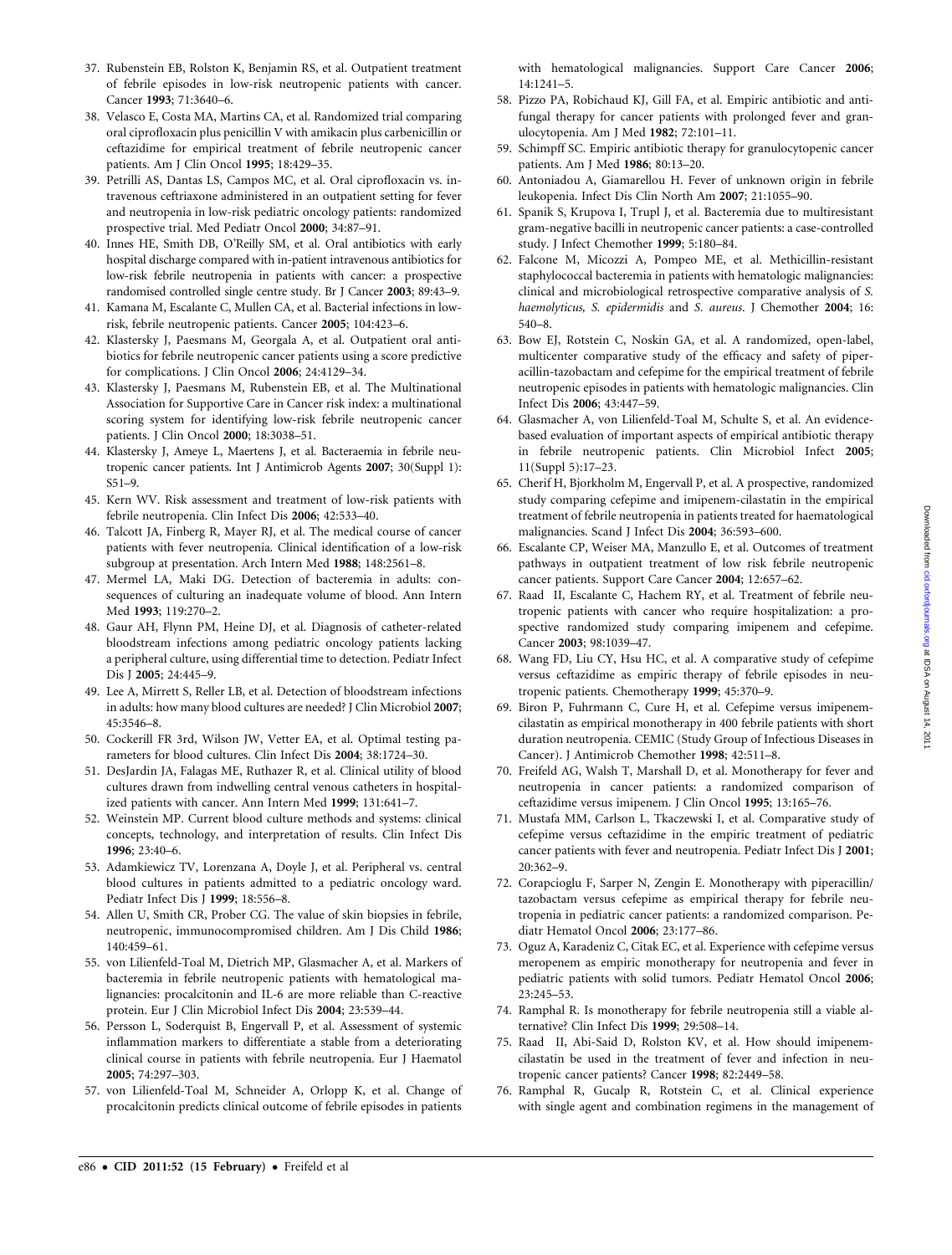infection in the febrile neutropenic patient. Am J Med 1996; 100: 83S–89S.

- 77. Feld R, DePauw B, Berman S, et al. Meropenem versus ceftazidime in the treatment of cancer patients with febrile neutropenia: a randomized, double-blind trial. J Clin Oncol 2000; 18:3690–8.
- 78. Owens RC, Owens CA, Holloway WJ. Reduction in vancomycin consumption in patients with fever and neutropenia. Clin Infect Dis 2000; 31:291.
- 79. Vandercam B, Gerain J, Humblet Y, et al. Meropenem versus ceftazidime as empirical monotherapy for febrile neutropenic cancer patients. Ann Hematol 2000; 79:152–7.
- 80. Rubinstein E, Lode H, Grassi C. Ceftazidime monotherapy vs. ceftriaxone/tobramycin for serious hospital-acquired gram-negative infections. Antibiotic Study Group. Clin Infect Dis 1995; 20: 1217–28.
- 81. Winston DJ, Ho WG, Bruckner DA, et al. Beta-lactam antibiotic therapy in febrile granulocytopenic patients. A randomized trial comparing cefoperazone plus piperacillin, ceftazidime plus piperacillin, and imipenem alone. Ann Intern Med 1991; 115: 849–59.
- 82. De Pauw BE, Deresinski SC, Feld R, et al. Ceftazidime compared with piperacillin and tobramycin for the empiric treatment of fever in neutropenic patients with cancer. A multicenter randomized trial. The Intercontinental Antimicrobial Study Group. Ann Intern Med 1994; 120:834–44.
- 83. Pizzo PA, Hathorn JW, Hiemenz J, et al. A randomized trial comparing ceftazidime alone with combination antibiotic therapy in cancer patients with fever and neutropenia. N Engl J Med 1986; 315:552–8.
- 84. Lindblad R, Rodjer S, Adriansson M, et al. Empiric monotherapy for febrile neutropenia–a randomized study comparing meropenem with ceftazidime. Scand J Infect Dis 1998; 30:237–43.
- 85. Behre G, Link H, Maschmeyer G, et al. Meropenem monotherapy versus combination therapy with ceftazidime and amikacin for empirical treatment of febrile neutropenic patients. Ann Hematol 1998; 76:73–80.
- 86. Bohme A, Shah PM, Stille W, et al. Piperacillin/tazobactam versus cefepime as initial empirical antimicrobial therapy in febrile neutropenic patients: a prospective randomized pilot study. Eur J Med Res 1998; 3:324–30.
- 87. Del Favero A, Menichetti F, Martino P, et al. A multicenter, doubleblind, placebo-controlled trial comparing piperacillin-tazobactam with and without amikacin as empiric therapy for febrile neutropenia. Clin Infect Dis 2001; 33:1295–301.
- 88. Engervall P, Kalin M, Dornbusch K, et al. Cefepime as empirical monotherapy in febrile patients with hematological malignancies and neutropenia: a randomized, single-center phase II trial. J Chemother 1999; 11:278–86.
- 89. Ozyilkan O, Yalcintas U, Baskan S. Imipenem-cilastatin versus sulbactam-cefoperazone plus amikacin in the initial treatment of febrile neutropenic cancer patients. Korean J Intern Med 1999; 14:15–9.
- 90. Akova M, Akan H, Korten V, et al. Comparison of meropenem with amikacin plus ceftazidime in the empirical treatment of febrile neutropenia: a prospective randomised multicentre trial in patients without previous prophylactic antibiotics. Meropenem Study Group of Turkey. Int J Antimicrob Agents 1999; 13:15–9.
- 91. Yamamura D, Gucalp R, Carlisle P, et al. Open randomized study of cefepime versus piperacillin-gentamicin for treatment of febrile neutropenic cancer patients. Antimicrob Agents Chemother 1997;  $41.1704 - 8$
- 92. Cometta A, Calandra T, Gaya H, et al. Monotherapy with meropenem versus combination therapy with ceftazidime plus amikacin as empiric therapy for fever in granulocytopenic patients with cancer. The International Antimicrobial Therapy Cooperative Group of the European Organization for Research and Treatment of Cancer and the

Gruppo Italiano Malattie Ematologiche Maligne dell'Adulto Infection Program. Antimicrob Agents Chemother 1996; 40:1108–15.

- 93. Paul M, Soares-Weiser K, Grozinsky S, et al. Beta-lactam versus betalactam-aminoglycoside combination therapy in cancer patients with neutropaenia. Cochrane Database Syst Rev 2003: CD003038.
- 94. Paterson DL, Ko WC, Von Gottberg A, et al. Outcome of cephalosporin treatment for serious infections due to apparently susceptible organisms producing extended-spectrum beta-lactamases: implications for the clinical microbiology laboratory. J Clin Microbiol 2001; 39:2206–12.
- 95. Kang CI, Kim SH, Park WB, et al. Bloodstream infections due to extended-spectrum beta-lactamase-producing Escherichia coli and Klebsiella pneumoniae: risk factors for mortality and treatment outcome, with special emphasis on antimicrobial therapy. Antimicrob Agents Chemother 2004; 48:4574–81.
- 96. Fritsche TR, Sader HS, Jones RN. Comparative activity and spectrum of broad-spectrum beta-lactams (cefepime, ceftazidime, ceftriaxone, piperacillin/tazobactam) tested against 12,295 staphylococci and streptococci: report from the SENTRY antimicrobial surveillance program (North America: 2001–2002). Diagn Microbiol Infect Dis 2003; 47:435–40.
- 97. Yahav D, Paul M, Fraser A, et al. Efficacy and safety of cefepime: a systematic review and meta-analysis. Lancet Infect Dis 2007; 7:338–48.
- 98. Nguyen TD, Williams B, Trang E. Cefepime therapy all-cause mortality. Clin Infect Dis 2009; 49:641–2.
- 99. Gomez L, Quintana S, Garau J. Mortality associated with cefepime therapy among neutropenic patients. Clin Infect Dis 2009; 49:987.
- 100. Toye B, Krajden S, Fuksa M, et al. Carbapenem resistance in Canada. CMAJ 2009; 180:1225–6.
- 101. Chemaly RF, Hanmod SS, Jiang Y, et al. Tigecycline use in cancer patients with serious infections: a report on 110 cases from a single institution. Medicine (Baltimore) 2009; 88:211–20.
- 102. No authors listed. Vancomycin added to empirical combination antibiotic therapy for fever in granulocytopenic cancer patients. European Organization for Research and Treatment of Cancer (EORTC) International Antimicrobial Therapy Cooperative Group and the National Cancer Institute of Canada-Clinical Trials Group. J Infect Dis 1991; 163:951–8.
- 103. Paul M, Borok S, Fraser A, et al. Empirical antibiotics against gram-positive infections for febrile neutropenia: systematic review and meta-zanalysis of randomized controlled trials. J Antimicrob Chemother 2005; 55:436–44.
- 104. Elting LS, Rubenstein EB, Rolston KV, et al. Outcomes of bacteremia in patients with cancer and neutropenia: observations from two decades of epidemiological and clinical trials. Clin Infect Dis 1997; 25:247–59.
- 105. Razonable RR, Litzow MR, Khaliq Y, et al. Bacteremia due to viridans group Streptococci with diminished susceptibility to levofloxacin among neutropenic patients receiving levofloxacin prophylaxis. Clin Infect Dis 2002; 34:1469–74.
- 106. Nucci M, Landau M, Silveira F, et al. Application of the IDSA guidelines for the use of antimicrobial agents in neutropenic patients: impact on reducing the use of glycopeptides. Infect Control Hosp Epidemiol 2001; 22:651–3.
- 107. Mehta S, Johnson J, Venezia R, et al. Emergence of linezolidresistant enterococci in a neutropenic patient. J Hosp Infect 2006; 62:125–7.
- 108. Verma N, Clarke RW, Bolton-Maggs PH, et al. Gut overgrowth of vancomycin-resistant enterococci (VRE) results in linezolid-resistant mutation in a child with severe congenital neutropenia: a case report. J Pediatr Hematol Oncol 2007; 29:557–60.
- 109. Aksoy DY, Unal S. New antimicrobial agents for the treatment of gram-positive bacterial infections. Clin Microbiol Infect 2008; 14:411–20.
- 110. Rice LB. Antimicrobial resistance in gram-positive bacteria. Am J Infect Control 2006; 34:S11–9; discussion, S64–S73.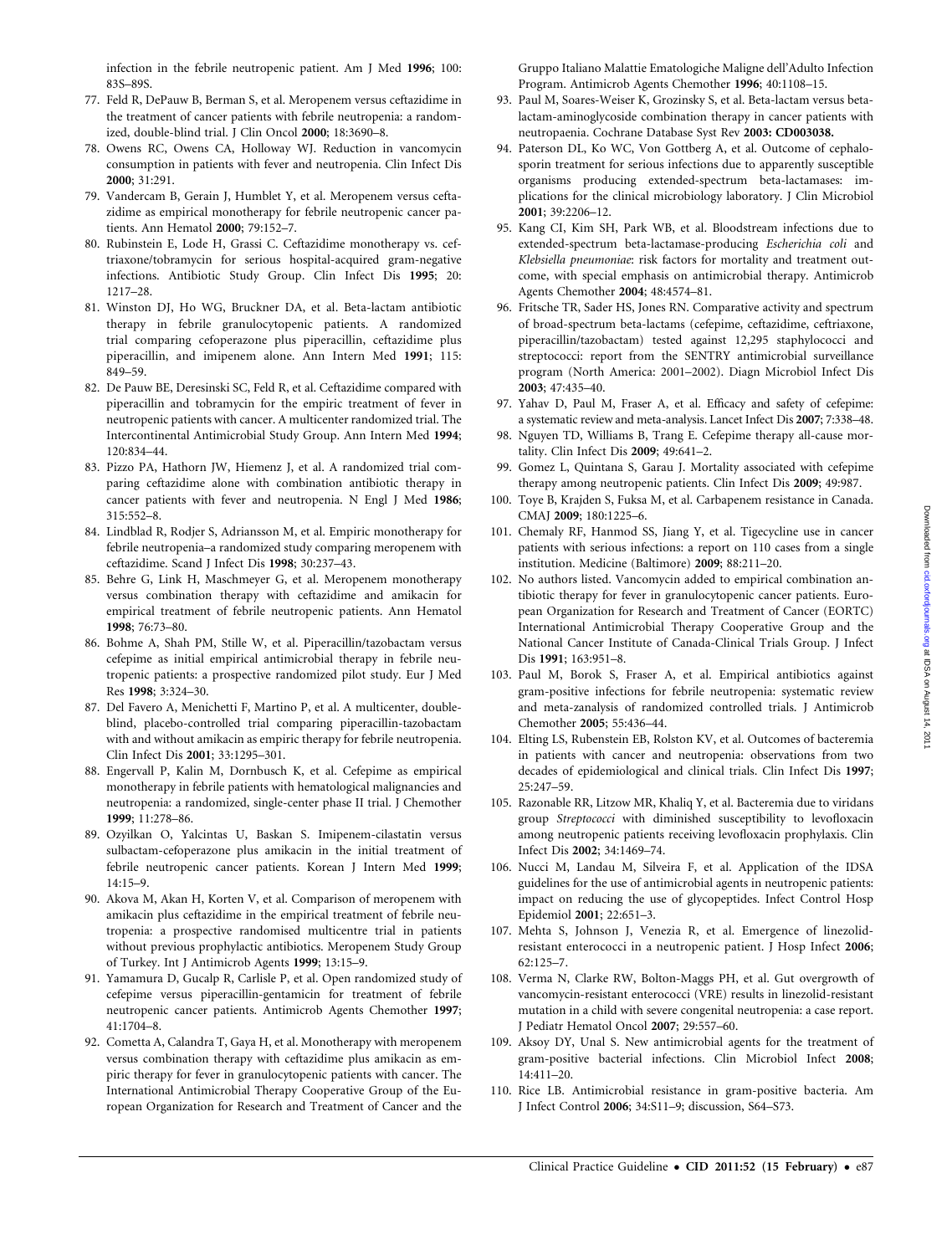- 111. Whitener CJ, Park SY, Browne FA, et al. Vancomycin-resistant Staphylococcus aureus in the absence of vancomycin exposure. Clin Infect Dis 2004; 38:1049–55.
- 112. Cunha BA. Antimicrobial therapy of multidrug-resistant Strptococcus pneumoniae, vancomycin-resistant enterococci, and methicillinresistant Staphylococcus aureus. Med Clin North Am 2006; 90:1165–82.
- 113. Bruckner L, Gigliotti F. Viridans group streptococcal infections among children with cancer and the importance of emerging antibiotic resistance. Semin Pediatr Infect Dis 2006; 17:153–60.
- 114. Elting LS, Bodey GP, Keefe BH. Septicemia and shock syndrome due to viridans streptococci: a case-control study of predisposing factors. Clin Infect Dis 1992; 14:1201–7.
- 115. Gruson D, Hilbert G, Pigneux A, et al. Severe infection caused by Stomatococcus mucilaginosus in a neutropenic patient: case report and review of the literature. Hematol Cell Ther 1998; 40:167–9.
- 116. Kumashi P. Girgawy E. Tarrand JJ, et al. e bacteremia in patients with cancer: disease characteristics and outcomes in the era of escalating drug resistance (1998-2002). Medicine (Baltimore) 2005; 84: 303–312.
- 117. DiazGranados CA, Jernigan JA. Impact of vancomycin resistance on mortality among patients with neutropenia and enterococcal bloodstream infection. J Infect Dis 2005; 191:588–95.
- 118. Koc Y, Snydman DR, Schenkein DS, et al. Vancomycin-resistant enterococcal infections in bone marrow transplant recipients. Bone Marrow Transplant 1998; 22:207–9.
- 119. Vergis EN, Hayden MK, Chow JW, et al. Determinants of vancomycin resistance and mortality rates in enterococcal bacteremia. a prospective multicenter study. Ann Intern Med 2001; 135:484–92.
- 120. Johnson PR, Yin JA, Tooth JA. High dose intravenous ciprofloxacin in febrile neutropenic patients. J Antimicrob Chemother 1990; 26(Suppl F):101–7.
- 121. Winston DJ, Lazarus HM, Beveridge RA, et al. Randomized, doubleblind, multicenter trial comparing clinafloxacin with imipenem as empirical monotherapy for febrile granulocytopenic patients. Clin Infect Dis 2001; 32:381–90.
- 122. Meunier F, Zinner SH, Gaya H, et al. Prospective randomized evaluation of ciprofloxacin versus piperacillin plus amikacin for empiric antibiotic therapy of febrile granulocytopenic cancer patients with lymphomas and solid tumors. The European Organization for Research on Treatment of Cancer International Antimicrobial Therapy Cooperative Group. Antimicrob Agents Chemother 1991; 35:873–8.
- 123. Anaissie EJ, Fainstein V, Bodey GP, et al. Randomized trial of betalactam regimens in febrile neutropenic cancer patients. Am J Med 1988; 84:581–9.
- 124. Bodey GP, Fainstein V, Elting LS, et al. Beta-lactam regimens for the febrile neutropenic patient. Cancer 1990; 65:9–16.
- 125. Freifeld A, Sankaranarayanan J, Ullrich F, et al. Clinical practice patterns of managing low-risk adult febrile neutropenia during cancer chemotherapy in the USA. Support Care Cancer 2008; 16:181–91.
- 126. Cornely OA, Wicke T, Seifert H, et al. Once-daily oral levofloxacin monotherapy versus piperacillin/tazobactam three times a day: a randomized controlled multicenter trial in patients with febrile neutropenia. Int J Hematol 2004; 79:74–8.
- 127. Burgess DS, Hall RG, Hardin TC. In vitro evaluation of the activity of two doses of levofloxacin alone and in combination with other agents against Pseudomonas aeruginosa. Diagn Microbiol Infect Dis 2003; 46:131–7.
- 128. Garrison MW. Pharmacodynamic assessment of the activity of highdose (750 mg) levofloxacin, ciprofloxacin, and gatifloxacin against clinical strains of Pseudomonas aeruginosa. Diagn Microbiol Infect Dis 2006; 54:51–6.
- 129. Cometta A, Kern WV, De Bock R, et al. Vancomycin versus placebo for treating persistent fever in patients with neutropenic cancer receiving piperacillin-tazobactam monotherapy. Clin Infect Dis 2003; 37:382–9.
- 130. Gil L, Styczynski J, Komarnicki M. Infectious complication in 314 patients after high-dose therapy and autologous hematopoietic stem cell transplantation: risk factors analysis and outcome. Infection 2007; 35:421–7.
- 131. Wade JC, Glasmacher A. Vancomycin does not benefit persistently febrile neutropenic people with cancer. Cancer Treat Rev 2004; 30:119–26.
- 132. No authors listed. Recommendations for preventing the spread of vancomycin resistance. Recommendations of the Hospital Infection Control Practices Advisory Committee (HICPAC). MMWR Recomm Rep 1995; 44:1–13.
- 133. Ligova A, Matuska M, Mrazkova P, et al. Clostridium difficile associated diarrhoea–problem of oncological patient? [in German]. Klin Onkol 2009; 22:108–16.
- 134. Cloutier RL. Neutropenic enterocolitis. Emerg Med Clin North Am 2009; 27:415–22.
- 135. Ullery BW, Pieracci FM, Rodney JR, et al. Neutropenic enterocolitis. Surg Infect (Larchmt) 2009; 10:307–14.
- 136. Kang CI, Kim SH, Park WB, et al. Bloodstream infections caused by antibiotic-resistant gram-negative bacilli: risk factors for mortality and impact of inappropriate initial antimicrobial therapy on outcome. Antimicrob Agents Chemother 2005; 49:760–6.
- 137. Ibrahim EH, Sherman G, Ward S, et al. The influence of inadequate antimicrobial treatment of bloodstream infections on patient outcomes in the ICU setting. Chest 2000; 118:146–55.
- 138. Lodise TP Jr., Patel N, Kwa A, et al. Predictors of 30-day mortality among patients with Pseudomonas aeruginosa bloodstream infections: impact of delayed appropriate antibiotic selection. Antimicrob Agents Chemother 2007; 51:3510–5.
- 139. Paul M, Silbiger I, Grozinsky S, et al. Beta lactam antibiotic monotherapy versus beta lactam-aminoglycoside antibiotic combination therapy for sepsis. Cochrane Database Syst Rev 2006: CD003344.
- 140. Safdar N, Handelsman J, Maki DG. Does combination antimicrobial therapy reduce mortality in and gram-negative bacteraemia? A metaanalysis. Lancet Infect Dis 2004; 4:519–7.
- 141. No authors listed. Guidelines for the management of adults with hospital-acquired, ventilator-associated, and healthcare-associated pneumonia. Am J Respir Crit Care Med 2005; 171:388–416.
- 142. Kollef MH. Inadequate antimicrobial treatment: an important determinant of outcome for hospitalized patients. Clin Infect Dis 2000; 31(Suppl 4):S131–8.
- 143. Jaksic B, Martinelli G, Perez-Oteyza J, et al. Efficacy and safety of linezolid compared with vancomycin in a randomized, double-blind study of febrile neutropenic patients with cancer. Clin Infect Dis 2006; 42:597–607.
- 144. Faguer S, Kamar N, Fillola G, et al. Linezolid-related pancytopenia in organ-transplant patients: report of two cases. Infection 2007; 35:275–7.
- 145. Levy MJ, Norton ID, Clain JE, et al. Prospective study of bacteremia and complications with EUS FNA of rectal and perirectal lesions. Clin Gastroenterol Hepatol 2007; 5:684–9.
- 146. Gorschluter M, Mey U, Strehl J, et al. Neutropenic enterocolitis in adults: systematic analysis of evidence quality. Eur J Haematol 2005; 75:1–13.
- 147. Cronin CG, O'Connor M, Lohan DG, et al. Imaging of the gastrointestinal complications of systemic chemotherapy. Clin Radiol 2009; 64:724–33.
- 148. Marra CA, Frighetto L, Quaia CB, et al. A new ciprofloxacin stepdown program in the treatment of high-risk febrile neutropenia: a clinical and economic analysis. Pharmacotherapy 2000; 20:931–40.
- 149. Hodgson-Viden H, Grundy PE, Robinson JL. Early discontinuation of intravenous antimicrobial therapy in pediatric oncology patients with febrile neutropenia. BMC Pediatr 2005; 5:10.
- 150. Lehrnbecher T, Stanescu A, Kuhl J. Short courses of intravenous empirical antibiotic treatment in selected febrile neutropenic children with cancer. Infection 2002; 30:17–21.
- 151. Grazziutti ML, Dong L, Miceli MH, et al. Recovery from neutropenia can be predicted by the immature reticulocyte fraction several days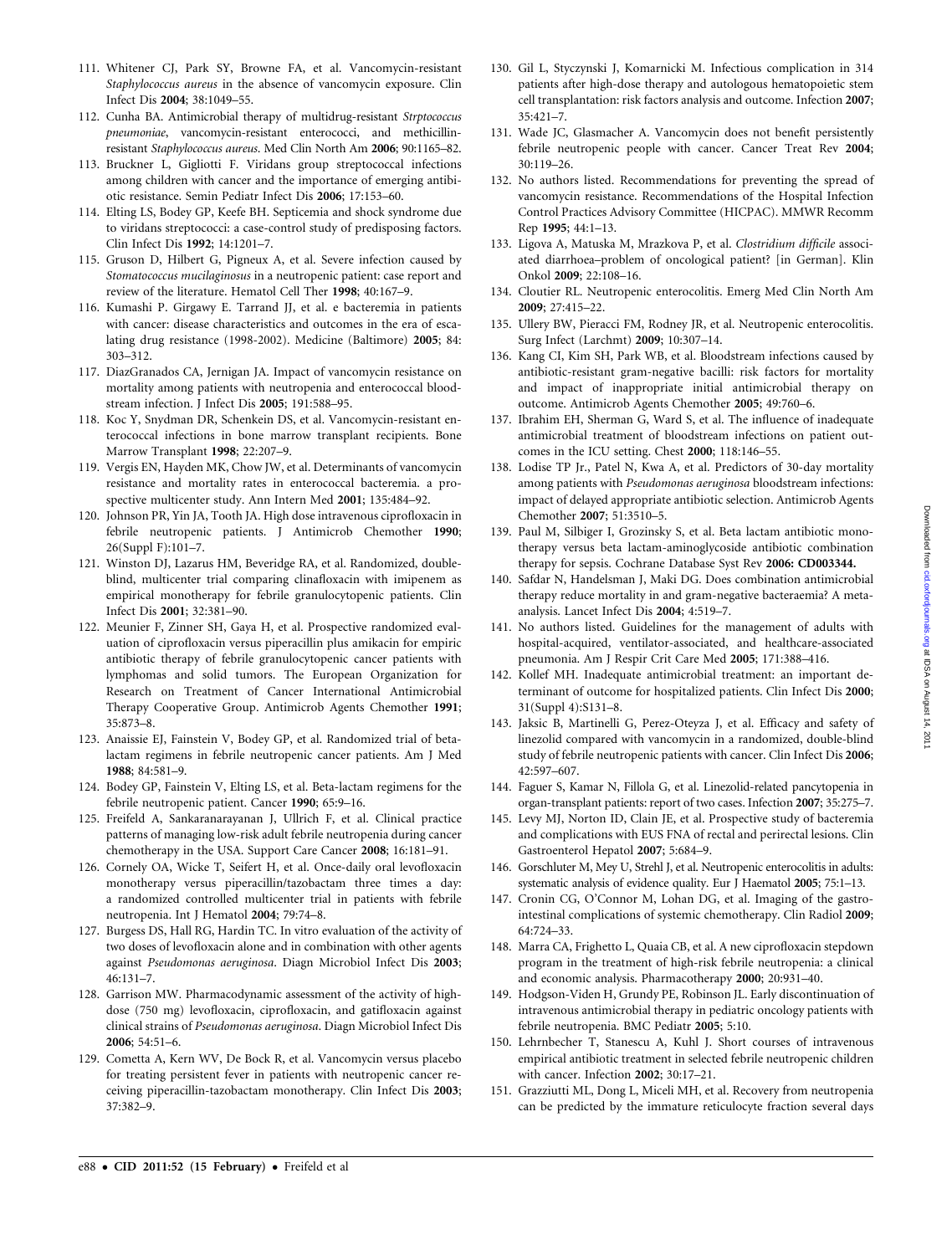before neutrophil recovery in autologous stem cell transplant recipients. Bone Marrow Transplant 2006; 37:403–9.

- 152. Molina JR, Sanchez-Garcia J, Torres A, et al. Reticulocyte maturation parameters are reliable early predictors of hematopoietic engraftment after allogeneic stem cell transplantation. Biol Blood Marrow Transplant 2007; 13:172–82.
- 153. Pizzo PA. Approach to the patient with prolonged granulocytopenia. Recent Results Cancer Res 1993; 132:57–65.
- 154. Gill S, Carney D, Ritchie D, et al. The frequency, manifestations, and duration of prolonged cytopenias after first-line fludarabine combination chemotherapy. Ann Oncol 2010; 21:331–4.
- 155. Horowitz HW, Holmgren D, Seiter K. Stepdown single agent antibiotic therapy for the management of the high risk neutropenic adult with hematologic malignancies. Leuk Lymphoma 1996; 23:159–63.
- 156. Bodey GP. The treatment of febrile neutropenia: from the Dark Ages to the present. Support Care Cancer 1997; 5:351–7.
- 157. Bow EJ. Management of the febrile neutropenic cancer patient: lessons from 40 years of study. Clin Microbiol Infect 2005; 11(Suppl 5):24–9.
- 158. Cruciani M, Rampazzo R, Malena M, et al. Prophylaxis with fluoroquinolones for bacterial infections in neutropenic patients: a metaanalysis. Clin Infect Dis 1996; 23:795–805.
- 159. Cruciani M, Malena M, Bosco O, et al. Reappraisal with meta-analysis of the addition of gram-positive prophylaxis to fluoroquinolone in neutropenic patients. J Clin Oncol 2003; 21:4127–37.
- 160. Rotstein C, Mandell LA, Goldberg N. Fluoroquinolone prophylaxis for profoundly neutropenic cancer patients: a meta-analysis. Opin Oncol 1997; 4:2–7.
- 161. Gafter-Gvili A, Fraser A, Paul M, et al. Meta-analysis: antibiotic prophylaxis reduces mortality in neutropenic patients. Ann Intern Med 2005; 142:979–95.
- 162. Engels EA, Lau J, Barza M. Efficacy of quinolone prophylaxis in neutropenic cancer patients: a meta-analysis. J Clin Oncol 1998; 16:1179–87.
- 163. van de Wetering MD, de Witte MA, Kremer LC, et al. Efficacy of oral prophylactic antibiotics in neutropenic afebrile oncology patients: a systematic review of randomised controlled trials. Eur J Cancer 2005; 41:1372–82.
- 164. Baden LR. Prophylactic antimicrobial agents and the importance of fitness. N Engl J Med 2005; 353:1052–4.
- 165. van Belkum A, Vos MC. Prophylactic application of fluoroquinolones for selective decontamination of the gut: friend or foe. Eur J Clin Microbiol Infect Dis 2005; 24:109–10.
- 166. Almyroudis NG, Segal BH. Antibacterial prophylaxis in patients with cancer and neutropenia. N Engl J Med 2006; 354:90–4; author reply, 90–94.
- 167. Pasqualotto AC, Rosa DD, Machado AL. Antibacterial prophylaxis in patients with cancer and neutropenia. N Engl J Med 2006; 354:90–4; author reply, 90–94.
- 168. Dykewicz CA. Summary of the Guidelines for Preventing Opportunistic Infections among Hematopoietic Stem Cell Transplant Recipients. Clin Infect Dis 2001; 33:139–44.
- 169. Masaoka T. Evidence-based recommendations for antimicrobial use in febrile neutropenia in Japan: executive summary. Clin Infect Dis 2004; 39(Suppl 1):S49–52.
- 170. Santolaya ME, Rabagliati R, Bidart T, et al. Consensus: Rational approach towards the patient with cancer, fever and neutropenia [in Spanish]. Rev Chilena Infectol 2005; 22(Suppl 2):S79–113.
- 171. Link H, Bohme A, Cornely OA, et al. Antimicrobial therapy of unexplained fever in neutropenic patients–guidelines of the Infectious Diseases Working Party (AGIHO) of the German Society of Hematology and Oncology (DGHO), Study Group Interventional Therapy of Unexplained Fever, Arbeitsgemeinschaft Supportivmassnahmen in der Onkologie (ASO) of the Deutsche Krebsgesellschaft (DKG-German Cancer Society). Ann Hematol 2003; 82(Suppl 2):S105–17.
- 172. Tomblyn M, Chiller T, Einsele H, et al. Guidelines for preventing infectious complications among hematopoietic cell transplantation

recipients: a global perspective. Biol Blood Marrow Transplant 2009; 15:1143–238.

- 173. Bucaneve G, Micozzi A, Menichetti F, et al. Levofloxacin to prevent bacterial infection in patients with cancer and neutropenia. N Engl J Med 2005; 353:977–87.
- 174. Cullen M, Steven N, Billingham L, et al. Antibacterial prophylaxis after chemotherapy for solid tumors and lymphomas. N Engl J Med 2005; 353:988–98.
- 175. Leibovici L, Paul M, Cullen M, et al. Antibiotic prophylaxis in neutropenic patients: new evidence, practical decisions. Cancer 2006; 107:1743–51.
- 176. Noel GJ, Bradley JS, Kauffman RE, et al. Comparative safety profile of levofloxacin in 2523 children with a focus on four specific musculoskeletal disorders. Pediatr Infect Dis J 2007; 26:879–91.
- 177. Richard DA, Nousia-Arvanitakis S, Sollich V, et al. Oral ciprofloxacin vs. intravenous ceftazidime plus tobramycin in pediatric cystic fibrosis patients: comparison of antipseudomonas efficacy and assessment of safety with ultrasonography and magnetic resonance imaging. Cystic Fibrosis Study Group. Pediatr Infect Dis J 1997; 16:572–8.
- 178. Hampel B, Hullmann R, Schmidt H. Ciprofloxacin in pediatrics: worldwide clinical experience based on compassionate use–safety report. Pediatr Infect Dis J 1997; 16:127–9; discussion, 60–62.
- 179. Reuter S, Kern WV, Sigge A, et al. Impact of fluoroquinolone prophylaxis on reduced infection-related mortality among patients with neutropenia and hematologic malignancies. Clin Infect Dis 2005; 40:1087–93.
- 180. Ito JI, Tegtmeier BR, O'Donnell MR. Antibacterial prophylaxis in patients with cancer and neutropenia. N Engl J Med 2006; 354:90–4; author reply, 90–94.
- 181. Kern WV, Klose K, Jellen-Ritter AS, et al. Fluoroquinolone resistance of Escherichia coli at a cancer center: epidemiologic evolution effects of discontinuing prophylactic fluoroquinolone use in neutropenic patients with leukemia. Eur J Clin Microbiol Infect Dis 2005; 24: 111–8.
- 182. Gomez L, Garau J, Estrada C, et al. Ciprofloxacin prophylaxis in patients with acute leukemia and granulocytopenia in an area with a high prevalence of ciprofloxacin and resistant Escherichia coli. Cancer 2003; 97:419–24.
- 183. Martino R, Subira M, Altes A, et al. Effect of discontinuing prophylaxis with norfloxacin in patients with hematologic malignancies and severe neutropenia. A matched case-control study of the effect on infectious morbidity. Acta Haematol 1998; 99:206–11.
- 184. Gasink LB, Fishman NO, Weiner MG, et al. Fluoroquinoloneresistant Pseudomonas aeruginosa: assessment of risk factors and clinical impact. Am J Med 2006; 119(526):e19–25.
- 185. Kaye KS, Kanafani ZA, Dodds AE, et al. Differential effects of levofloxacin and ciprofloxacin on the risk for isolation of quinoloneresistant Pseudomonas aeruginosa. Antimicrob Agents Chemother 2006; 50:2192–6.
- 186. Muto CA, Pokrywka M, Shutt K, et al. A large outbreak of Clostridium difficile-associated disease with an unexpected proportion of deaths and colectomies at a teaching hospital following increased fluoroquinolone use. Infect Control Hosp Epidemiol 2005; 26:273–80.
- 187. Pepin J, Saheb N, Coulombe MA, et al. Emergence of fluoroquinolones as the predominant risk factor for Clostridium difficileassociated diarrhea: a cohort study during an epidemic in Quebec. Clin Infect Dis 2005; 41:1254–60.
- 188. Reduction of fever and streptococcal bacteremia in granulocytopenic patients with cancer. A trial of oral penicillin V or placebo combined with pefloxacin. International Antimicrobial Therapy Cooperative Group of the European Organization for Research and Treatment of Cancer. AMA 1994; 272:1183–9.
- 189. Gardner A, Mattiuzzi G, Faderl S, et al. Randomized comparison of cooked and noncooked diets in patients undergoing remission induction therapy for acute myeloid leukemia. J Clin Oncol 2008; 26:5684–8.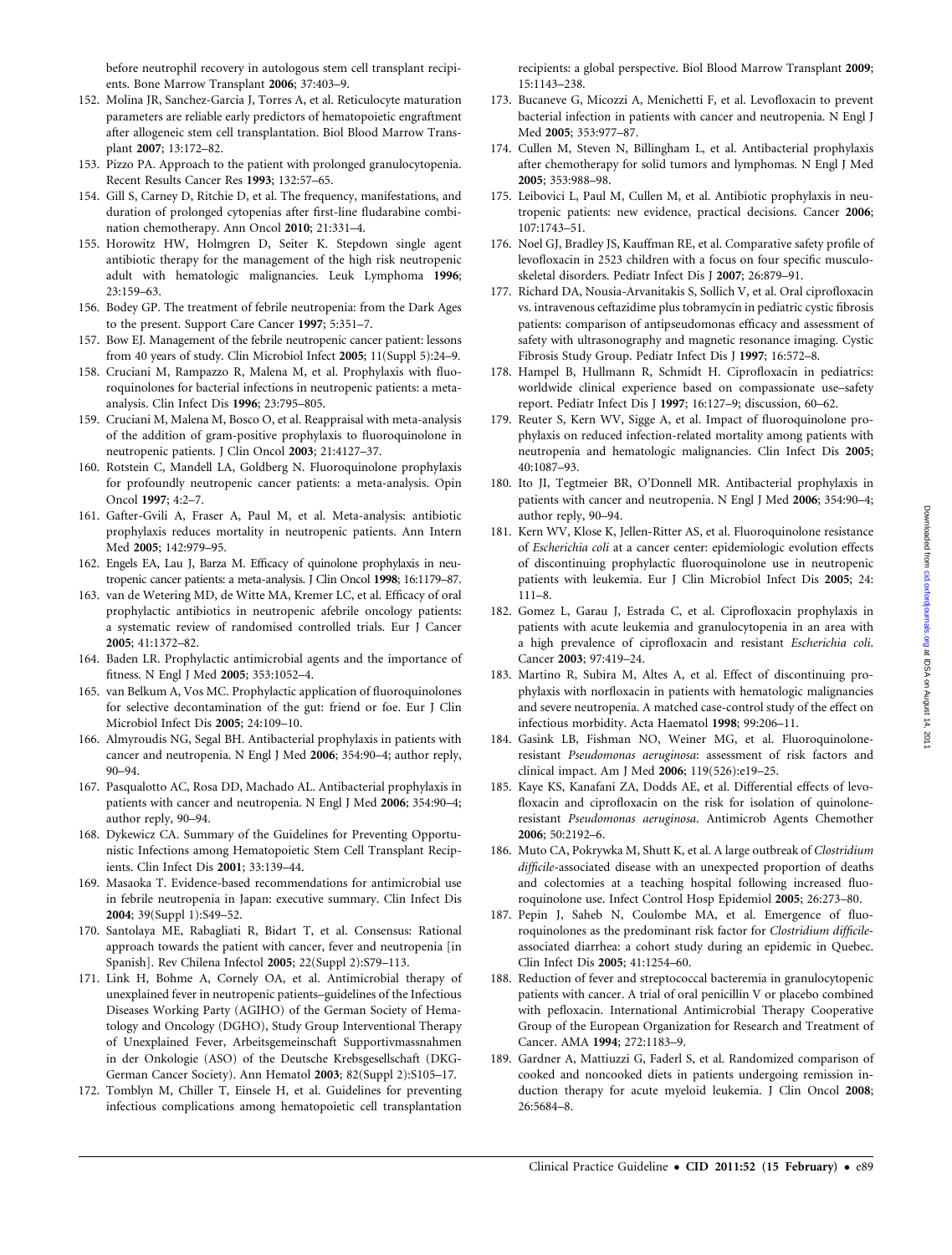- 190. Bow EJ, Loewen R, Cheang MS, et al. Cytotoxic therapy-induced D-xylose malabsorption and invasive infection during remission-induction therapy for acute myeloid leukemia in adults. J Clin Oncol 1997; 15:2254–61.
- 191. Blijlevens NM, Donnelly JP, de Pauw BE. Impaired gut function as risk factor for invasive candidiasis in neutropenic patients. Br J Haematol 2002; 117:259–64.
- 192. Nucci M, Anaissie E. Revisiting the source of candidemia: skin or gut? Clin Infect Dis 2001; 33:1959–67.
- 193. Ullmann AJ, Lipton JH, Vesole DH, et al. Posaconazole or fluconazole for prophylaxis in severe graft-versus-host disease. N Engl J Med 2007; 356:335–47.
- 194. Kanda Y, Yamamoto R, Chizuka A, et al. Prophylactic action of oral fluconazole against fungal infection in neutropenic patients. A metaanalysis of 16 randomized, controlled trials. Cancer 2000; 89:1611–25.
- 195. Playford EG, Webster AC, Sorrell TC, et al. Systematic review and meta-analysis of antifungal agents for preventing fungal infections in liver transplant recipients. Eur J Clin Microbiol Infect Dis 2006; 25:549–61.
- 196. Gerson SL, Talbot GH, Hurwitz S, et al. Prolonged granulocytopenia: the major risk factor for invasive pulmonary aspergillosis in patients with acute leukemia. Ann Intern Med 1984; 100:345–51.
- 197. Portugal RD, Garnica M, Nucci M. Index to predict invasive mold infection in high-risk neutropenic patients based on the area over the neutrophil curve. J Clin Oncol 2009; 27:3849–54.
- 198. Pagano L, Caira M, Candoni A, et al. The epidemiology of fungal infections in patients with hematologic malignancies: the SEIFEM-2004 study. Haematologica 2006; 91:1068–75.
- 199. de Pauw BE, Rubin RH. Empiric versus preemptive therapy in the management of febrile neutropenia in the patient being treated for hematologic malignancy. Transpl Infect Dis 2006; 8:1–2.
- 200. DeGregorio MW, Lee WM, Linker CA, et al. Fungal infections in patients with acute leukemia. Am J Med 1982; 73:543–8.
- 201. Cornely OA, Maertens J, Winston DJ, et al. Posaconazole vs. fluconazole or itraconazole prophylaxis in patients with neutropenia. N Engl J Med 2007; 356:348–59.
- 202. Walsh TJ, Finberg RW, Arndt C, et al. Liposomal amphotericin B for empirical therapy in patients with persistent fever and neutropenia. National Institute of Allergy and Infectious Diseases Mycoses Study Group. N Engl J Med 1999; 340:764–771.
- 203. Walsh TJ, Pappas P, Winston DJ, et al. Voriconazole compared with liposomal amphotericin B for empirical antifungal therapy in patients with neutropenia and persistent fever. N Engl J Med 2002; 346:225–34.
- 204. Walsh TJ, Teppler H, Donowitz GR, et al. Caspofungin versus liposomal amphotericin B for empirical antifungal therapy in patients with persistent fever and neutropenia. N Engl J Med 2004; 351:1391–402.
- 205. Wingard JR, White MH, Anaissie E, et al. A randomized, double-blind comparative trial evaluating the safety of liposomal amphotericin B versus amphotericin B lipid complex in the empirical treatment of febrile neutropenia. L Amph/ABLC Collaborative Study Group. Clin Infect Dis 2000; 31:1155–63.
- 206. Fleming RV, Kantarjian HM, Husni R, et al. Comparison of amphotericin B lipid complex (ABLC) vs. ambisome in the treatment of suspected or documented fungal infections in patients with leukemia. Leuk Lymphoma 2001; 40:511–20.
- 207. Boogaerts M, Winston DJ, Bow EJ, et al. Intravenous and oral itraconazole versus intravenous amphotericin B deoxycholate as empirical antifungal therapy for persistent fever in neutropenic patients with cancer who are receiving broad-spectrum antibacterial therapy. A randomized, controlled trial. Ann Intern Med 2001; 135:412–22.
- 208. Herbrecht R, Denning DW, Patterson TF, et al. Voriconazole versus amphotericin B for primary therapy of invasive aspergillosis. N Engl J Med 2002; 347:408–15.
- 209. Kullberg BJ, Sobel JD, Ruhnke M, et al. Voriconazole versus a regimen of amphotericin B followed by fluconazole for candidaemia in non-

neutropenic patients: a randomised non-inferiority trial. Lancet 2005; 366:1435–42.

- 210. Trifilio S, Singhal S, Williams S, et al. Breakthrough fungal infections after allogeneic hematopoietic stem cell transplantation in patients on prophylactic voriconazole. Bone Marrow Transplant 2007; 40: 451–6.
- 211. Krishna G, Martinho M, Chandrasekar P, et al. Pharmacokinetics of oral posaconazole in allogeneic hematopoietic stem cell transplant recipients with graft-versus-host disease. Pharmacotherapy 2007; 27:1627–1636.
- 212. Caillot D, Casasnovas O, Bernard A, et al. Improved management of invasive pulmonary aspergillosis in neutropenic patients using early thoracic computed tomographic scan and surgery. J Clin Oncol 1997; 15:139–47.
- 213. Maertens J, Theunissen K, Verhoef G, et al. Galactomannan and computed tomography-based preemptive antifungal therapy in neutropenic patients at high risk for invasive fungal infection: a prospective feasibility study. Clin Infect Dis 2005; 41:1242–50.
- 214. Hebart H, Klingspor L, Klingebiel T, et al. A prospective randomized controlled trial comparing PCR-based and empirical treatment with liposomal amphotericin B in patients after allo-SCT. Bone Marrow Transplant 2009; 43:553–61.
- 215. Caillot D, Couaillier JF, Bernard A, et al. Increasing volume and changing characteristics of invasive pulmonary aspergillosis on sequential thoracic computed tomography scans in patients with neutropenia. J Clin Oncol 2001; 19:253–9.
- 216. Greene RE, Schlamm HT, Oestmann JW, et al. Imaging findings in acute invasive pulmonary aspergillosis: clinical significance of the halo sign. Clin Infect Dis 2007; 44:373–9.
- 217. Kuhlman JE, Fishman EK, Siegelman SS. Invasive pulmonary aspergillosis in acute leukemia: characteristic findings on CT, the CT halo sign, the role of CT in early diagnosis. Radiology 1985; 157: 611–4.
- 218. Greene RE, Schlamm HT, Oestmann J-W, et al. Imaging findings in acute invasive pulmonary aspergillosis: clinical significance of the halo sign. Clin Infect Dis 2007; 44:373–9.
- 219. Odabasi Z, Mattiuzzi G, Estey E, et al. Beta-D-glucan as a diagnostic adjunct for invasive fungal infections: validation, cutoff development, and performance in patients with acute myelogenous leukemia and myelodysplastic syndrome. Clin Infect Dis 2004; 39:199–205.
- 220. Ostrosky-Zeichner L, Alexander BD, Kett DH, et al. Multicenter clinical evaluation of the  $(1-3)$  beta-D-glucan assay as an aid to diagnosis of fungal infections in humans. Clin Infect Dis 2005; 41:654–9.
- 221. Senn L, Robinson JO, Schmidt S, et al. 1,3-Beta-D-glucan antigenemia for early diagnosis of invasive fungal infections in neutropenic patients with acute leukemia. Clin Infect Dis 2008; 46: 878–85.
- 222. Segal BH, Almyroudis NG, Battiwalla M, et al. Prevention and early treatment of invasive fungal infection in patients with cancer and neutropenia and in stem cell transplant recipients in the era of newer broad-spectrum antifungal agents and diagnostic adjuncts. Clin Infect Dis 2007; 44:402–9.
- 223. Wheat LJ, Hackett E, Durkin M, et al. Histoplasmosis-associated cross-reactivity in the BioRad Platelia Aspergillus enzyme immunoassay. Clin Vaccine Immunol 2007; 14:638–40.
- 224. Wheat LJ. Rapid diagnosis of invasive aspergillosis by antigen detection. Transpl Infect Dis 2003; 5:158–66.
- 225. Mennink-Kersten MA, Donnelly JP, Verweij PE. Detection of circulating galactomannan for the diagnosis and management of invasive aspergillosis. Lancet Infect Dis 2004; 4:349–57.
- 226. Maertens J, Van Eldere J, Verhaegen J, et al. Use of circulating galactomannan screening for early diagnosis of invasive aspergillosis in allogeneic stem cell transplant recipients. J Infect Dis 2002; 186:1297–306.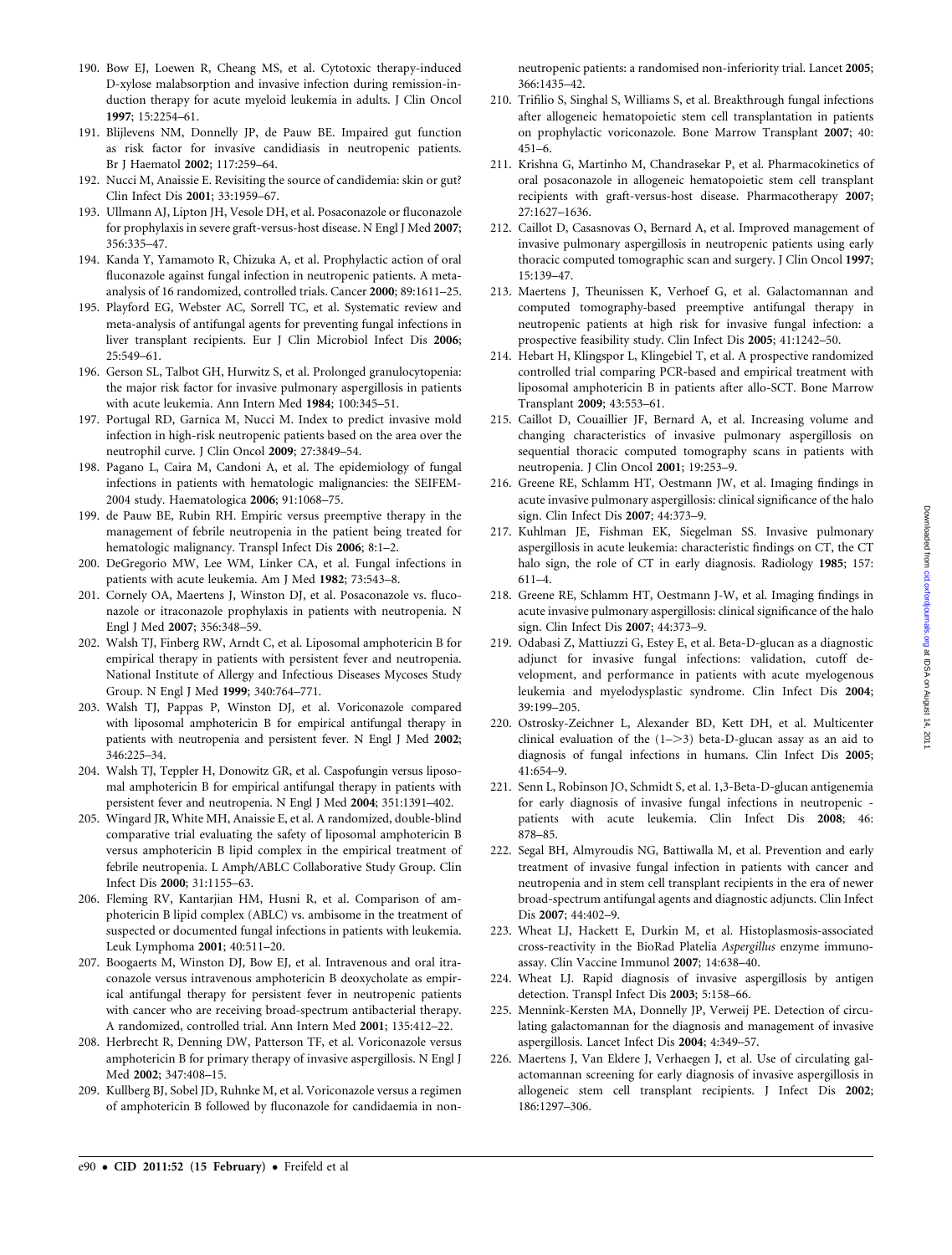- 227. Herbrecht R, Letscher-Bru V, Oprea C, et al. Aspergillus galactomannan detection in the diagnosis of invasive aspergillosis in cancer patients. J Clin Oncol 2002; 20:1898–906.
- 228. Maertens J, Verhaegen J, Lagrou K, et al. Screening for circulating galactomannan as a noninvasive diagnostic tool for invasive aspergillosis in prolonged neutropenic patients and stem cell transplantation recipients: a prospective validation. Blood 2001; 97:1604–10.
- 229. Sulahian A, Boutboul F, Ribaud P, et al. Value of antigen detection using an enzyme immunoassay in the diagnosis and prediction of invasive aspergillosis in two adult and pediatric hematology units during a 4-year prospective study. Cancer 2001; 91:311–8.
- 230. Pinel C, Fricker-Hidalgo H, Lebeau B, et al. Detection of circulating Aspergillus fumigatus galactomannan: value and limits of the Platelia test for diagnosing invasive aspergillosis. J Clin Microbiol 2003; 41:2184–6.
- 231. Marr KA, Laverdiere M, Gugel A, et al. Antifungal therapy decreases sensitivity of the Aspergillus galactomannan enzyme immunoassay. Clin Infect Dis 2005; 40:1762–9.
- 232. Marr KA, Balajee SA, McLaughlin L, et al. Detection of galactomannan antigenemia by enzyme immunoassay for the diagnosis of invasive aspergillosis: variables that affect performance. J Infect Dis 2004; 190:641–9.
- 233. Hope WW, Walsh TJ, Denning DW. Laboratory diagnosis of invasive aspergillosis. Lancet Infect Dis 2005; 5:609–22.
- 234. Pfeiffer CD, Fine JP, Safdar N. Diagnosis of invasive aspergillosis using a galactomannan assay: a meta-analysis. Clin Infect Dis 2006; 42:1417–727.
- 235. Guo YL, Chen YQ, Wang K, et al. Accuracy of bronchoalveolar lavage galactomannan in diagnosing invasive aspergillosis: a bivariate metaanalysis and systematic review. Chest 2010; 138:817–24.
- 236. Clancy CJ, Jaber RA, Leather HL, et al. Bronchoalveolar lavage galactomannan in diagnosis of invasive pulmonary aspergillosis among solid-organ transplant recipients. J Clin Microbiol 2007; 45: 1759–65.
- 237. Meersseman W, Lagrou K, Maertens J, et al. Galactomannan in bronchoalveolar lavage fluid: a tool for diagnosing aspergillosis in intensive care unit patients. Am J Respir Crit Care Med 2008; 177:27–34.
- 238. Cordonnier C, Pautas C, Maury S, et al. Empirical versus preemptive antifungal therapy for high-risk, febrile, neutropenic patients: a randomized, controlled trial. Clin Infect Dis 2009; 48:1042–51.
- 239. Marr KA, Leisenring W, Bow E. Empirical versus preemptive antifungal therapy for fever during neutropenia. Clin Infect Dis 2009; 49:1138–9; author reply, 39–40.
- 240. Weisser M, Rausch C, Droll A, et al. Galactomannan does not precede major signs on a pulmonary computerized tomographic scan suggestive of invasive aspergillosis in patients with hematological malignancies. Clin Infect Dis 2005; 41:1143–9.
- 241. Aguilar-Guisado M, Espigado I, Cordero E, et al. Empirical antifungal therapy in selected patients with persistent febrile neutropenia. Bone Marrow Transplant 2009; 45:159–64.
- 242. de Pauw BE, Donnelly JP. Timely intervention for invasive fungal disease: should the road now lead to the laboratory instead of the pharmacy? Clin Infect Dis 2009; 48:1052–4.
- 243. Goodman JL, Winston DJ, Greenfield RA, et al. A controlled trial of fluconazole to prevent fungal infections in patients undergoing bone marrow transplantation. N Engl J Med 1992; 326:845–51.
- 244. Slavin MA, Osborne B, Adams R, et al. Efficacy and safety of fluconazole prophylaxis for fungal infections after marrow transplantation–a prospective, randomized, double-blind study. J Infect Dis 1995; 171:1545–52.
- 245. Rotstein C, Bow EJ, Laverdiere M, et al. Randomized placebocontrolled trial of fluconazole prophylaxis for neutropenic cancer patients: benefit based on purpose and intensity of cytotoxic therapy. The Canadian Fluconazole Prophylaxis Study Group. Clin Infect Dis 1999; 28:331–40.
- 246. Bow EJ, Laverdiere M, Lussier N, et al. Antifungal prophylaxis for severely neutropenic chemotherapy recipients: a meta analysis of randomized-controlled clinical trials. Cancer 2002; 94:3230–46.
- 247. Robenshtok E, Gafter-Gvili A, Goldberg E, et al. Antifungal prophylaxis in cancer patients after chemotherapy or hematopoietic stem-cell transplantation: systematic review and meta-analysis. J Clin Oncol 2007; 25:5471–89.
- 248. van Burik JA, Ratanatharathorn V, Stepan DE, et al. Micafungin versus fluconazole for prophylaxis against invasive fungal infections during neutropenia in patients undergoing hematopoietic stem cell transplantation. Clin Infect Dis 2004; 39:1407–16.
- 249. Vardakas KZ, Michalopoulos A, Falagas ME. Fluconazole versus itraconazole for antifungal prophylaxis in neutropenic patients with haematological malignancies: a meta-analysis of randomisedcontrolled trials. Br J Haematol 2005; 131:22–8.
- 250. Hachem R, Hanna H, Kontoyiannis D, et al. The changing epidemiology of invasive candidiasis: Candida glabrata and Candida krusei as the leading causes of candidemia in hematologic malignancy. Cancer 2008; 112:2493–9.
- 251. Wingard J, Carter CL, Walsh TJ, et al. Results of a randomized, double-blind trial of fluconazole (FLU) vs. voriconazole (VORI) for the prevention of invasive fungal infections (IFI) in 600 allogenic bllod and marrow translplant (BMT) patients [abtract #163]. Blood 2007; 110:55a.
- 252. Marks DI, Kibbler C, Pagliuca A, et al. Voriconazole (VOR) vs itraconazole (ITR) for primary prophylaxis of invasive fungal infection (IFI) in allogeneic hematopoietic cell transplant (HCT) recipients [abstract M-1249a]. In: Program and abstracts of the 49th Interscience Conference on Antimicrobial Agents and Chemotherapy, San Francisco, CA, 2009.
- 253. Vehreschild JJ, Bohme A, Buchheidt D, et al. A double-blind trial on prophylactic voriconazole (VRC) or placebo during induction chemotherapy for acute myelogenous leukaemia (AML). J Infect 2007; 55:445–9.
- 254. Mattiuzzi GN, Alvarado G, Giles FJ, et al. Open-label, randomized comparison of itraconazole versus caspofungin for prophylaxis in patients with hematologic malignancies. Antimicrob Agents Chemother 2006; 50:143–7.
- 255. Glasmacher A, Prentice A, Gorschluter M, et al. Itraconazole prevents invasive fungal infections in neutropenic patients treated for hematologic malignancies: evidence from a meta-analysis of 3,597 patients. J Clin Oncol 2003; 21:4615–26.
- 256. Marr KA, Crippa F, Leisenring W, et al. Itraconazole versus fluconazole for prevention of fungal infections in patients receiving allogeneic stem cell transplants. Blood 2004; 103:1527–33.
- 257. Winston DJ, Maziarz RT, Chandrasekar PH, et al. Intravenous and oral itraconazole versus intravenous and oral fluconazole for longterm antifungal prophylaxis in allogeneic hematopoietic stem-cell transplant recipients. A multicenter, randomized trial. Ann Intern Med 2003; 138:705–13.
- 258. Lipp HP. Antifungal agents–clinical pharmacokinetics and drug interactions. Mycoses 2008; 51(Suppl 1):7–18.
- 259. Lebeaux D, Lanternier F, Elie C, et al. Therapeutic drug monitoring of posaconazole: a monocentric study in 54 adults. Antimicrob Agents Chemother 2009; 53:5224–9.
- 260. Thompson GR 3rd, Rinaldi MG, Pennick G, et al. Posaconazole therapeutic drug monitoring: a reference laboratory experience. Antimicrob Agents Chemother 2009; 53:2223–4.
- 261. Marr KA, Leisenring W, Crippa F, et al. Cyclophosphamide metabolism is affected by azole antifungals. Blood 2004; 103:1557–9.
- 262. Chen S, Wu D, Sun A, et al. Itraconazole-enhanced vindesine neurotoxicity in adult acute lymphoblastic leukaemia. Am J Hematol 2007; 82:942.
- 263. Mantadakis E, Amoiridis G, Kondi A, et al. Possible increase of the neurotoxicity of vincristine by the concurrent use of posaconazole in a young adult with leukemia. J Pediatr Hematol Oncol 2007; 29:130.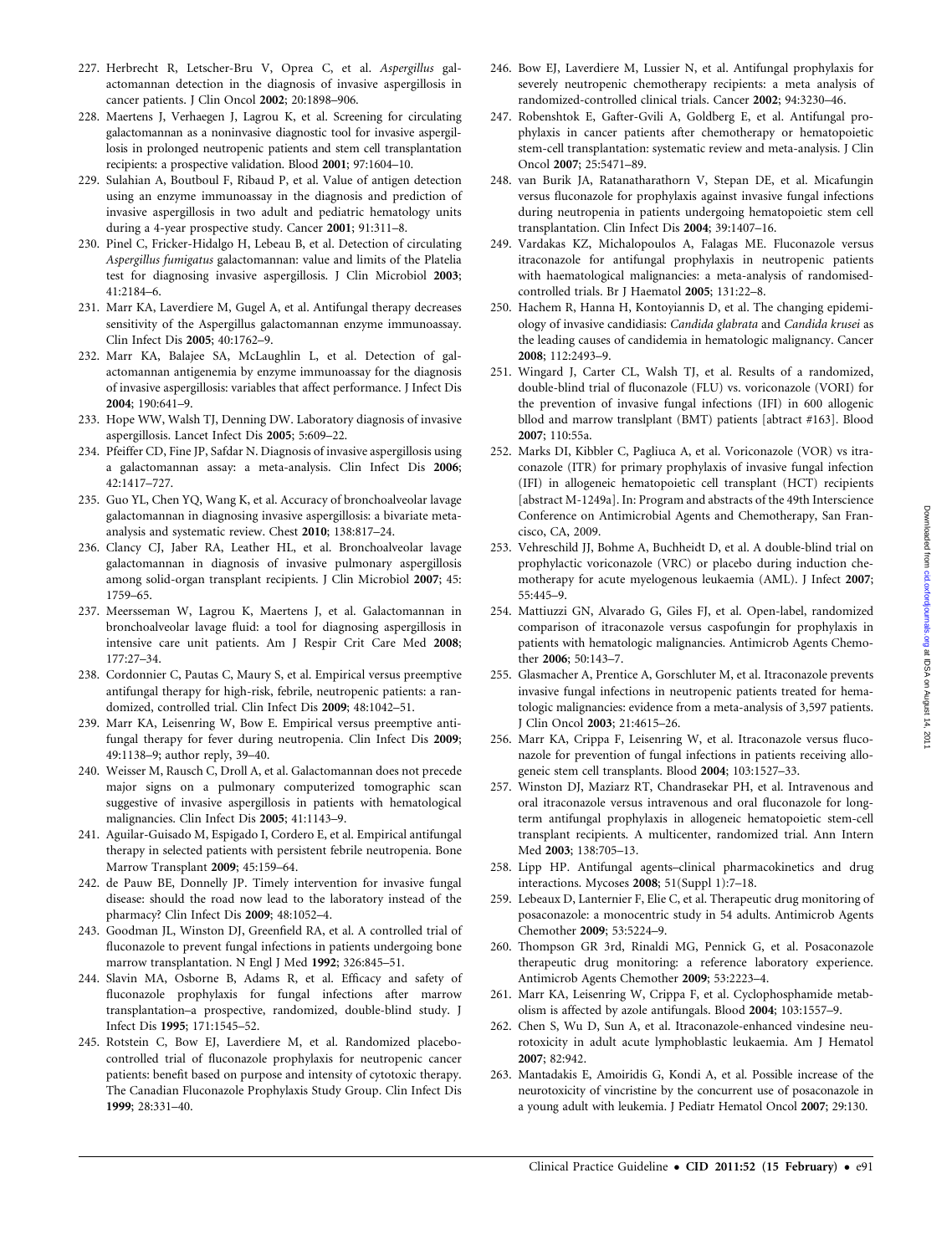- 264. Karp JE, Burch PA, Merz WG. An approach to intensive antileukemia therapy in patients with previous invasive aspergillosis. Am J Med 1988; 85:203–6.
- 265. Cordonnier C, Maury S, Pautas C, et al. Secondary antifungal prophylaxis with voriconazole to adhere to scheduled treatment in leukemic patients and stem cell transplant recipients. Bone Marrow Transplant 2004; 33:943–8.
- 266. Miyakis S, van Hal SJ, Ray J, et al. Voriconazole concentrations and outcome of invasive fungal infections. Clin Microbiol Infect 2009; 16:927–33.
- 267. Poirier JM, Berlioz F, Isnard F, et al. Marked intra- and inter-patient variability of itraconazole steady state plasma concentrations. Therapie 1996; 51:163–7.
- 268. Pascual A, Calandra T, Bolay S, et al. Voriconazole therapeutic drug monitoring in patients with invasive mycoses improves efficacy and safety outcomes. Clin Infect Dis 2008; 46:201–11.
- 269. Marr KA, Seidel K, Slavin MA, et al. Prolonged fluconazole prophylaxis is associated with persistent protection against candidiasisrelated death in allogeneic marrow transplant recipients: long-term follow-up of a randomized, placebo-controlled trial. Blood 2000; 96:2055–61.
- 270. Trifilio S, Verma A, Mehta J. Antimicrobial prophylaxis in hematopoietic stem cell transplant recipients: heterogeneity of current clinical practice. Bone Marrow Transplant 2004; 33:735–9.
- 271. Saral R, Burns WH, Laskin OL, et al. Acyclovir prophylaxis of herpessimplex-virus infections. N Engl J Med 1981; 305:63-7.
- 272. Saral R, Ambinder RF, Burns WH, et al. Acyclovir prophylaxis against herpes simplex virus infection in patients with leukemia. A randomized, double-blind, placebo-controlled study. Ann Intern Med 1983; 99:773–6.
- 273. Boeckh M, Kim HW, Flowers ME, et al. Long-term acyclovir for prevention of varicella zoster virus disease after allogeneic hematopoietic cell transplantation–a randomized double-blind placebocontrolled study. Blood 2006; 107:1800–5.
- 274. Limaye AP, Huang ML, Leisenring W, et al. Cytomegalovirus (CMV) DNA load in plasma for the diagnosis of CMV disease before engraftment in hematopoietic stem-cell transplant recipients. J Infect Dis 2001; 183:377–82.
- 275. Nordoy T, Aaberge IS, Husebekk A, et al. Cancer patients undergoing chemotherapy show adequate serological response to vaccinations against influenza virus and Streptococcus pneumoniae. Med Oncol 2002; 19:71–8.
- 276. Kunisaki KM, Janoff EN. Influenza in immunosuppressed populations: a review of infection frequency, morbidity, mortality, and vaccine responses. Lancet Infect Dis 2009; 9:493–504.
- 277. Pollyea DA, Brown JM, Horning SJ. Utility of influenza vaccination for oncology patients. J Clin Oncol 2010; 28:2481–90.
- 278. Ortbals DW, Liebhaber H, Presant CA, et al. Influenza immunization of adult patients with malignant diseases. Ann Intern Med 1977; 87:552–7.
- 279. Robertson JD, Nagesh K, Jowitt SN, et al. Immunogenicity of vaccination against influenza, Streptococcus pneumoniae and Haemophilus influenzae type B in patients with multiple myeloma. Br J Cancer 2000; 82:1261–5.
- 280. Vu D, Peck AJ, Nichols WG, et al. Safety and tolerability of oseltamivir prophylaxis in hematopoietic stem cell transplant recipients: a retrospective case-control study. Clin Infect Dis 2007; 45:187–93.
- 281. Martino R, Ramila E, Rabella N, et al. Respiratory virus infections in adults with hematologic malignancies: a prospective study. Clin Infect Dis 2003; 36:1–8.
- 282. Peck AJ, Englund JA, Kuypers J, et al. Respiratory virus infection among hematopoietic cell transplant recipients: evidence for asymptomatic parainfluenza virus infection. Blood 2007; 110:1681–8.
- 283. Weinstock DM, Eagan J, Malak SA, et al. Control of influenza A on a bone marrow transplant unit. Infect Control Hosp Epidemiol 2000; 21:730–2.
- 284. Chemaly RF, Torres HA, Aguilera EA, et al. Neuraminidase inhibitors improve outcome of patients with leukemia and influenza: an observational study. Clin Infect Dis 2007; 44:964–7.
- 285. Nichols WG, Guthrie KA, Corey L, et al. Influenza infections after hematopoietic stem cell transplantation: risk factors, mortality, and the effect of antiviral therapy. Clin Infect Dis 2004; 39:1300–6.
- 286. Nichols WG, Corey L, Gooley T, et al. Parainfluenza virus infections after hematopoietic stem cell transplantation: risk factors, response to antiviral therapy, and effect on transplant outcome. Blood 2001; 98: 573–8.
- 287. Small TN, Casson A, Malak SF, et al. Respiratory syncytial virus infection following hematopoietic stem cell transplantation. Bone Marrow Transpl 2002; 29:321–7.
- 288. de Fontbrune FS, Robin M, Porcher R, et al. Palivizumab treatment of respiratory syncytial virus infection after allogeneic hematopoietic stem cell transplantation. Clin Infect Dis 2007; 45:1019–24.
- 289. Symeonidis N, Jakubowski A, Pierre-Louis S, et al. Invasive adenoviral infections in T-cell-depleted allogeneic hematopoietic stem cell transplantation: high mortality in the era of cidofovir. Transpl Infect Dis 2007; 9:108–13.
- 290. Kuderer NM, Dale DC, Crawford J, et al. Impact of primary prophylaxis with granulocyte colony-stimulating factor on febrile neutropenia and mortality in adult cancer patients receiving chemotherapy: a systematic review. J Clin Oncol 2007; 25:3158–67.
- 291. Pinto L, Liu Z, Doan Q, et al. Comparison of pegfilgrastim with filgrastim on febrile neutropenia, grade IV neutropenia and bone pain: a meta-analysis of randomized controlled trials. Curr Med Res Opin 2007; 23:2283–95.
- 292. Aapro MS, Cameron DA, Pettengell R, et al. EORTC guidelines for the use of granulocyte-colony stimulating factor to reduce the incidence of chemotherapy-induced febrile neutropenia in adult patients with lymphomas and solid tumours. Eur J Cancer 2006; 42:2433–53.
- 293. Smith TJ, Khatcheressian J, Lyman GH, et al. 2006 update of recommendations for the use of white blood cell growth factors: an evidence-based clinical practice guideline. J Clin Oncol 2006; 24:3187–205.
- 294. National Cancer Center Network (NCCN). Myeloid growth factors: NCCN practice guidelines. 2009: v.1.2009.
- 295. Timmer-Bonte JN, Adang EM, Smit HJ, et al. Cost-effectiveness of adding granulocyte colony-stimulating factor to primary prophylaxis with antibiotics in small-cell lung cancer. J Clin Oncol 2006; 24:2991–7.
- 296. Timmer-Bonte JN, Adang EM, Termeer E, et al. Modeling the cost effectiveness of secondary febrile neutropenia prophylaxis during standard-dose chemotherapy. J Clin Oncol 2008; 26:290–6.
- 297. Adams JR, Angelotta C, Bennett CL. When the risk of febrile neutropenia is 20%, prophylactic colony-stimulating factor use is clinically effective, but is it cost-effective? J Clin Oncol 2006; 24:2975–7.
- 298. Kuderer NM, Dale DC, Crawford J, et al. Mortality, morbidity, and cost associated with febrile neutropenia in adult cancer patients. Cancer 2006; 106:2258–66.
- 299. Wingard JR, Elmongy M. Strategies for minimizing complications of neutropenia: prophylactic myeloid growth factors or antibiotics. Crit Rev Oncol Hematol 2009; 72:144–54.
- 300. Lyman GH, Shayne M. Granulocyte colony-stimulating factors: finding the right indication. Curr Opin Oncol 2007; 19:299–307.
- 301. Maher DW, Lieschke GJ, Green M, et al. Filgrastim in patients with chemotherapy-induced febrile neutropenia. A double-blind, placebocontrolled trial. Ann Intern Med 1994; 121:492–501.
- 302. Vellenga E, Uyl-de Groot CA, de Wit R, et al. Randomized placebocontrolled trial of granulocyte-macrophage colony-stimulating factor in patients with chemotherapy-related febrile neutropenia. J Clin Oncol 1996; 14:619–627.
- 303. Garcia-Carbonero R, Mayordomo JI, Tornamira MV, et al. Granulocyte colony-stimulating factor in the treatment of high-risk febrile